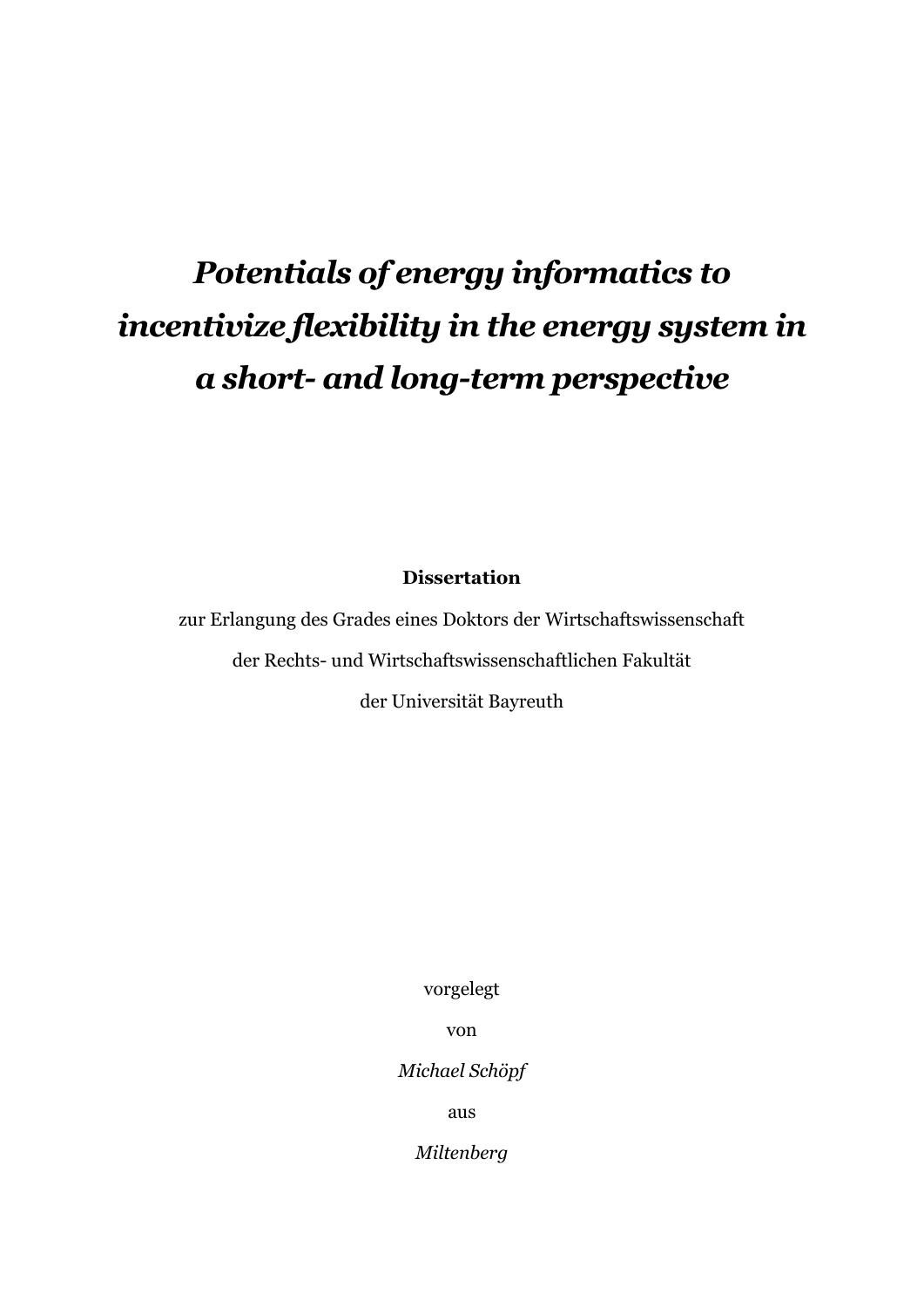Dekan/in: Prof. Dr. Jörg Gundel Erstberichterstatter/in: Prof. Dr. Gilbert Fridgen Zweitberichterstatter/in: Prof. Dr. Knut-Werner Lange Tag der mündlichen Prüfung: 20.11.2019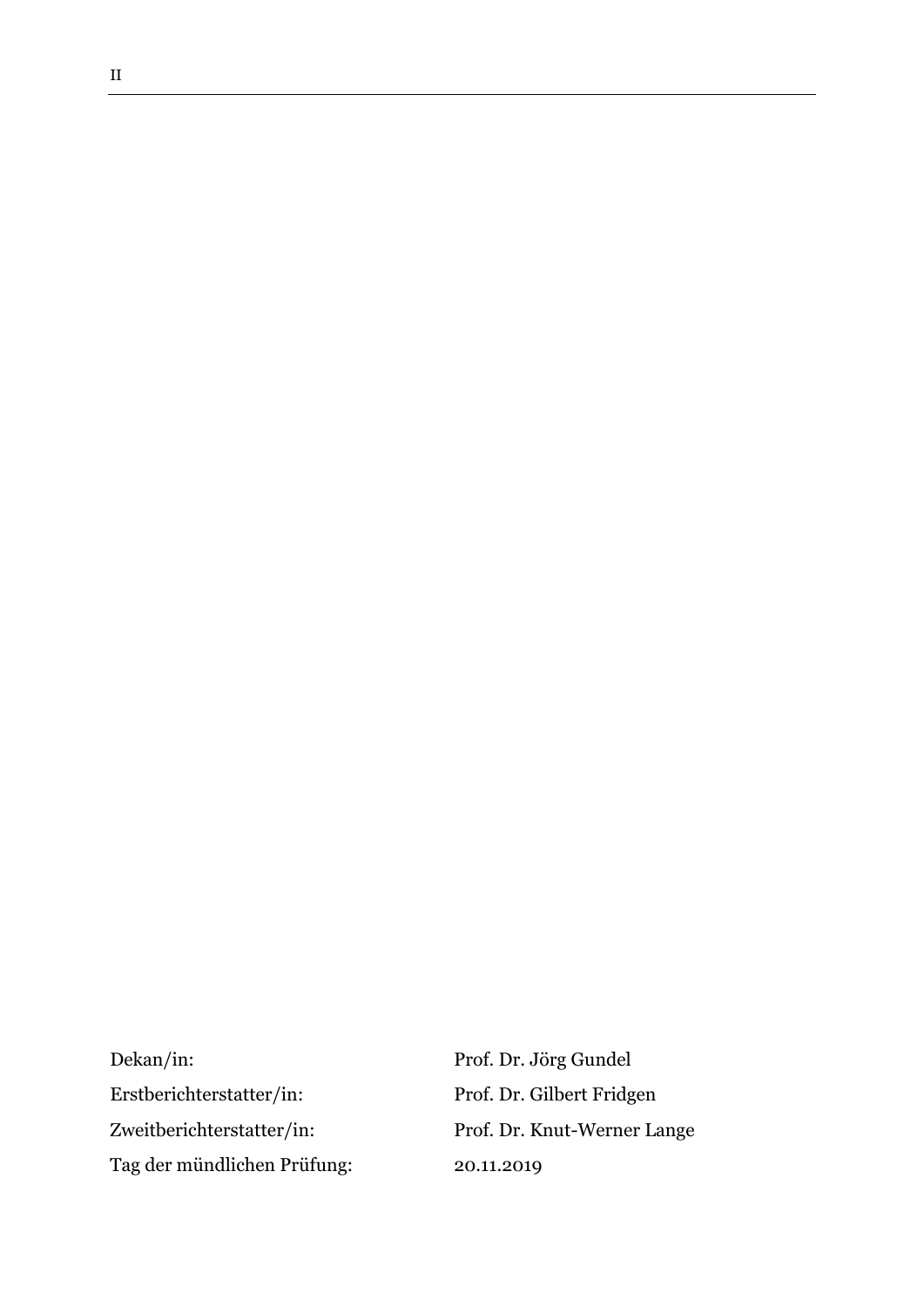*"Technological possibilities are irresistible to man. If man can go to the moon, he will. If he can control the climate, he will."* 

John von Neumann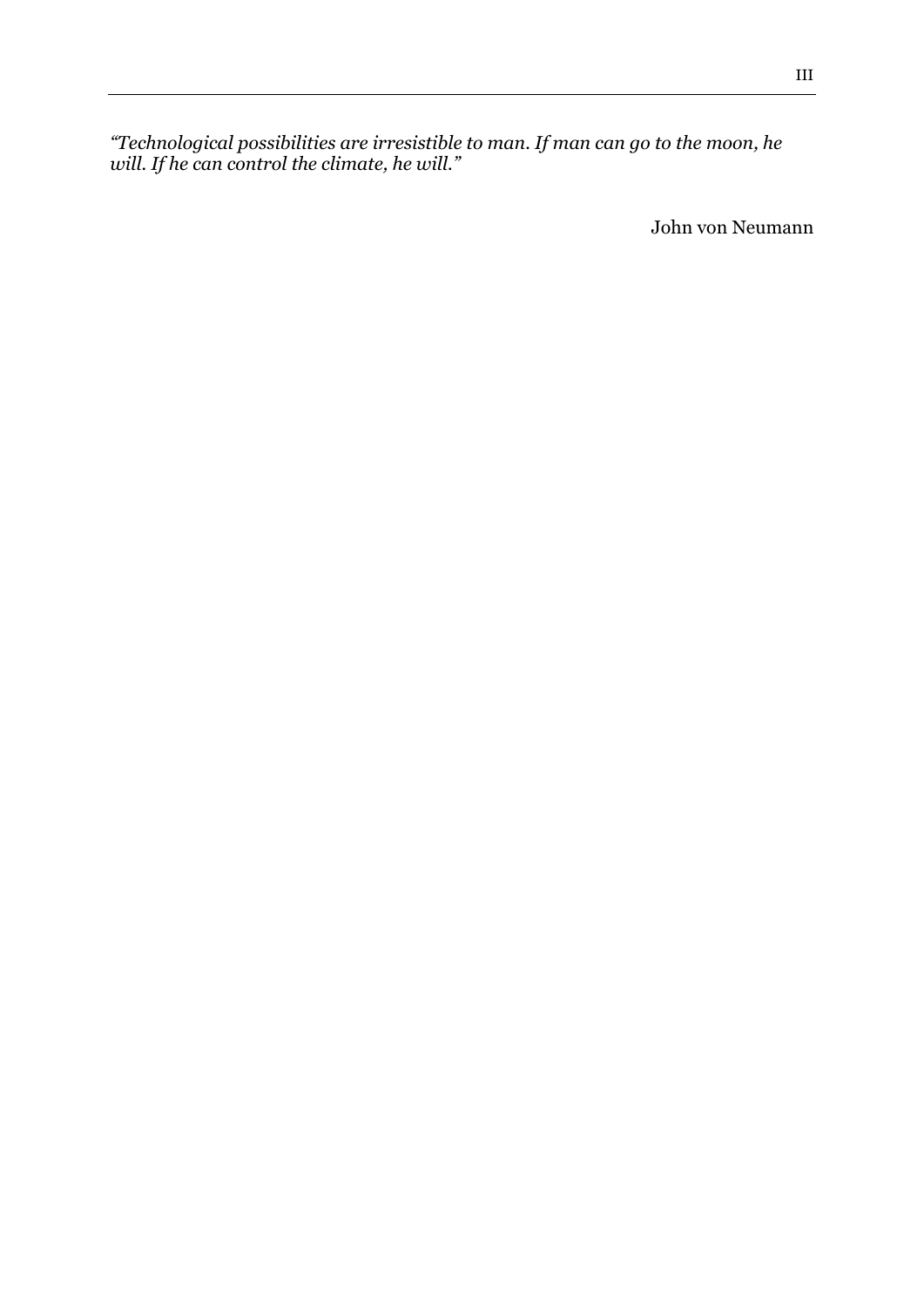## **Abstract**

To mitigate climate change, international agreements aim on decarbonization of energy supply. With electricity as pioneering energy sector, a promising option for the future decarbonized electricity system are renewable energy sources (RES), especially wind power and photovoltaics. Due to the weather-dependent, volatile feed-in of these energy sources, flexibility options are necessary to guarantee a stable electricity supply in the future, which includes flexible electricity supply, energy storage, flexible loads and electricity grid expansion. Insufficient and uncertain incentives for investments in liberalized electricity systems nevertheless impede the necessary expansion of these flexibility options. Thus, the aim of this doctoral thesis is to analyze different influencing factors on economic incentives for flexibility options and how information and communication technology, as well as information systems can improve these incentives. In six research articles, which provide deeper insights, an analysis is made which incentives are given by the regulatory framework and where information systems (IS) and information and communication technology (ICT) can act as a catalyst to improve market-based incentives for flexibility investments. The thesis illustrates various cases for IS and ICT enabled advantages by on different abstraction levels and highlights the importance of interdisciplinary cooperation in the domain of flexibility investment incentives.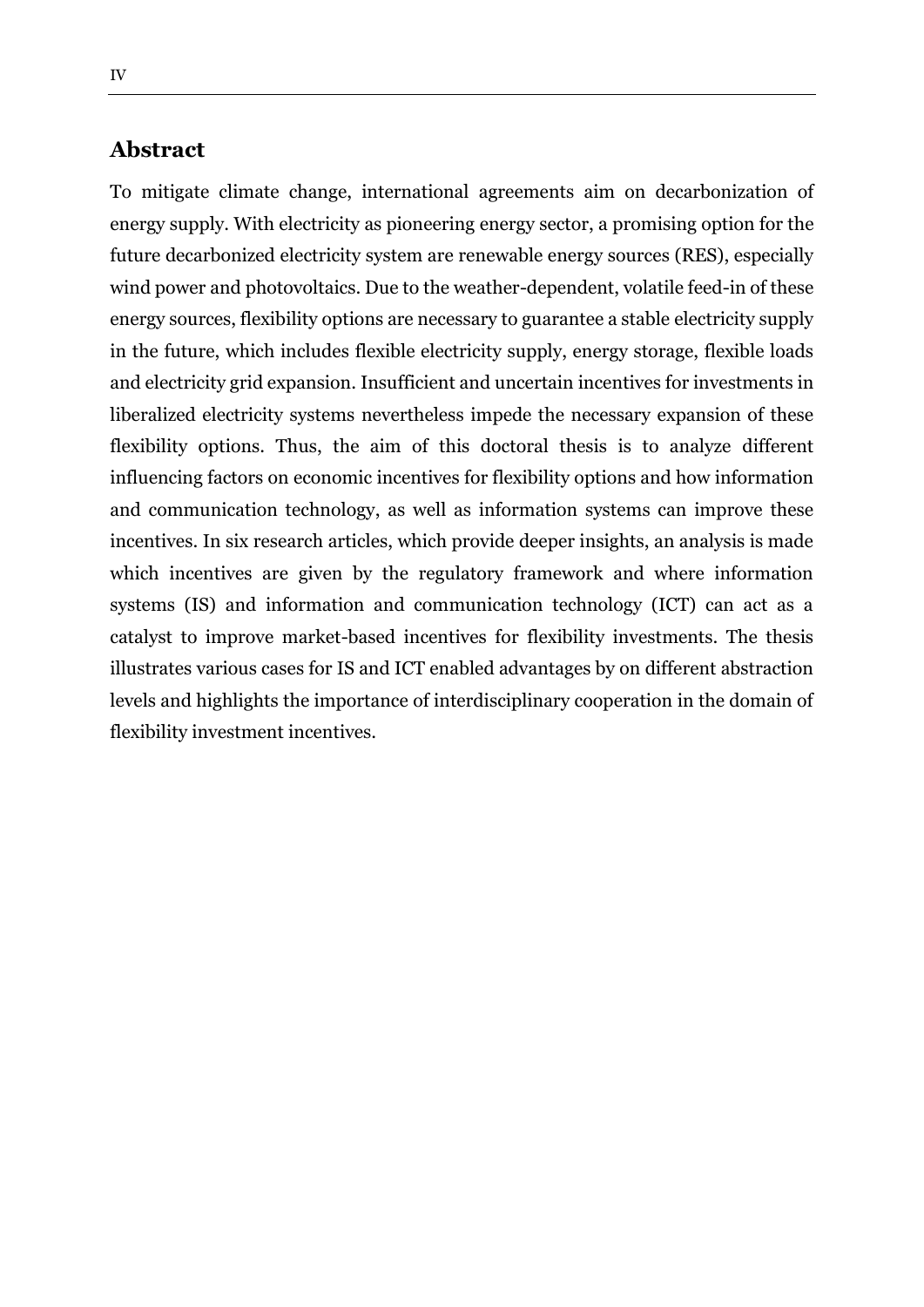# **Copyright Statement**

*The following sections are partly comprised of content taken from the research articles included in this thesis. To improve the readability of the text, I omit the standard labeling of these citations.*

*Oktober 2019 Michael Schöpf*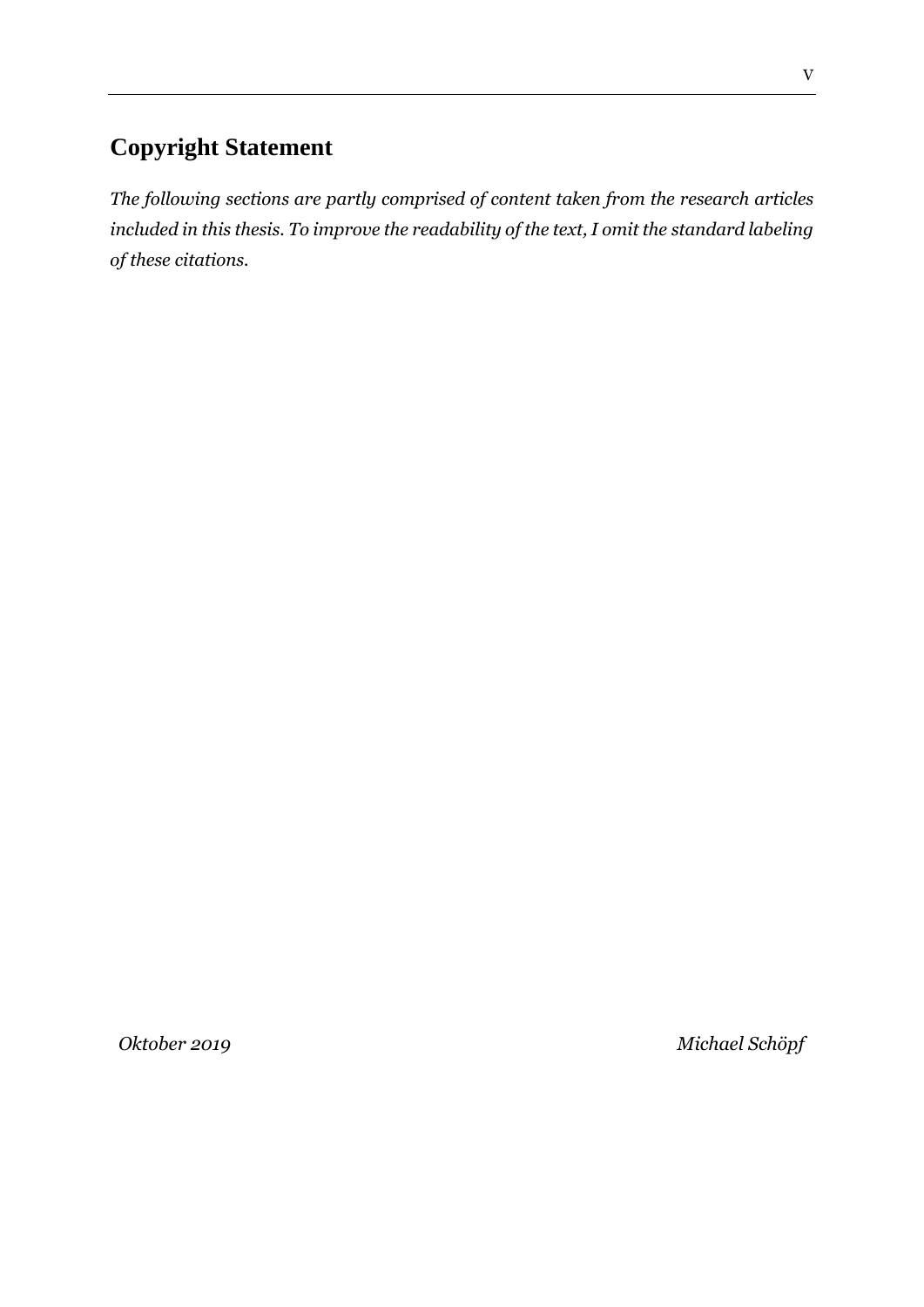# <span id="page-5-0"></span>**TABLE OF CONTENTS**

| I.                                                                                      |                                                                                           |  |
|-----------------------------------------------------------------------------------------|-------------------------------------------------------------------------------------------|--|
| I.1                                                                                     |                                                                                           |  |
| I <sub>.2</sub>                                                                         |                                                                                           |  |
| I.3                                                                                     |                                                                                           |  |
| П.                                                                                      |                                                                                           |  |
| II.1                                                                                    |                                                                                           |  |
| II.2                                                                                    | A transaction cost approach to assess the structural impact of IS and                     |  |
| II.3                                                                                    |                                                                                           |  |
| II.4                                                                                    |                                                                                           |  |
| III. Long-term incentives for flexibility investments in the electricity system  24     |                                                                                           |  |
| III.1                                                                                   |                                                                                           |  |
| III.2                                                                                   | Electricity market design choices to enable a high share of RES  25                       |  |
| III.3                                                                                   | Incentives for flexibility investments in the long-term perspective 27                    |  |
| III.4                                                                                   | Potentials of energy informatics to improve long-term incentives for<br>flexibility<br>28 |  |
| 11. IV. Short-term incentives for the flexibility commitment in the electricity system. |                                                                                           |  |
| IV.1                                                                                    | Remuneration mechanisms for flexibility commitment 31                                     |  |
| IV.2                                                                                    | Improved incentives for flexibility by better matching of power market                    |  |
| IV.3                                                                                    | Influencing factors on provided flexibility in the case of industrial                     |  |
| IV.4                                                                                    | The potential of energy informatics to improve short term incentives                      |  |
| V.                                                                                      | Enhancing flexibility for the electricity system by a broader, cross-sectoral             |  |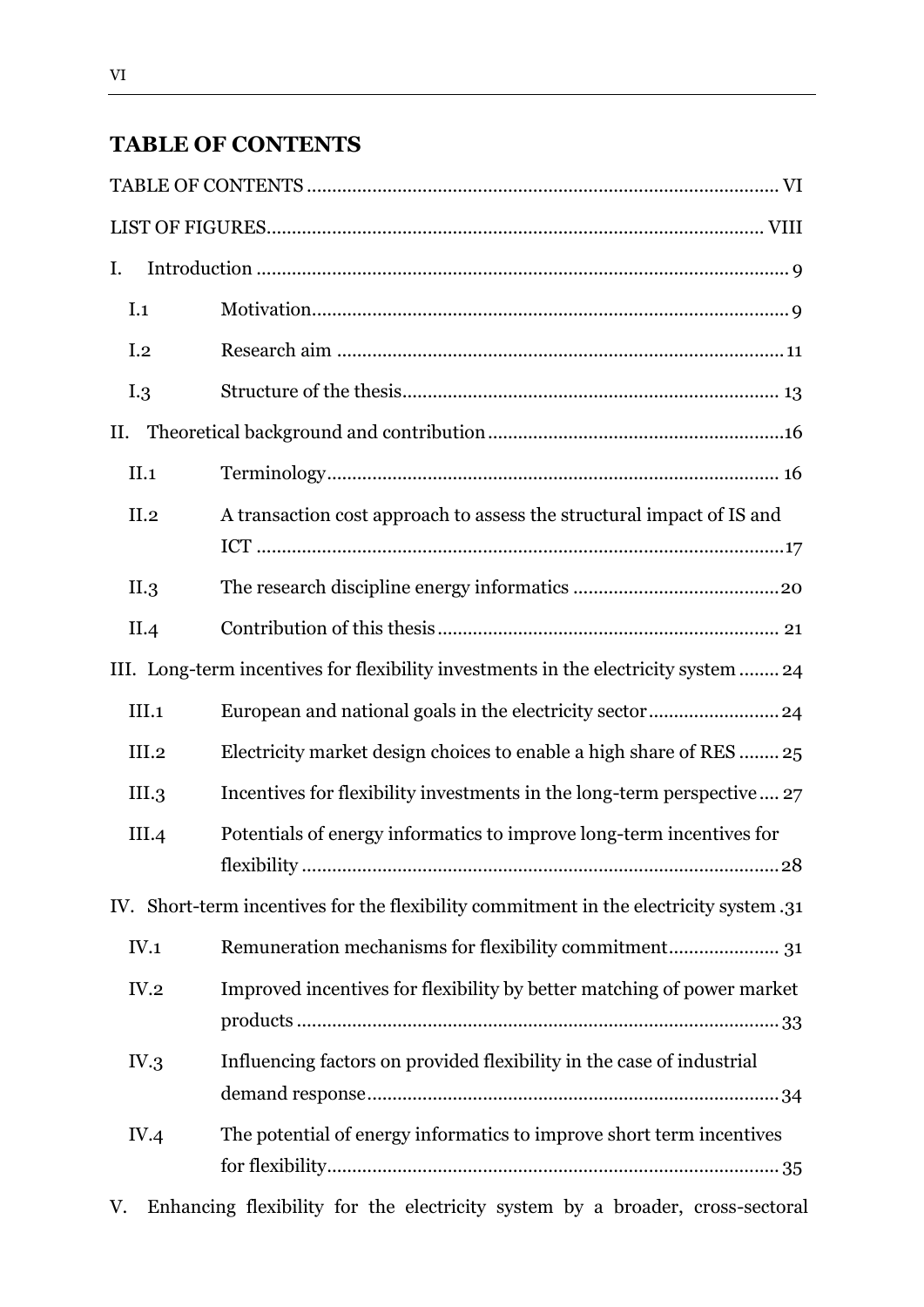| VI.1             |                                                                                                                                      |
|------------------|--------------------------------------------------------------------------------------------------------------------------------------|
| VI <sub>.2</sub> |                                                                                                                                      |
|                  |                                                                                                                                      |
| VIII.            | Appendix A: Extended abstracts of the research articles  56                                                                          |
| VIII.1           | Research article 1: From Energy Legislation to Investment<br>Determination: Shaping Future Electricity Markets with Different        |
| VIII.2           | Research article 2: Risk Mitigation Capability of Flexibility<br>Performance Contracts for Demand Response in Electricity Systems 59 |
| VIII.3           | Research article 3: The search for the perfect match: Aligning power                                                                 |
| VIII.4           | Research article 4: The Impact of Substituting Production<br>Technologies on the Economic Demand Response Potential in               |
| VIII.5           | Research article 5: Don't lose sight of the big picture: A holistic view                                                             |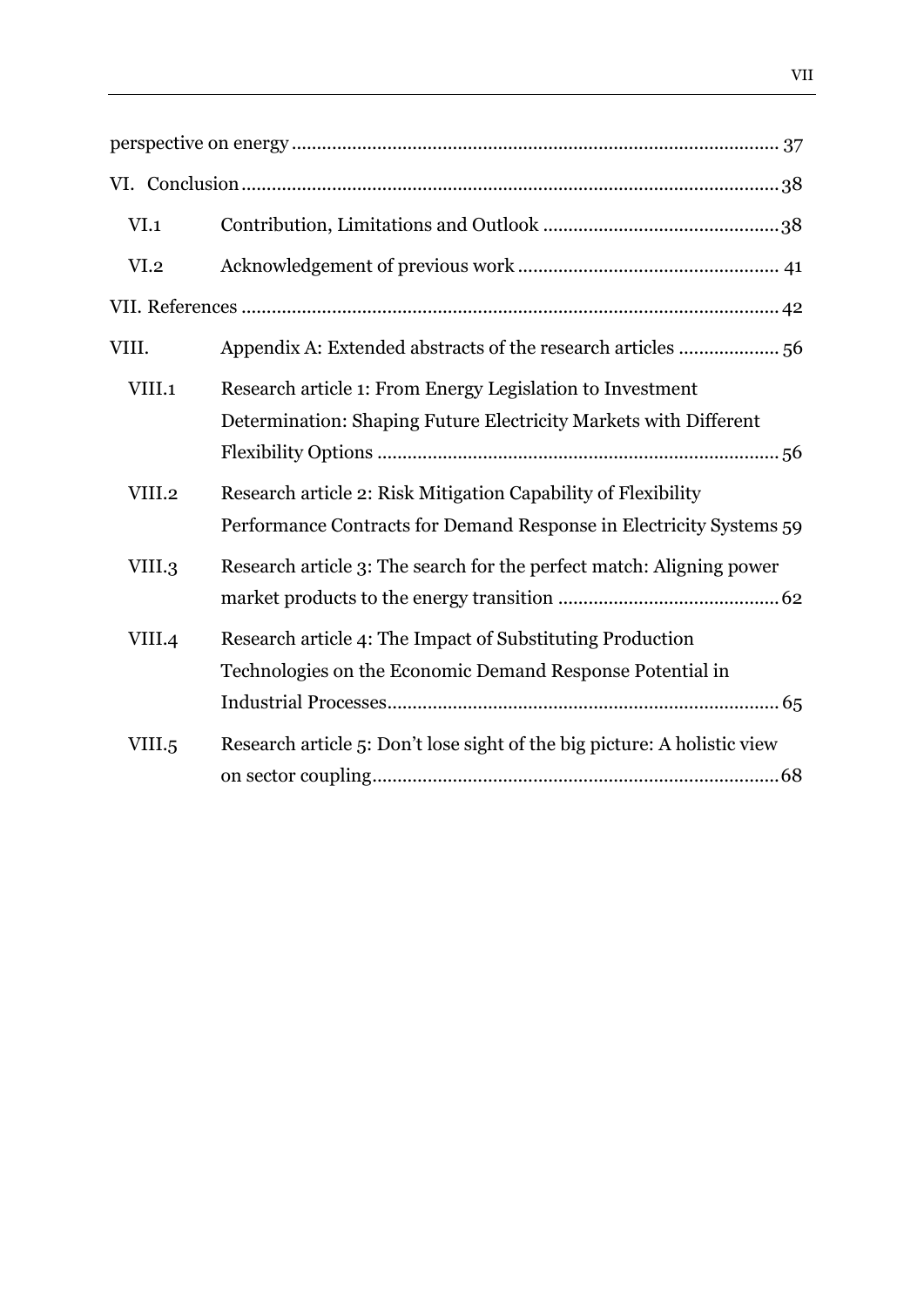# <span id="page-7-0"></span>**LIST OF FIGURES**

| Figure 1: Exemplary interrelations between societal goals, political goals, technological |  |
|-------------------------------------------------------------------------------------------|--|
| potential and relevance of flexibility options. Source: own representation12              |  |
|                                                                                           |  |
| Figure 3: Scope of this thesis in a six-level model of the energy system. Source: own     |  |
|                                                                                           |  |
| Figure 4: Flexibility remuneration potentials for the German case. Source: own            |  |
|                                                                                           |  |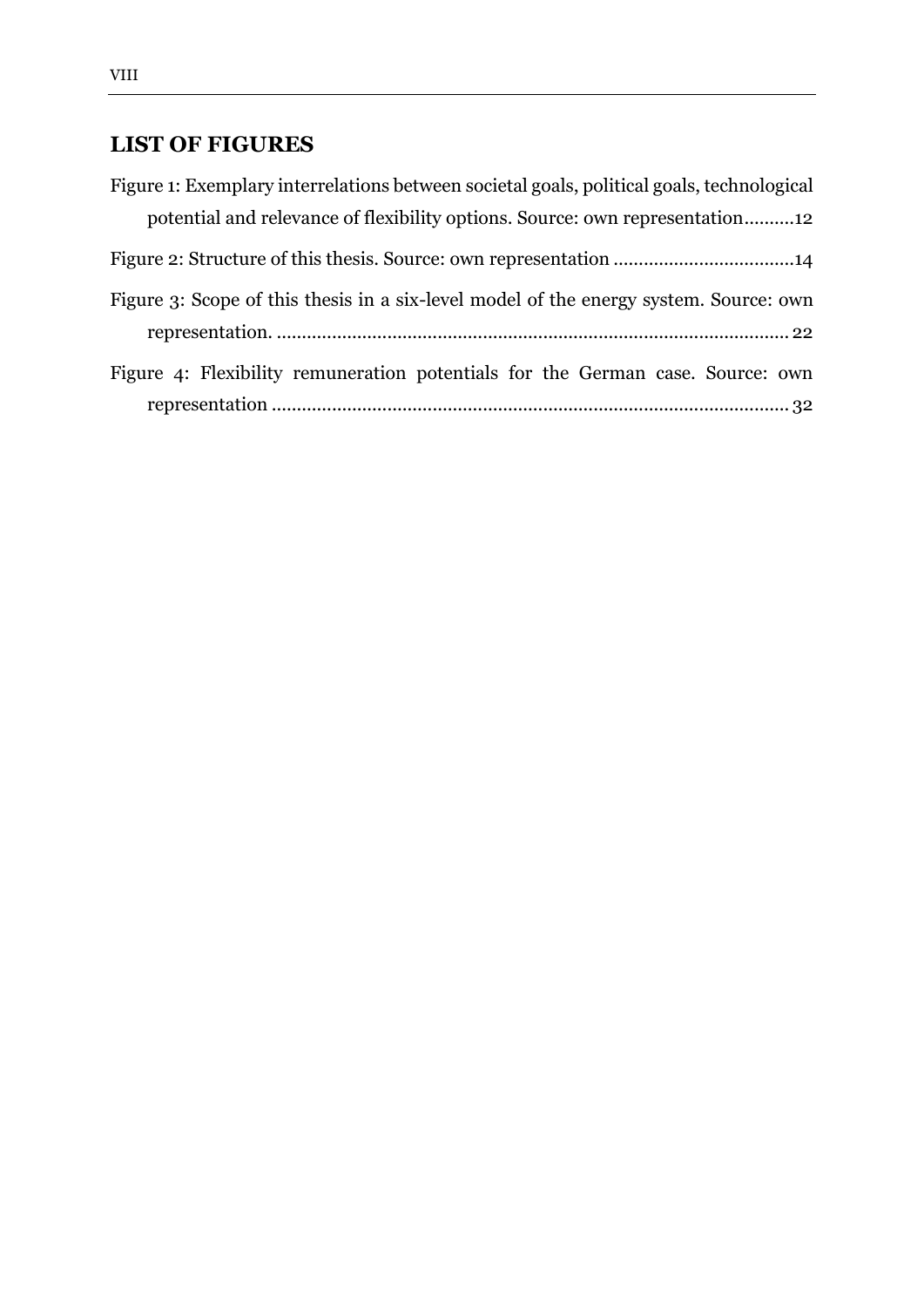## <span id="page-8-0"></span>**I. Introduction**

#### <span id="page-8-1"></span>**I.1 Motivation**

Climate change is seen as a fundamental threat to the continued existence of human civilization (Ehrlich and Ehrlich 2013). The increase in global temperature can trigger self-reinforcing feedbacks, which push the earth system towards a planetary threshold that shift the earth's climate to an unstable state with continued warming called as "Hothouse Earth". This would cause serious disruptions to ecosystems, society, and economies (Steffen et al. 2018). Therefore, increased efforts are necessary to keep global temperature below the critical level. Well-known are the decisions from the United Nations Climate Change Conference in Paris 2015, with the goal of keeping (Ehrlich and Ehrlich 2013) global temperature increase well below 2°C (above preindustrial-level) and to pursue efforts to limit the increase even below 1.5°C (United Nations 2015). This decision was confirmed by the Climate Change Conference in Katowice three years later (United Nations 2018). To reach these goals, global decarbonization of energy supply is necessary. This requires a shift towards non-fossil technologies which implies a large scale implementation of renewable energy sources (RES), nuclear power, carbon capture and storage (CCS) (Zappa et al. 2019). The safety of nuclear energy and technological reliability, as well as the social acceptance of CCS, are queried (Akashi et al. 2014). As a result, many countries focus on RES to reach their decarbonization targets (Zappa et al. 2019).

The decarbonization of the electricity sector is seen as the first step towards a comprehensive transformation of the electricity sector (Rogelj et al. 2015). Therefore, a large share of electricity will be generated by the variable RES wind and photovoltaics (Ueckerdt et al. 2015). As the electricity generation of both technologies depends on weather conditions, electricity grid feed-in will increasingly decentral and underlie intermittency and uncertainty (Nazir et al. 2014). This induces two major transformations in the electricity system. The first transformation refers to the necessary balancing of electricity supply and demand, the second to organization and information exchange within the electricity grid.

The electricity system needs a balance between supply and demand at any time to function faultlessly. To ensure this balance in times of increasing and intermittent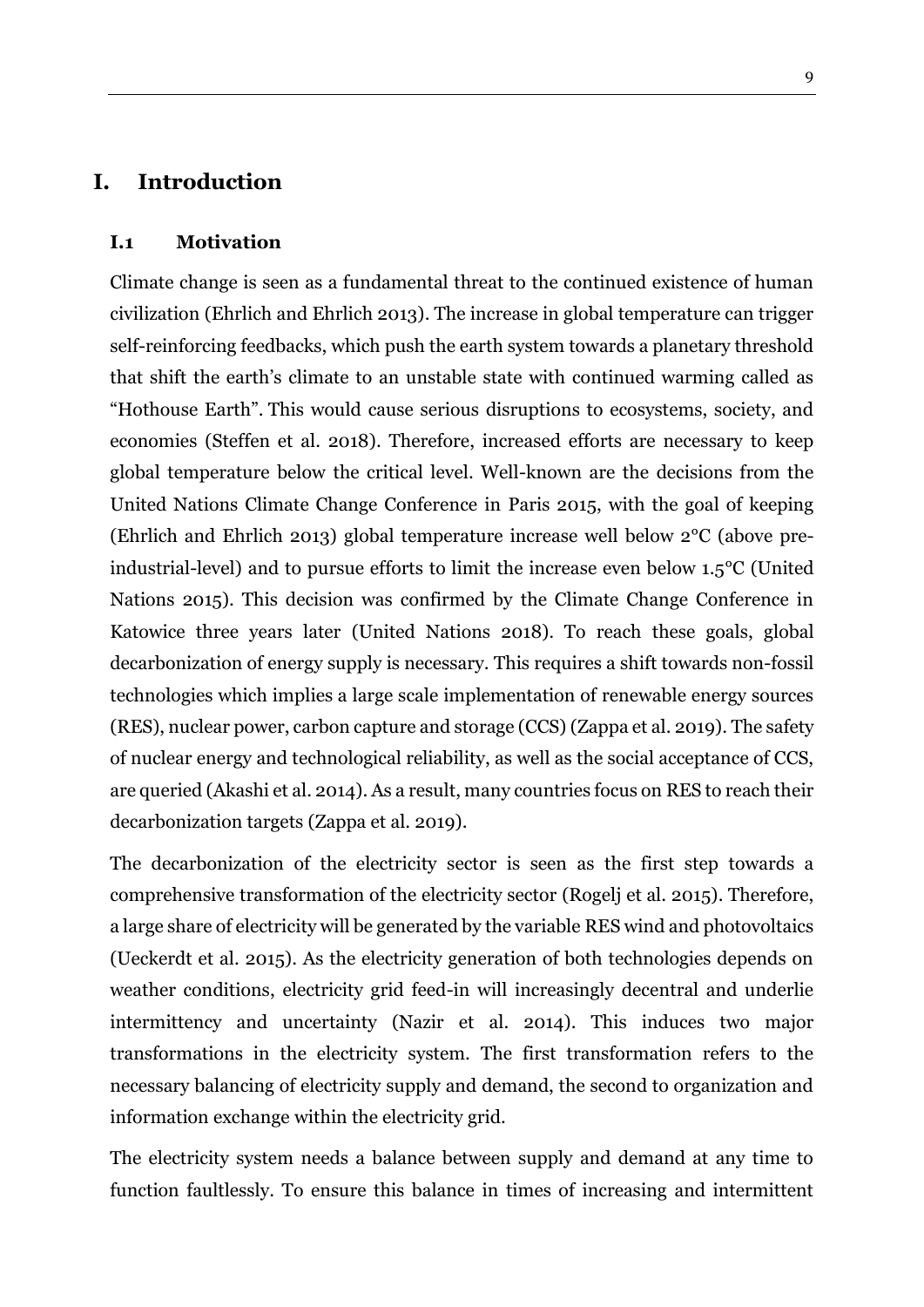feed-in, the power system needs flexibility (Cruz et al. 2018; Papaefthymiou et al. 2018). Various definitions for flexibility in the context of the electricity system exist on different levels of abstraction: (CEN-CENELEC-ETSI Smart Grid Coordination Group 2012) define flexibility " […] as a "general" concept of [elasticity](https://www.sciencedirect.com/topics/mathematics/elasticities) of resource deployment providing [ancillary services](https://www.sciencedirect.com/topics/engineering/ancillary-service) for the grid stability and/or market optimization". (Zhao et al. 2015) provide a framework for defining and especially measuring flexibility by determining flexibility by the four dimensions time, actions, uncertainty and costs. Thereby, they describe flexibility as "the ability of a system to respond to a range of uncertain future states by taking an alternative course of action within acceptable cost threshold and time window" and by being a "[…] inherent property of a system […]". A more technical and descriptive definition is given by (Mohandes et al. 2019) who describe the three characteristics of flexibility as ramping limit, power capacity and energy capacity. These definitions already illustrate the different dimensions and perspectives on power-system related flexibility. In the following, this thesis distinguishes between flexibility options, which describe different technical approaches to provide flexibility to the electricity grid and in flexibility assets, which are a specific instantiations of flexibility options. Flexibility options can be categorized into demand-side, supply-side, network-side and other sources of flexibility options, especially energy storage systems (Cruz et al. 2018). As (Lund et al. 2015) or (Papaefthymiou et al. 2018) use slightly different categories for arranging the different options (e.g. different role of electricity markets, definition of power-to-gas as own flexibility options) and yet there is no consistent categorization. In the following, four main technical flexibility options will be distinguished: Demand side flexibility, supply side flexibility, storage flexibility and grid flexibility. It is possible to summarize all other flexibility options discussed in literature under at least one of these four categories and therefore they do not need separate consideration. Regardless of each flexibility option's role, the required flexibility will rise with increasing RES and decreasing fossil power plants as the "traditional" source of flexibility, which results in an increasing "flexibility gap" (Papaefthymiou et al. 2018).

The second major transformation stems from the increasingly decentral electricity generation: Traditionally, different large power plants were classified according to their ability to adjust their power supply into base-, intermediate- and peak load power plants (Diesendorf 2010). The behavior of the power consumers was estimated on the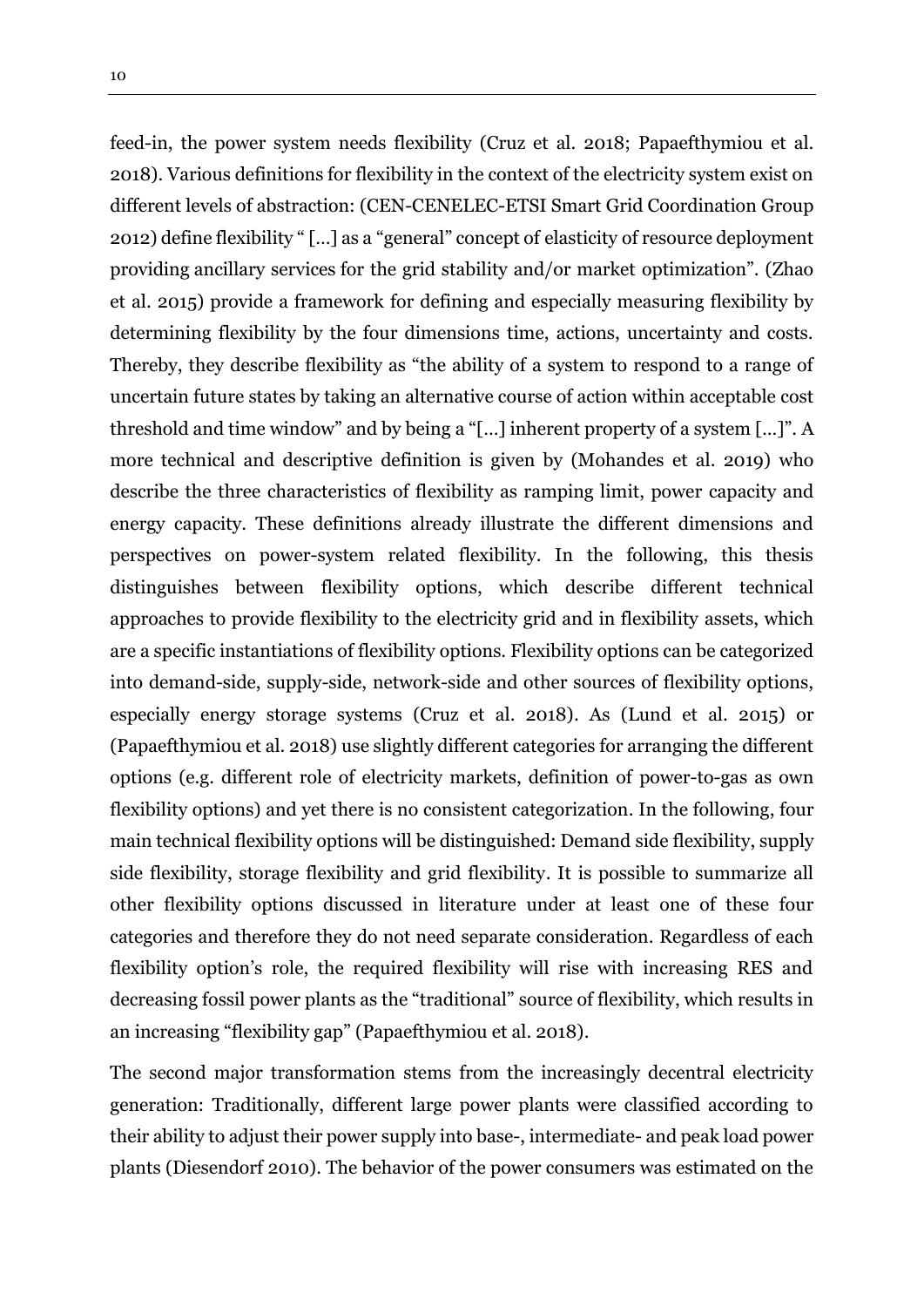basis of load models and daily load profiles, which allowed a good prediction of the power situation in the grid and the corresponding operation of the power plants (McLoughlin et al. 2015; Milanovic et al. 2012). With growing RES share, feed-in increasingly stems from small decentral RES power plants, which are typically connected to low voltage level distribution grids. Thus, the traditional top-down oriented electricity flow from few large power plants connected to the transmission grids down to individual consumers via distribution grids dissolves and will turn opposite (Slootweg et al. 2011). Consequently, both electricity grids and information exchange in the electricity system face new challenges. To address these challenges, the term "Smart Grid" has been established in electricity system research. It has the core idea of converging "the actual electrical power infrastructure (Energy) with the telecommunications (Telecom) and information technology (IT) sectors in order to create a more aware and intelligent electrical power system" (Slootweg et al. 2011). This idea also entails the concept of intelligence, which allows the shift from mostly manual control of electrical grids towards a highly automated control of loads and a grid integration of energy storage devices (Slootweg et al. 2011).

#### <span id="page-10-0"></span>**I.2 Research aim**

Combining both developments, the smart grid may therefore serve as the technical backbone which orchestrates the RES feed-in and the four different flexibility options. Despite the promising technical benefits of a smart grid – that are e.g. described by (Hu et al. 2014) – the viability of this concept within liberalized electricity systems is still challenging, as the smart grid benefits might not directly translate into a private business case (Lunde et al. 2016). This statement of (Lunde et al. 2016) offers a good indication about the difficulties in a liberalized electricity system, as incentives for investments in the flexibility assets for smart grid infrastructure and flexibility options are insufficient or uncertain in many national electricity systems (Alcázar-Ortega et al. 2015; Paterakis et al. 2017).

One reason for this uncertainty is, that electricity systems are designed in alignment with the political goals in an energy system and are therefore subject to change. These goals may for instance consist of the factors sustainability, energy security and economic efficiency, with different weightings or additional factors, dependent on the specific design of national energy systems. Political goals in turn both depend on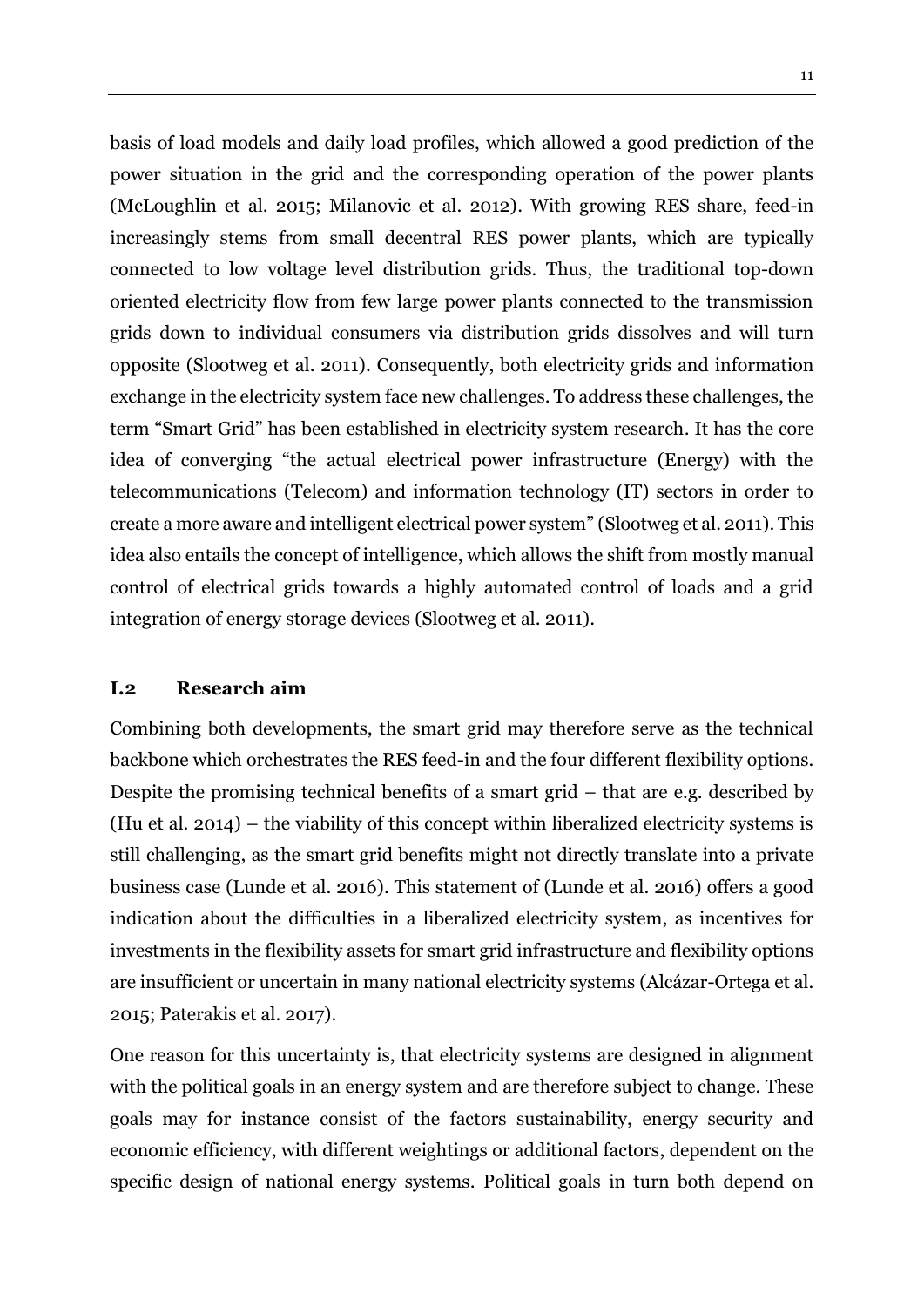societal goals as well as on different technologies and their respective potential. As a result, political goals, societal goals, incentives for flexibility options and the uncertain potential of technologies influence each other (see figure 1). The integration of RES intensifies interdependencies between such technical and institutional elements (Verzijlbergh et al. 2017).



<span id="page-11-0"></span>Figure 1: Exemplary interrelations between societal goals, political goals, technological potential and relevance of flexibility options. Source: own representation

Therefore, an isolated consideration of each factor would fall short of designing an energy system that fulfills underlying goals at the best. To make an approach towards a more comprehensive and coherent perspective on the interplay of the different components, this thesis analyzes how the economic viability of different flexibility options for the electricity system is influenced by different exogenous aspects that are not specific to the technology of the flexibility option itself. This includes economic, technological and regulatory aspects. Attractive economic incentives within the regulatory framework are the prerequisite for the widespread diffusion of flexibility options. Information system (IS) and information and communication technology (ICT) have an outstanding influence on technological development (Heeks 2010).

While the term ICT refers to technological goods, which process, transmit and display information electronically (Ruddock 2006; OECD 2015), IS research has a broader focus, by examining phenomena that emerge when such technological systems interact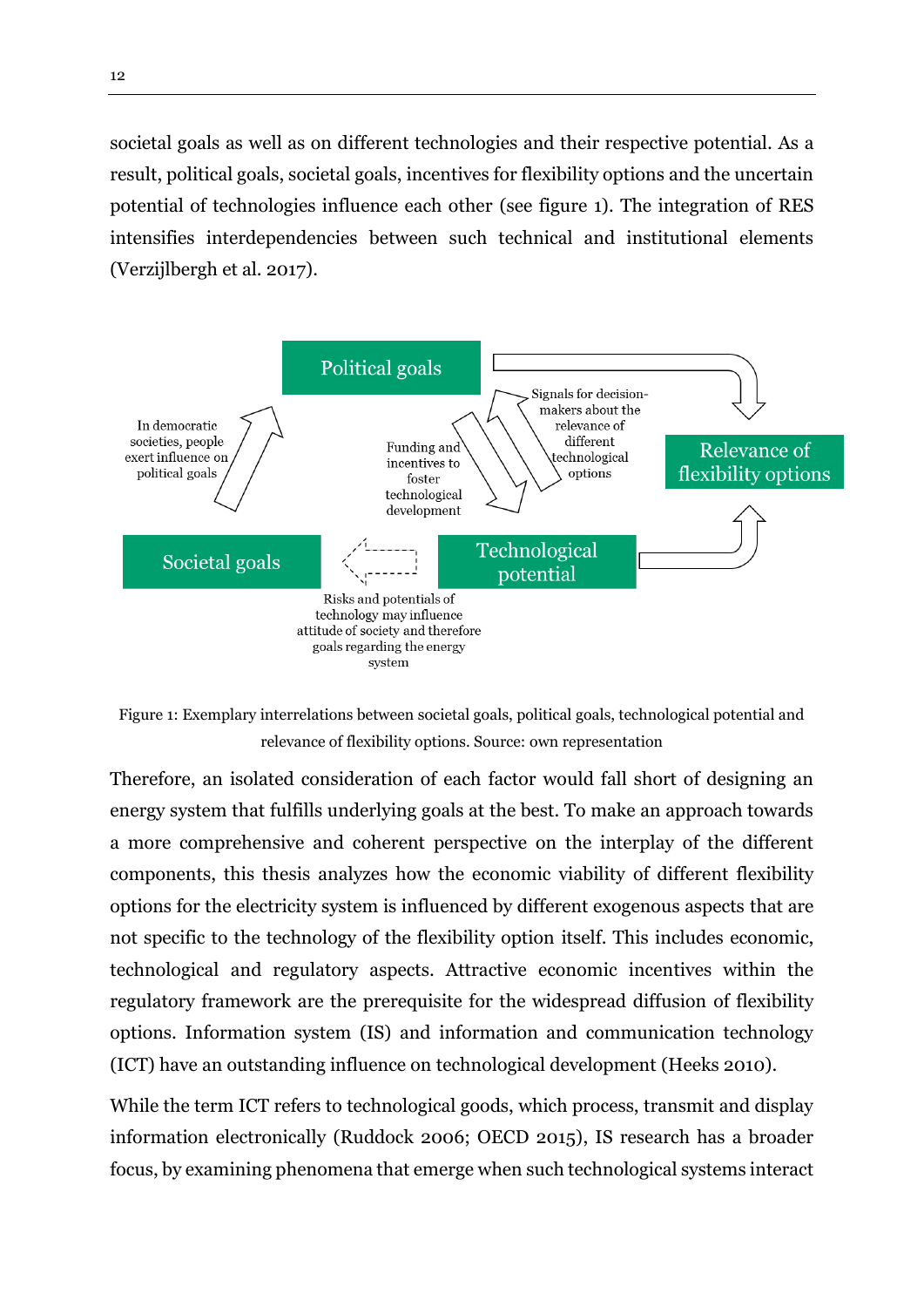with social systems (Lee 2001; Gregor 2006).

Therefore, this thesis puts a special focus on economic incentives for flexibility options and how IS and ICT can improve these incentives. First, IS and ICT may serve as enablers that mitigate the implementation of technologies, e.g. by reducing planning costs. In this context, IS and ICT act as a catalyst for different flexibility options. Second, IS and ICT may change the "merit order" of flexibilities from resource incentive flexibility options like grid expansion and storages to information-intensive flexibility options like demand response. IS and ICT may serve as a "disruptive" technology that influence the structure and even the goals of the energy system. Facing these two kinds of impacts, a differentiation of short- and long-term perspective helps to structure different potentials of IS and ICT on flexibility incentives over different levels of policy, market design and techno-economic feasibility.

#### <span id="page-12-0"></span>**I.3 Structure of the thesis**

The two perspectives for analyzing the potentials of information systems to incentivize flexibility options on the energy system are reflected in the structure of this doctoral thesis that is described in the following subchapter. This doctoral thesis is cumulative and refers to five research articles. The document at hand refers to these research articles in the different subchapters but does not contain them in full length. Instead, it provides a coherent analysis of the influence of IS and ICT on incentives for investments in flexibility options. Therefore, the document at hand puts an increased focus on the presentation of interrelations, while the five research papers give detailed information. Figure 2 gives an overview of the order of the corresponding research articles and illustrates the embedment in the chapters of this thesis. Appendix A contains the extended abstracts of the research articles.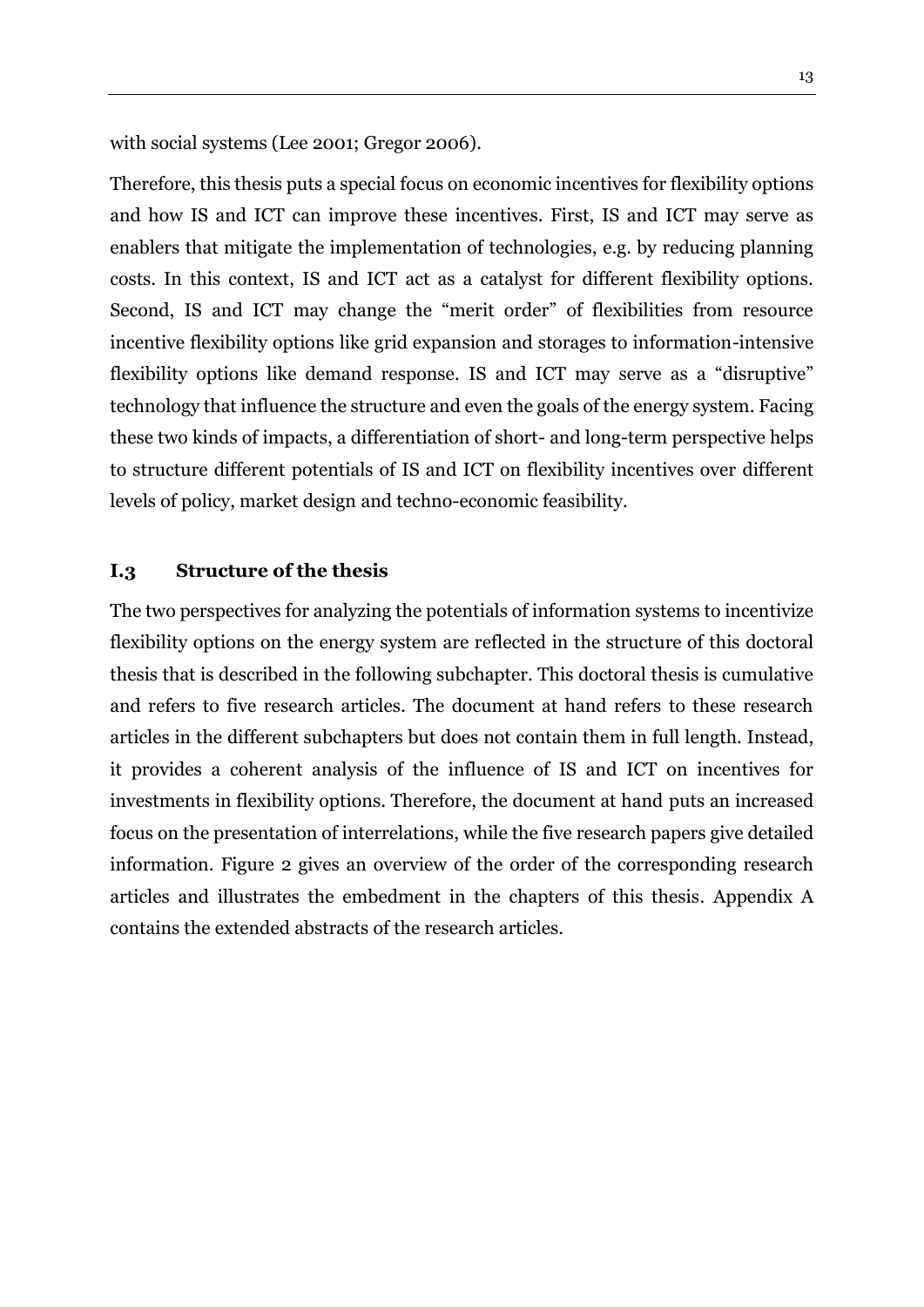![](_page_13_Figure_0.jpeg)

Figure 2: Structure of this thesis. Source: own representation

<span id="page-13-0"></span>Chapter II elaborates on the theoretical foundation of energy informatics potentials based on the transaction cost theory, as well as on the specific contribution of this thesis in this research domain.

Chapter III then describes the long-term perspective on promoting flexibility options by analyzing incentives for flexibility in the energy system on different levels and by presenting possibilities to strengthen market incentives. The chapter provides a summary of goals and requirements regarding the energy transition as well as the existing regulatory framework for fostering flexibility options on a European and national level. Due to the prevailing uncertainty regarding the future design of the energy system, regulatory interventions and subsidies are necessary to initiate the expansion of flexibility options. Nevertheless, to pursue a more market-based approach in the future, chapter III presents another approach for uncertainty reduction and concludes by analyzing which role IS and ICT play in these specific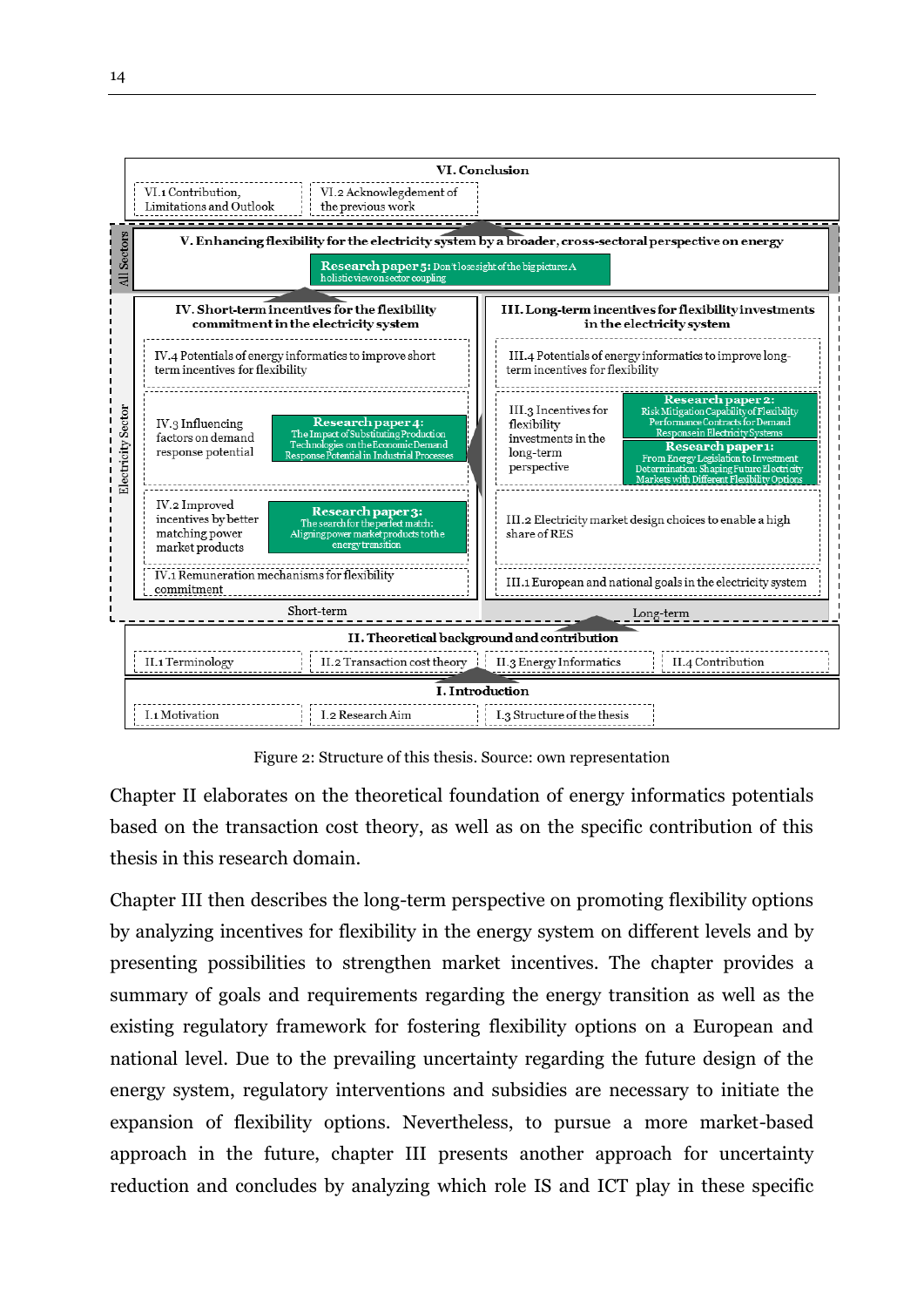domains.

Chapter IV then structures the potentials of IS and ICT to support flexibility options in the short-term. The more short-term decisions are, the higher the role of ICT in comparison to IS for flexibility support is. After giving an overview of existing remuneration mechanisms for flexibility options, the thesis describes options for power market redesign to support the expansion of flexibility options using the possibilities of ICT. This chapter also puts a special focus on demand response as information intensive flexibility option with corresponding influence factors. This case also illustrates the need for the exploitation of automation, optimization and integration.

To tackle the energy transition also in other sectors apart from the electricity sector, chapter V gives an outlook on the cross-sectoral flexibility opportunities which may be enabled by IS and ICT and how they can contribute to leveling temporal and spatial imbalances in energy demand and energy supply, efficiently. Chapter VI concludes this thesis by summarizing the key findings from the previous sections before identifying limitations and giving an outlook on future research.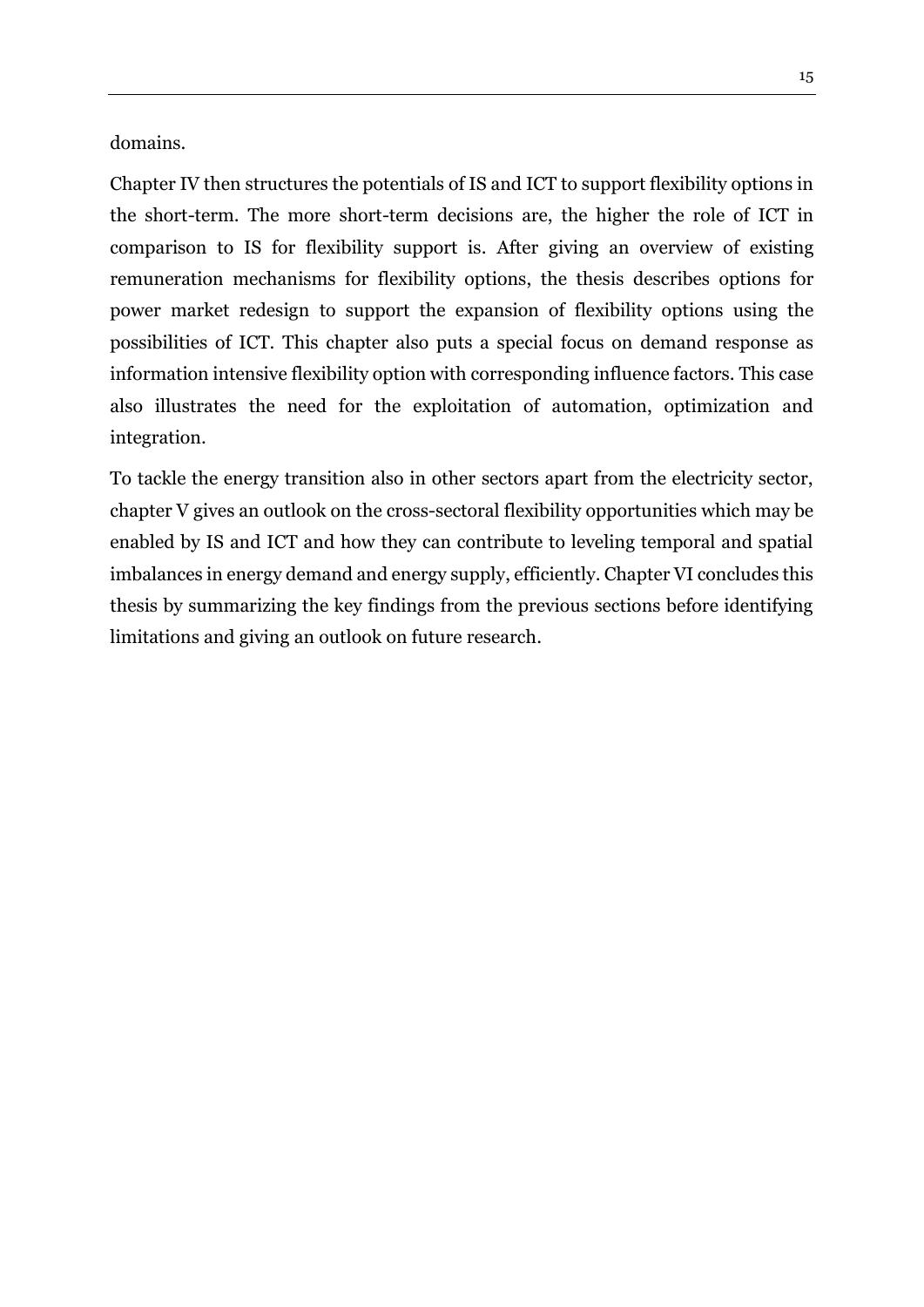## <span id="page-15-0"></span>**II. Theoretical background and contribution**

#### <span id="page-15-1"></span>**II.1 Terminology**

The following chapter gives a brief presentation of the generic theoretic fundaments of information systems in order to be able to better assess the potential benefits for the specific domain of energy systems. Building on that, the established research stream of energy informatics is presented, followed by a description of the specific contribution of this thesis within this domain.

The term *information system* has been existing for several decades and the corresponding research discipline had its origins in a variety of different reference disciplines with distinct theoretical research perspectives (Kaplan and Duchon 1988). Allen Lee describes information systems as a research field that "[…] examines more than just the technological system, or just the social system, or even the two side by side; in addition, it investigates the phenomena that emerge when the two interact" (Lee 2001). Coming from that background, information systems research goes far beyond the field of information technology and consists of "interrelated components working together to collect, process, store, and disseminate information to support decision making, coordination, control, analysis, and visualization in an organization" (Laudon and Traver 1994). During the last decades, the role of information systems within an organization has shifted from being "relegated in the back office" towards being "concern of every manager in the organization" (Brancheau and Wetherbe 1987) and fulfill the purpose of improving the effectiveness and efficiency of that organization" (Hevner et al. 2004). The presented perceptions of information systems by Laudon, Brancheau and Hevner all target an individual organization's perspective on information systems.

With organizational goals as one purpose of information systems, impacts of information systems strategy have widely been investigated on the fundament of wellestablished economic theories for individual organizations and organizational strategy. More thoroughly, most effects are associated with the improvement of advanced information and communication technology (ICT) (or simply information technology (IT), the term ICT includes IT in the following) as the technological enabler of IS. The cost-saving potential of IT through mechanization of data processing activities has accelerated the adoption of IT and IS in the early second half of the 20<sup>th</sup> century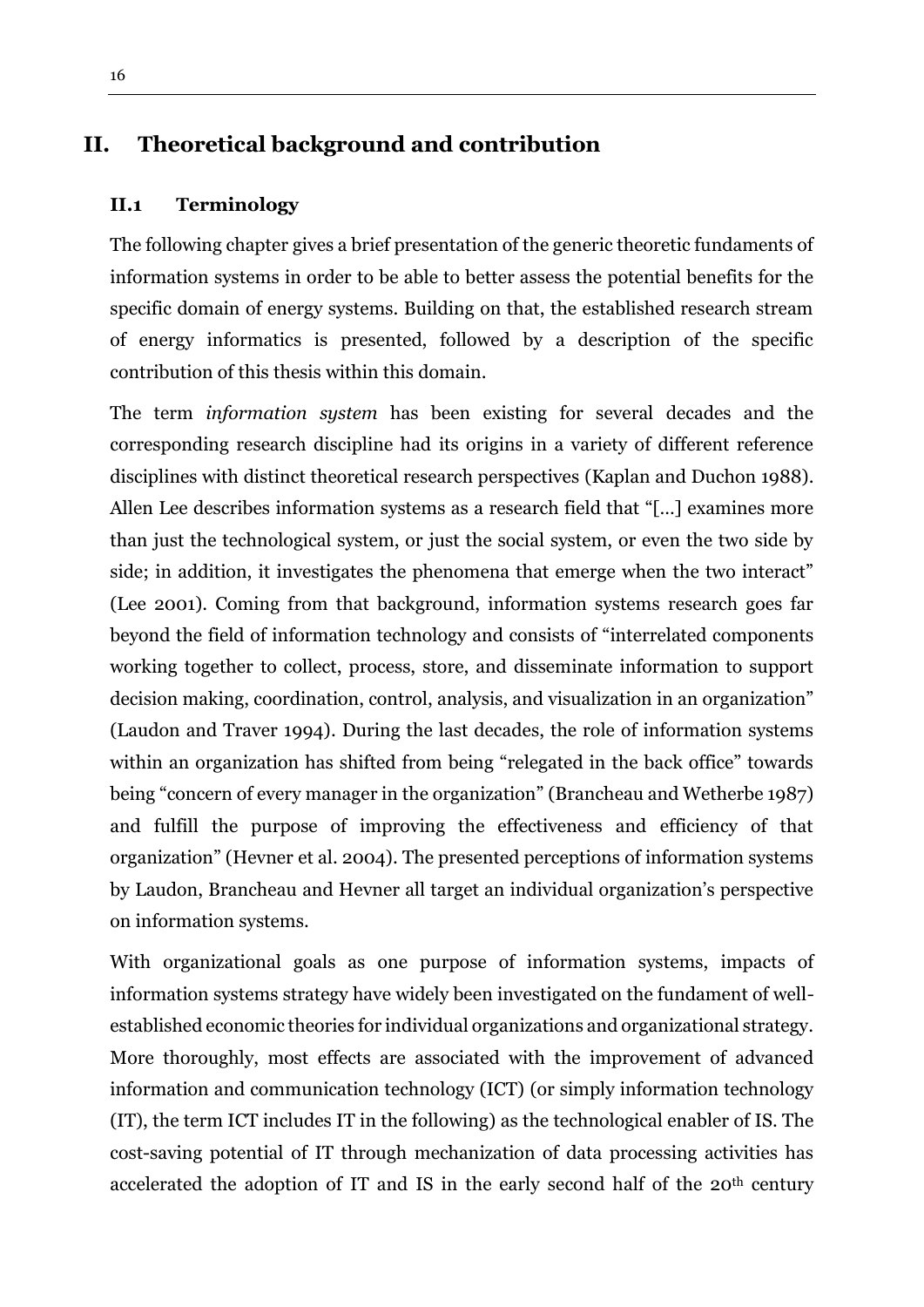(Kriebel 1968). An increase in data quality, information quality and therefore knowledge can contribute to an improved decision making and improved management of processes (Kriebel 1968). This again may influence the physical environment.

## <span id="page-16-0"></span>**II.2 A transaction cost approach to assess the structural impact of IS and ICT**

The raised efficiencies enabled by the automated data processing opportunities of IT and the better availability of information by IS reduce the transaction costs within an organization but also across organizations. This transaction cost theoretic approach is common in the existing literature to describe the possible impacts of information systems.

The transaction cost model analyzes the increase of required resources for economic exchange between at least two individual participants when certain imperfections appear (Cordella 2006). Inefficiencies and imperfections in the organization of transactions, also denoted as *market failures*, are the result of information- and behavioral-related problems, with these imperfections defining the complexity of the transaction (Ciborra 1983). Economic agents invest in resources to mitigate the effects of these imperfections in the execution of the exchange. These investments are the costs associated with the transactions, the so-called transaction costs. Structured according to the phases of a transaction life cycle, one may distinguish search costs, negotiation costs and enforcement costs (Reed 1973; Cordella 2006). From an information-oriented perspective, transaction costs for a specific exchange can be captured by a function of the constructs *coordination costs, bounded rationality, information asymmetry, opportunistic behavior, asset specificity, complexity and uncertainty* (Cordella 2006). The first six constructs can be found as factors (partially under a different denomination) in the early publications of (Williamson 1973) and (Williamson 1975) who provide a corresponding definition. In a later publication the notion of variations in asset specificity as the principal factors for transaction cost differs among transactions (Riordan and Williamson 1985).

In the sense of the transaction theory, the necessary information for assessing an exchange's equity is a critical prerequisite for a successful transaction (Cordella 2006). With increasing costs for assuring the necessary information, the option of reorganizing the exchange process (i.e. the transaction) within a structure that more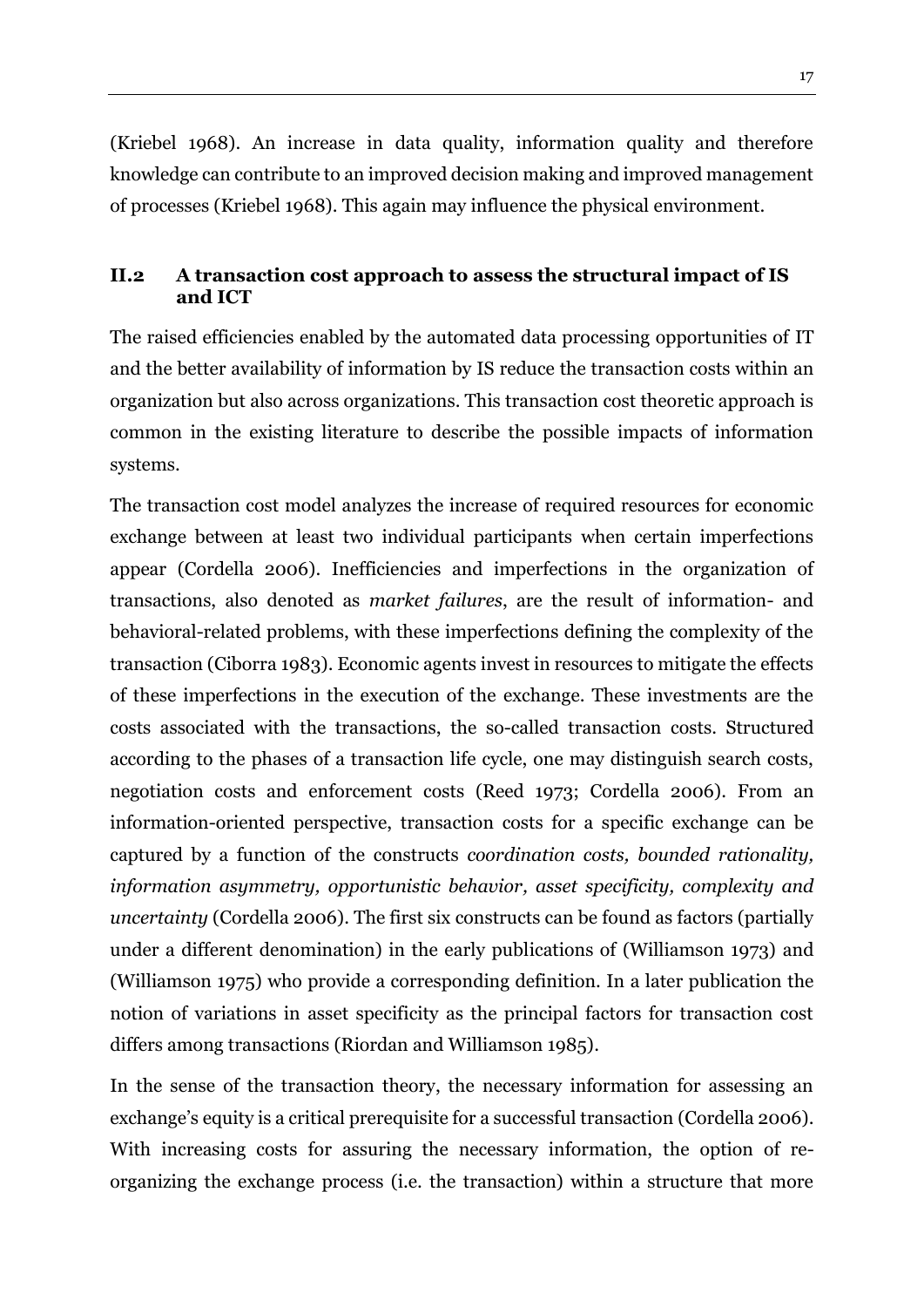adequately addresses uncertainty and information asymmetry becomes more advantageous for all the involved parties (Cordella 2006). The organization of the transaction always ranges within a spectrum between the two antipodes of market and hierarchic coordination. In the logic of market coordination, transactions materialize between different individuals and firms as a result of supply and demand forces for a product with a certain design, price, quantity and target delivery schedule (Malone et al. 1987). The extreme case of pure market coordination (decentralized market) amounts in an entire dissolution of organizations, as all transactions are fulfilled by individuals on market-based mechanisms (e.g. peer-to-peer trading). Hierarchic coordination, on the other side, describes the logic of coordinating material flow by adjacent steps by controlling and directing it at a higher level in the managerial hierarchy (Malone et al. 1987). Market coordination allows low production costs but comes with high coordination costs – for hierarchic coordination, the assignment is vice versa (Malone and Smith 1984). The advent of technologies might nevertheless change the role of transaction costs in the tradeoff between market and hierarchic coordination. ICT may, for instance, tie together adjacent value-chain steps and therefore may shift transactions from hierarchic coordination towards more market coordination (Malone et al. 1987). This results for instance in a decrease in firm size (Brynjolfsson et al. 1994). While these theoretical fundaments had a special focus on the reducing effects of ICT on coordination costs, the effect on the remaining constructs of transaction cost theory still needs to be taken into consideration as well.

*Bounded rationality:* The concept of bounded rationality goes back to (Simon 1972) and (March 1982) who suggest that decision-makers face incomplete information, limited time, limited skills, limited resources, ambiguity and lack of definition and therefore only have limited capabilities to make rational decisions (Forester 1984). Bounded rationality has been a key concept in the development 0f organizational theory and can provide a link to better understanding impacts of information technology on organizational design (Bakos and Treacy 1986). Based on a possible information completion, ICT and IS may enable a reduction of bounded rationality, which – under the transaction cost paradigm – also results in a more market-based organization of transactions.

*Information asymmetry:* ICT may help to reduce the information asymmetry between two parties (e.g. supplier and buyer) by providing better possibilities of monitoring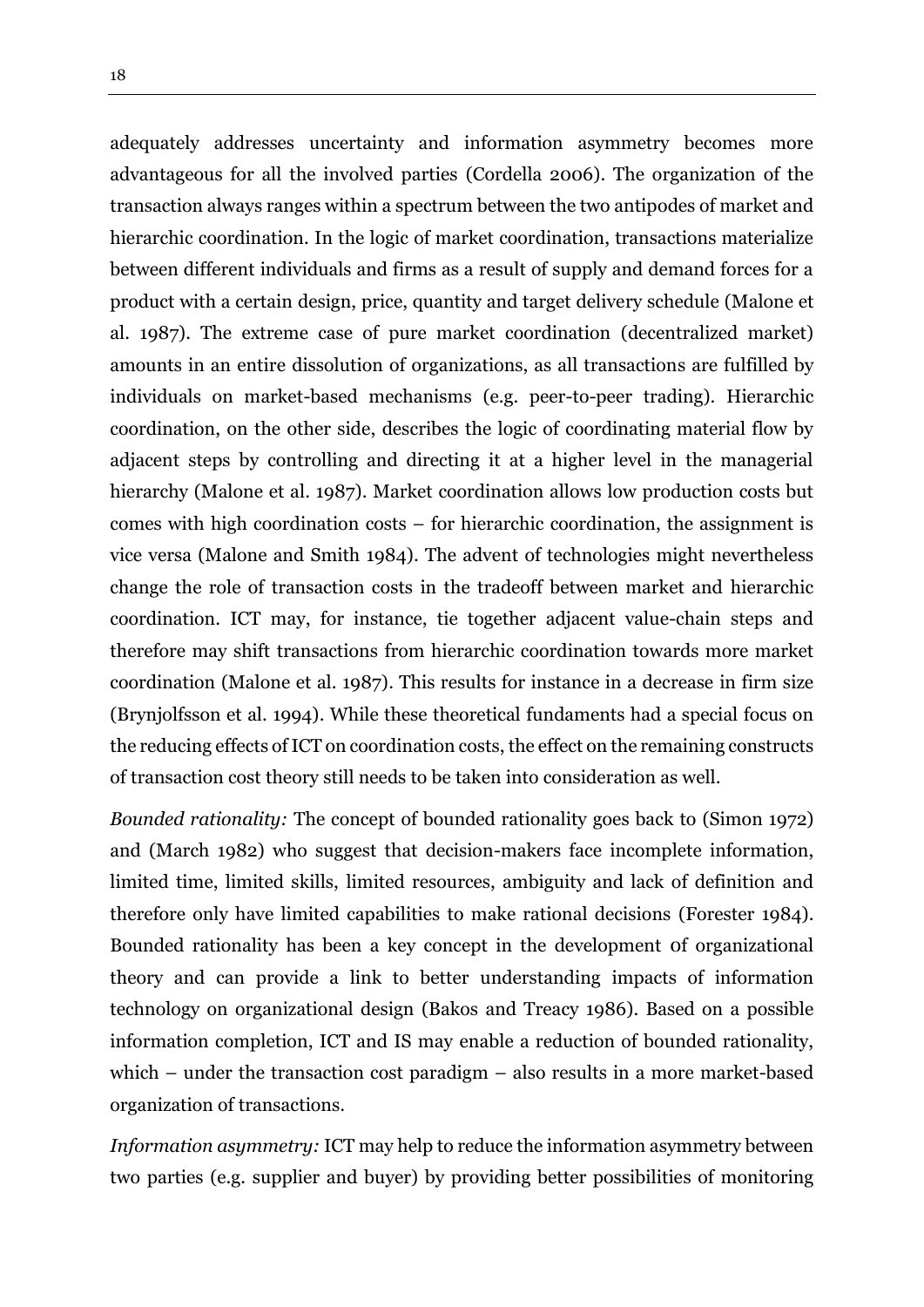(Stump and Heide 1996). This may increase the opportunity for both parties to exert control themselves while reducing the motivation to control the partner in a transaction (Kim and Hsieh 2006; Ruey-Jer 2007). Nevertheless, a lack of willingness to disclose the relevant information by the involved parties may undermine the technical opportunities, which may have origin in the opportunistic behavior of one of the involved participants.

*Opportunistic behavior:* Opportunistic behavior entails "self-interest seeking with guile" and involves making threats and promises, which are self-disbelieved in hope of gaining an advantage over others (Williamson 1975; Kelley et al. 1989)*.* Various control mechanisms like contracts in an inter-organizational transaction or innerorganizational control mechanisms may be used to reduce the risk of opportunistic behavior and to compensate for the lack of trust in transactions (Muris 1980; Ouchi 1979). Although not having a direct effect on opportunism, ICT and IS can be applied to design such control mechanisms efficiently by using blockchain and smart contracts. These recently emerged technologies may mitigate opportunism through incentives and crypto-economic mechanisms at relatively low transaction costs, and thus reduce transaction costs (Baron and Chaudey 2019).

*Asset specificity:* This concept describes the extent to which investments made to support a particular transaction, have a higher value for one organization than for others (Loukis et al. 2016). Transaction cost economics maintains that variations in asset specificity are even the principal for the existence of firms (Williamson 1975; Riordan and Williamson 1985). The concept can take the forms of site, physical, human and dedicated assets. In an empirical review, Rao (2001) observes an inverse relationship between ICT and asset specificity, thus ICT reduces the specific advantage of certain investments for firms. As a result, transaction costs may decrease.

*Complexity and uncertainty:* For the two constructs, *complexity* and *uncertainty*, the relation is not that distinct. The challenge is, that these two constructs are highly interdependent with the aforementioned constructs, with ICT effects and with themselves (Cordella 2006). Rapid change of technology – as common for ICT itself and diffused by ICT to other technologies – can thus be a source of uncertainty by itself (Lacity and Willcocks 1995). The same applies to the complexity where reduced search costs may lead to an abundance of information which then increases negotiation and enforcement costs as well as overall complexity (Bailey and Bakos 1997). As a result,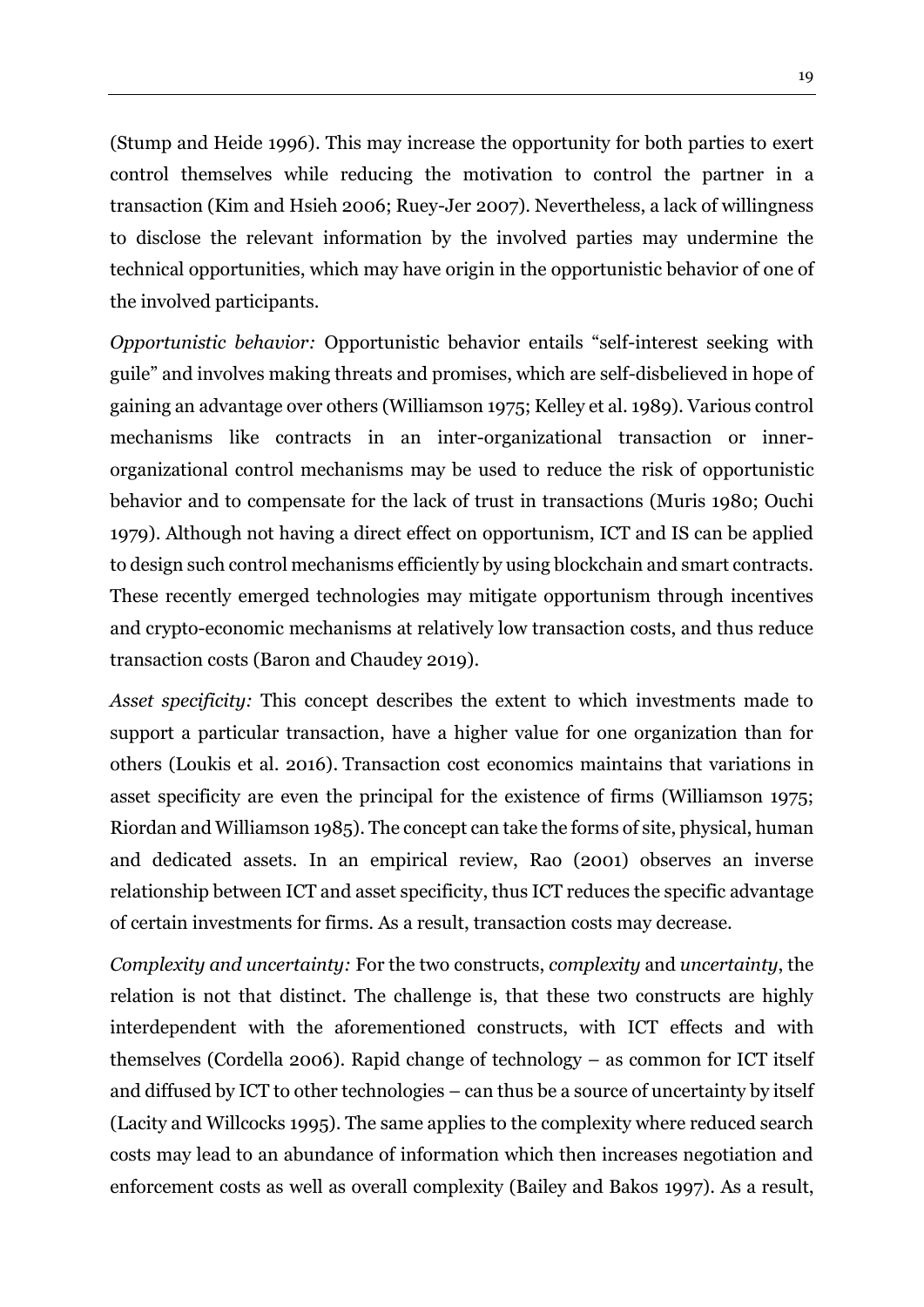the adoption of ICT in some settings may lead to significantly increased transaction costs due to high additional costs to accommodate the more complex environment (Cordella 2006). As such, the impact of ICT and IS is not an automatism that will occur in any case without external influence. To account for this limitation, this thesis uses the term *potential* instead of *impact* to describe the consequences of technological progress, which can but do not necessarily have to materialize. Still, utilizing ICT to increase information availability, to accelerate and to increase the amount of available information makes economic exchanges easier and more efficient by reducing transaction costs in all three phases of transaction costs (Cordella 2006).

To conclude, transaction cost theory is well established and empirically confirmed, despite still not entirely explored in all its complexity (Geyskens et al. 2006). Thereby ICT and IS may contribute towards a more market-based, a less hierarchical, way of coordinating transactions and, consequently, increase the number of individual parties involved. Comparing this intermediate result with the described developments in chapter I, the potential of ICT and IS to change organizational structures comes in alignment with the requirements of the energy transition for a decentralized supply of electricity. By the early 2010s, both disciplines were brought together to leverage their potentials. The next sub-chapter describes this development.

## <span id="page-19-0"></span>**II.3 The research discipline energy informatics**

Until 2010, the potentials of ICT and IS for the development of energy and especially sustainability-related applications were revealed by few, mostly unrelated research articles in different domains and research disciplines, as can be seen in the review by Kossahl et al. (2012) and Goebel et al. (2014). In 2010, Watson et al. (2010) merged the disciplines of IS and energy research to establish the new research discipline "energy informatics". This discipline encompasses the analysis, the design and the implementation of systems<sup>1</sup> to increase the efficiency of energy systems, following the paradigm that information enriched energy, amounts in less energy demand (Watson et al. 2010). This special role of data is apparent in the requirement of "collection and analysis of energy data sets to support optimization of energy distribution and

 $\overline{a}$ 

<sup>1</sup> Watson uses a rather broad definition of (information) systems as an "integrated and cooperating set of people, processes, software, and information technologies [working] to support individual, organizational, or societal goals" (Watson et al., 2010). Thereby, they also include ICT in his definition of IS.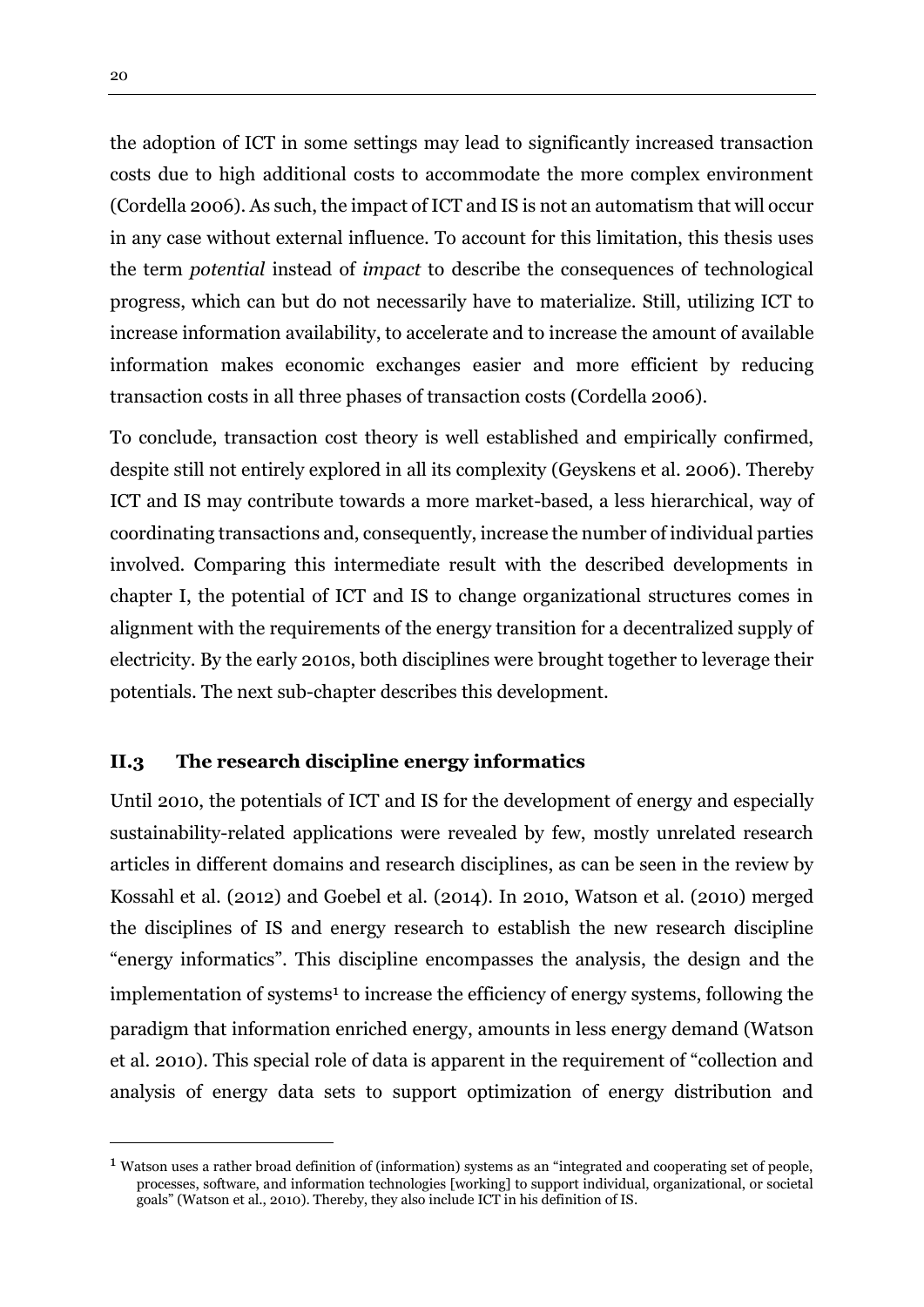consumption networks." In this context, Watson et al. (2010) lists eight connecting functions of information systems that shape an integrated system for an energy system that consists in general of data collection and transmission, information supplying and giving decision support and automation opportunities. The technical core of his proposed energy informatics framework consists of sensor networks, flow networks, sensitized objects and a central information system for coordination. The technical core is surrounded by eco-goals and stakeholders that propose policies, regulations, social norms and determine the economics both on-demand and supply-side (Watson et al. 2010). This generic framework gives various degrees of freedom for locating energy informatics research. Goebel et al. (2014) give a more specific idea of goals, research themes, use cases and involved disciplines in IS research. Still, there is a broad range of application domains that serve the two goals of energy efficiency via smart energy-saving systems and renewable energy supply via smart grids. There is a broad range of exemplary use cases for energy informatics:

- Peer-to-peer energy trading (Zhang et al. 2018a)
- Optimization of data center dispatch to support load balancing (Fridgen et al. 2017b)
- Cybersecurity issues in load balancing (Vernotte et al. 2018)
- The electric grid reliability research (Sultan and Hilton 2019)
- User interfaces for energy management (Xu et al. 2018)
- Simulation of energy use (Watson et al. 2018)
- Big data analysis in smart grids (Zhang et al. 2018b)
- Predictive energy data analytics (Hopf 2018)

Given this broad area of applications on different levels of abstraction in the research stream of energy informatics, the next sub-chapter arranges the contribution of this thesis into energy informatics.

## <span id="page-20-0"></span>**II.4 Contribution of this thesis**

The aim of this thesis is to analyze how energy informatics can contribute to incentivizing flexibility options in the energy system in a long- and short-term perspective. According to the framework of Goebel et al. (2014), this thesis falls into the categories of *renewable energy supply integration via smart grids* with use cases of *factories*, *energy storage*, *power systems* and *electricity markets* involved. Relevant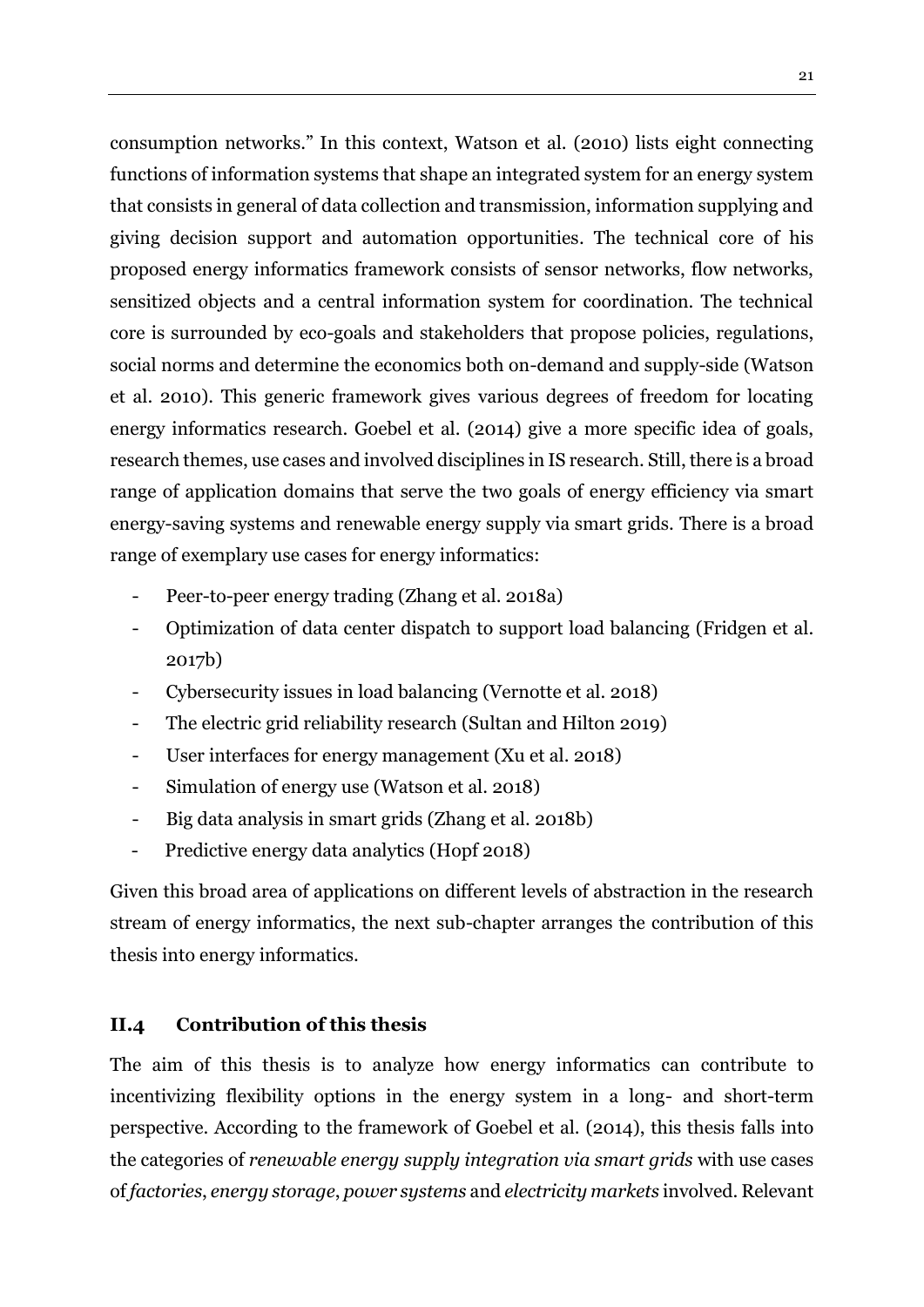research backgrounds are *IS economics*, *optimization* and *control*. Still, this domainoriented perspective given by Goebel et al. (2014) might not be sufficient to understand the interdisciplinary orientation and the scope of this thesis.

For a better understanding of energy systems, multi-level representations such as frameworks are commonly used, as for example in (Zhang et al. 2018a) and (Sachs et al.). These representations were used to derive a six-level model, which illustrates the interplay between levels in the energy system, energy informatics, economic incentives, technological potentials and political as well societal goals (c.f. figure 3).

![](_page_21_Figure_2.jpeg)

<span id="page-21-0"></span>Figure 3: Scope of this thesis in a six-level model of the energy system. Source: own representation This thesis depicts three layers of this representation to conduct a deeper analysis of the economic incentives for flexibility options and how energy informatics potentially influences these. While market design and regulation set long-term incentives for flexibility provision and are consequently elaborated on in chapter III, the control layer is used to decide on operational commitment of flexibilities and therefore part of chapter IV. The business model layer can be part of both perspectives and will correspondingly be part of both chapters. Political goal, ICT and power grid layer will not be analyzed in detail, as incentives – as core of this thesis – mainly appear on the market design, regulation, business and control level. Still, these remaining levels will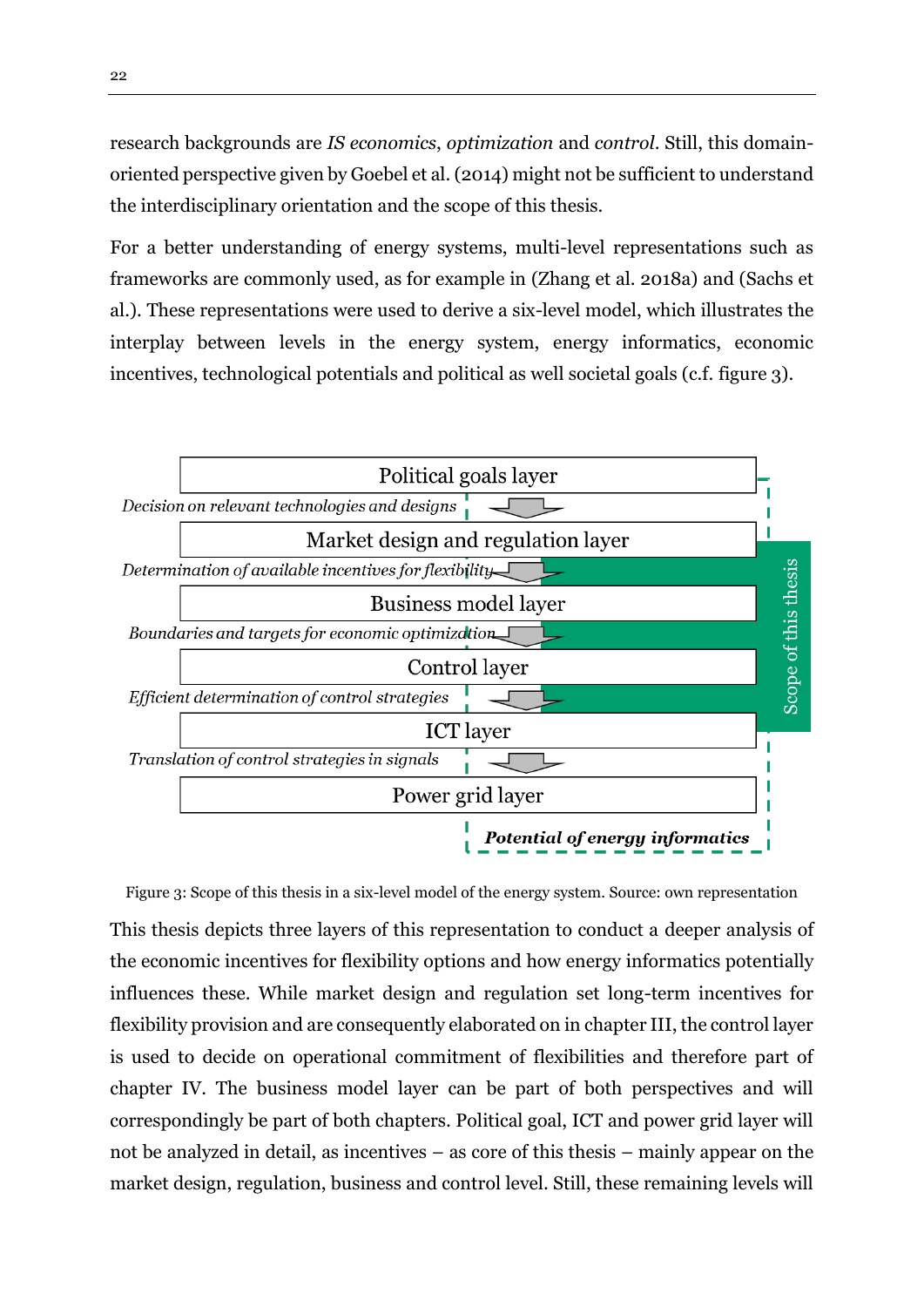be at least taken into account in the analysis of the potential influence of energy informatics.

Therefore, this thesis builds upon existing research in the domains of energy informatics, energy policy, energy economics and energy law and provides linkages as all four domains have flexibility incentives as part of their research scope. Especially the dissertation of Thimmel (2019) is a relevant groundwork, as it also links energy informatics, energy policy and energy economics to describe the potential of IS for demand flexibility. In more detail, it examines how the use of information systems can contribute to a successful energy transition by intelligently matching power demand to the fluctuating power supply. In the above described six-level representation, Thimmel (2019) focusses on the business and control layer from a demand flexibility perspective, while this thesis analyzes more levels from a general flexibility perspective.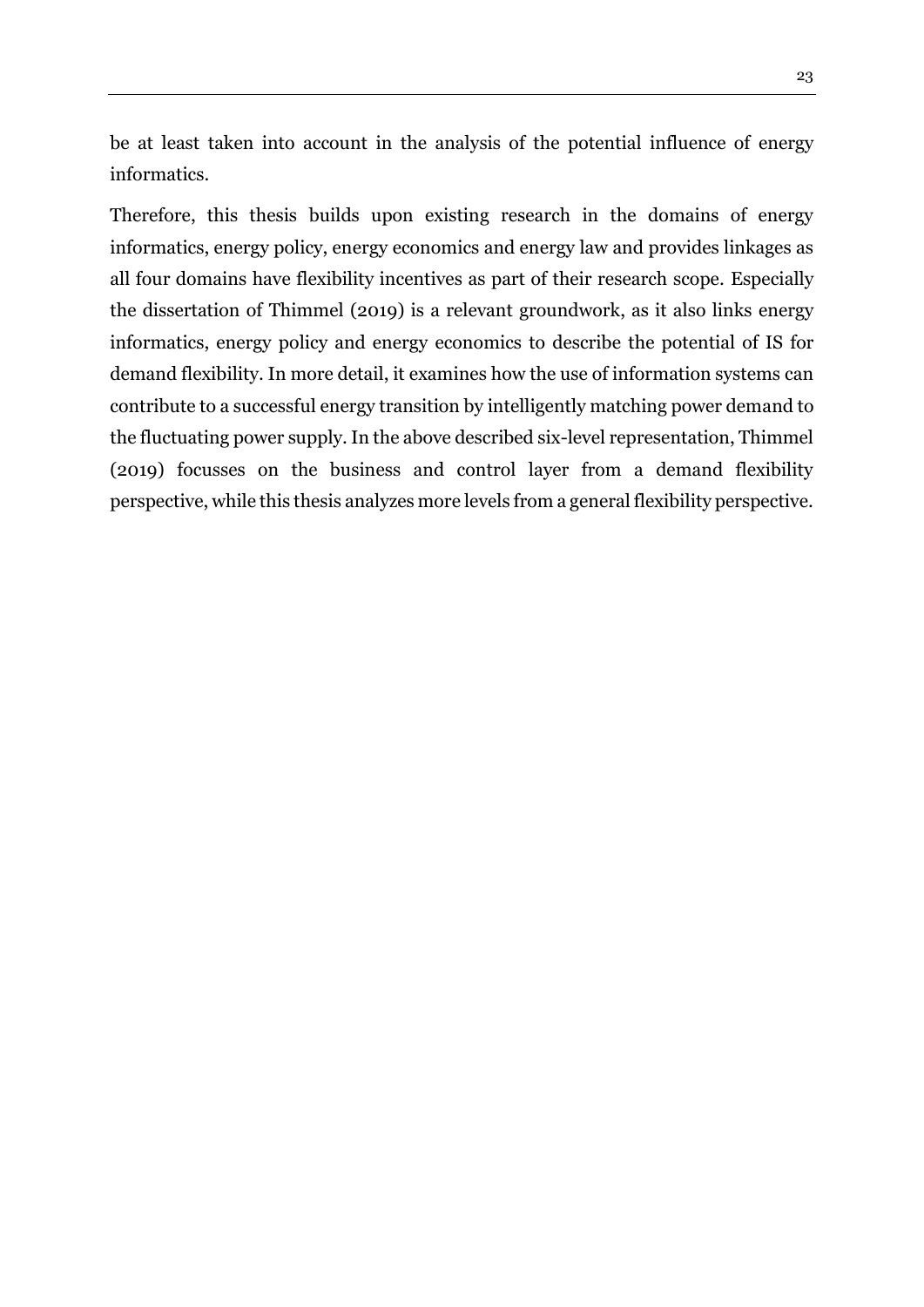# <span id="page-23-0"></span>**III. Long-term incentives for flexibility investments in the electricity system**

#### <span id="page-23-1"></span>**III.1 European and national goals in the electricity sector**

To mitigate the impacts of climate change, a break down of global greenhouse gas reduction goals to a European and national level in Germany, is necessary.

The European goals for all member states in the European country are by now not sector-specific but focus on an overall reduction of greenhouse gas emissions and the increase of energy efficiency and share of energy demand from RES. The long-term goal for 2050 aims at a greenhouse gas reduction by 80 to 95 % compared to 1990 levels (European Commission 2019).

Germany as a member state of the European Union has set more specific goals for the electricity sector. The country has gained first attention by terms of the "Energiewende" as the first major country to commit itself to an electricity system transition based on decentralized RES (Antal and Karhunmaa 2018). A detailed description of the historical genesis of this term and the underlying political processes and goals are described by (Hake et al. 2015). The first key milestone for the scope of this thesis is the liberalization of the electricity markets by 1998, which replaced the monopoly of energy companies and led to a sharp decline in electricity prices. While a mechanism for RES fostering had already been existing since 1990 (Act on the Supply of Electricity from Renewable Energy Sources into the Grid, "Stromeinspeisungsgesetz, StrEG"), the key milestone for fostering RES was the introduction of the Renewable Energy Act, EEG. This act decoupled the premium for RES feed-in from electricity market prices by guaranteeing fixed feed-in tariffs for a period of 20 years (Hake et al. 2015). In 2010, the "Energiekonzept" was the first time when concrete goals for a path to increase the share of RES in gross electricity consumption were committed, aiming to reach a 50 percent share in 2030 and an 80 percent share in 2050 (Bundesregierung 2010). The goal of reaching a 50 percent share was intensified later in the coalition agreement of 2018 to reach a 65 percent share of RES in gross electricity consumption by 2030 (Bundesregierung 2018). By 2018, Germany has reached a share of 37.8 % RES supply in gross electricity consumption (Statista 2019).

Still, as sectors of traffic and heat lag behind, the carbon dioxide reduction does not go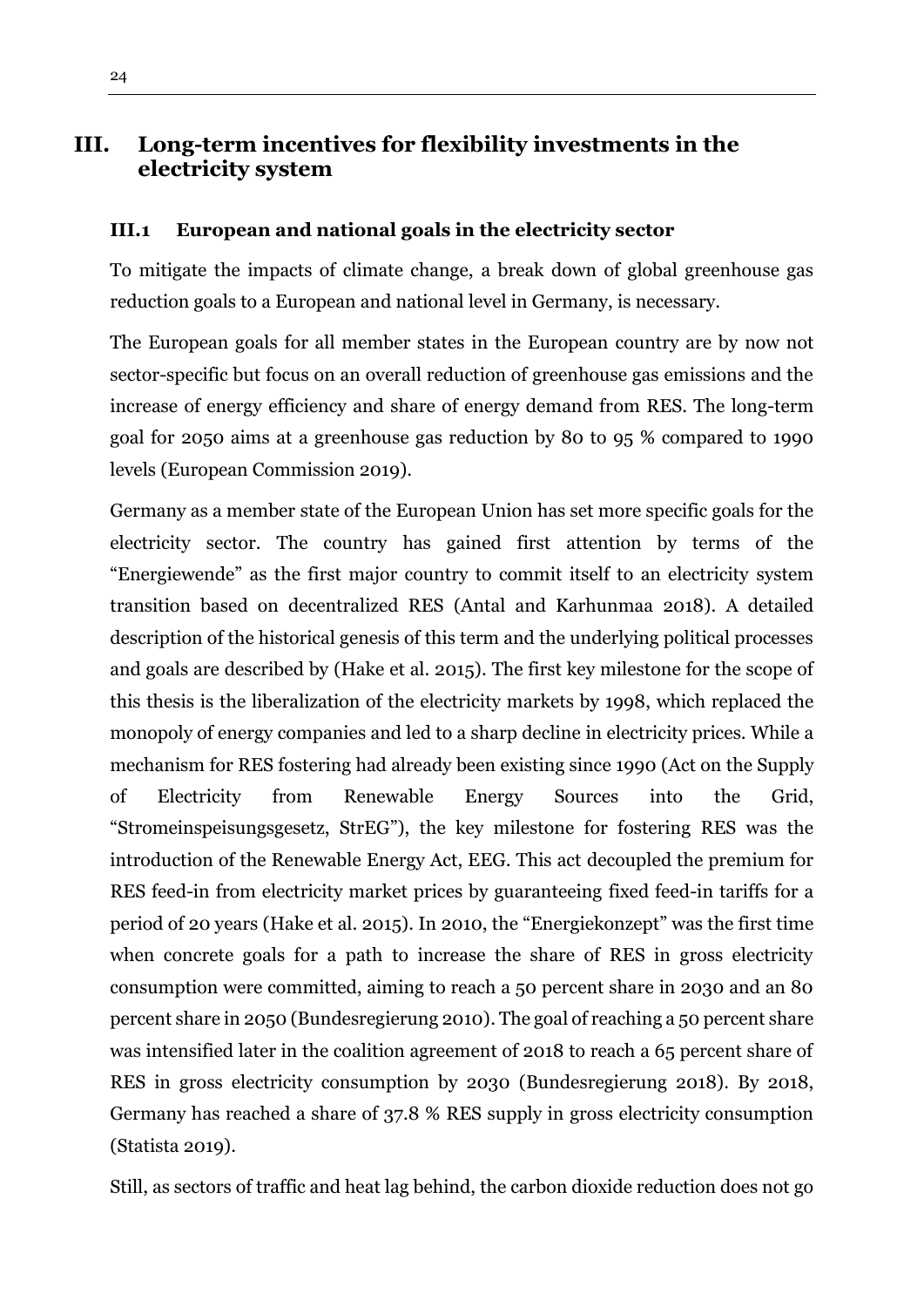along the planned pathway in Germany (Pichlmaier et al. 2019). Future transport and heating will require increased cross-sectoral linkages, with electrification as one example for such linkages (Verzijlbergh et al. 2017). The potentials of energy informatics to contribute to more cross-sectoral actions for carbon-dioxide reductions will be further elaborated on in chapter V. This consideration is furthermore relevant from a perspective of technologic neutrality, as it is not clear yet, which technologies on supply and demand side will determine the future energy system and whether certain sectors may exhaust more carbon dioxide than others. Political goals regarding the support for certain technologies and sectors are always influenced by the current and by the expected potential, as well by societal acceptance and societal goals. The process of nuclear phase-out or the discussion about the high-power transmission lines in Germany well illustrate the immense significance of policy-society interdependencies for the energy system. Nevertheless, this interdependency also causes uncertainty and may lead to myopic planning. Heuberger et al. (2017) expect an increase of the cumulative power system cost from 2015 to 2050 by up to 14 % due to this lack of foresight regarding the relevant technologies for energy transition.

## <span id="page-24-0"></span>**III.2 Electricity market design choices to enable a high share of RES**

Given the politically and societally desired increase of RES share in the electricity system, an expansion of flexibility options (described in chapter I) is necessary, in order to balance the increasingly fluctuating supply. In the course of electricity market liberalization, grid operators and private stakeholders in the electricity market operate flexibility options.

Thereby, the flexibility options must have the perspective of a positive return-oninvestment in order to be attractive for private stakeholders. Besides the possibility of individual agreements, electricity markets give incentives for flexibility by two principles: Either electricity markets provide volatile price signals, that allow using the technical flexibility to exploit the arbitrage between cheap and expensive trading periods, or markets give certain premiums for holding flexibility available over a certain time period. The latter mechanism is mostly used in order to sustain the grid frequency (balancing power) or to counteract grid congestions (curtailable loads). Curtailable loads are specific for Germany, where also regulatory non-market-based mechanisms like the grid reserve are implemented in order to guarantee secure supply.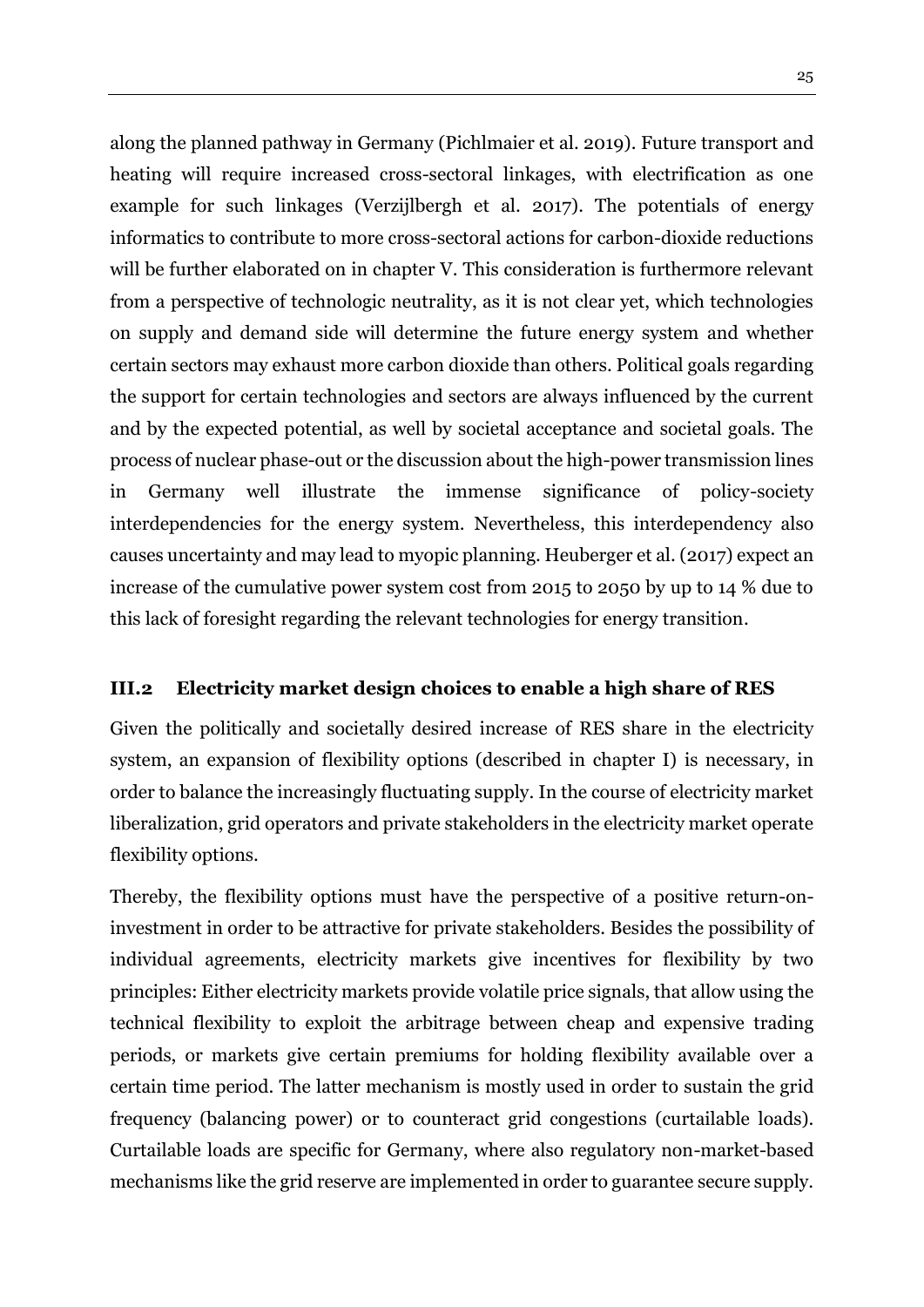Subchapter IV.1 provides a further analysis of how these mechanisms provide revenues for flexibility provision in the short term.

The arrangement of different market mechanisms in an electricity system is describable with the term market design. According to (Boisseleau 2004), this term has been used in different notions and entails three levels with corresponding design choices:

- Organizational structure: Degree of market integration, degree of competition and regulation, access policies
- Wholesale markets: Bilateral markets vs. pooling or exchanges, market integration, transmission pricing
- Marketplace: Auction design, Prices and behaviors, admissible participants, competition

From a local perspective, Ampatzis et al. (2014) propose a more simplified perspective on market design, incorporating the three dimensions , *trading horizon and dispatch intervals* as well as *market mechanisms* as its determinants. As described above, market design underlies influences of e.g. political goals and technological potentials and is for this reason subject to changes.

Common discussions on market design target on questions of congestion management and the preference of a nodal, zonal or uniform pricing regime or on the decision whether a capacity- or an energy-only market will be advantageous for high RES shares; see e.g. (Cramton et al. 2013) or (Weibelzahl 2017). For instance, Kraan et al. (2019) argue that pure energy-only markets do not incentivize investors to deliver a fully RES-based energy system with the imperative for policymakers to develop capacity remuneration mechanisms. When a certain arrangement of market design is determined, it is necessary to align regulation in order to implement market design into practice. The role of regulation as translator between abstract market design concepts and the implementation of the desired results must not be underestimated. Ringler et al. (2017) therefore recommend a stable and transparent regulatory framework on a European level with cross-border market coupling to enable a common European electricity market. Only a stable framework sets the necessary conditions for private investors to invest in flexibility options in the long term. The next sub-chapter further elaborates these incentives.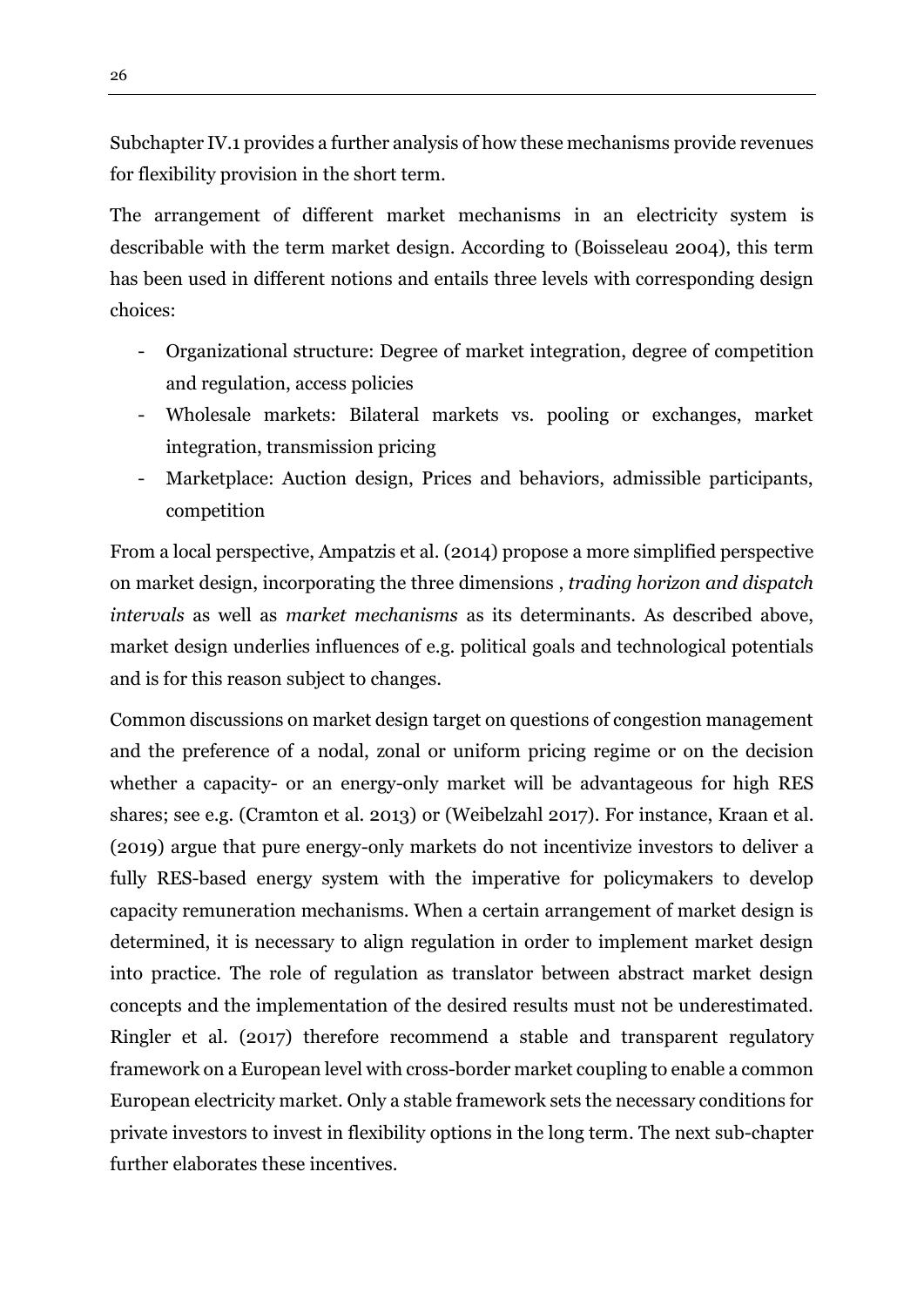## <span id="page-26-0"></span>**III.3 Incentives for flexibility investments in the long-term perspective**

Private investors need to take into account potential revenues and expenditures when deciding on investments in flexibility options. One possibility, to subdivide expenditures is the splitting in capital expenditures (CAPEX) and operating expenditures (OPEX). The amount of CAPEX for a flexibility option increases the complexity and uncertainty in an investment project and therefore the willingness of an investor to undertake investments (Weaver 2012). The OPEX of flexibility options relates on the other hand to the marginal costs for flexibility provision and therefore influences the commitment of the flexibility options on the different electricity markets.

Flexibility options have a different structure regarding CAPEX and OPEX (Steffen 2018). For instance, demand flexibility measures may have comparatively low CAPEX but may induce high OPEX when industrial production planning needs to intervene in their processes. Currently, especially flexibility options with low additional CAPEX for flexibility take part in the markets for flexibility due to the planning uncertainty. In general, the higher the share of CAPEX is, the more stability of incentives in a long – term perspective is necessary (Weaver 2012). This subsection describes two perspectives on these long-term incentives:

Ländner et al. (2019) is the first research article in this cumulative dissertation and presents an overview of the current investment barriers for flexibility options and the existing legal energy investment framework. More specifically, the article identifies obstacles for private investors and provides an analysis of the current regulation that increases or decreases incentives for flexibility on the European and the national German level. The article undertakes this analysis for the flexibility options network expansion, supply flexibility, storage and demand flexibility. *Research article 1* then summarizes the challenges of future energy law with the three domains *uncertainty regarding future energy goals*, *energy law distortion towards specific flexibility options* and *law complexity*. Ignoring these challenges might lead towards a system deadlock where regulatory interventions to grant necessary flexibility incentives only lead to an increase of complexity and uncertainty, thereby lead to market failure and in turn to decreasing market-based incentives.

This conclusion corresponds with the assessment of other research articles. (Newbery et al. 2018) mention political risks due to increased concerns over climate change and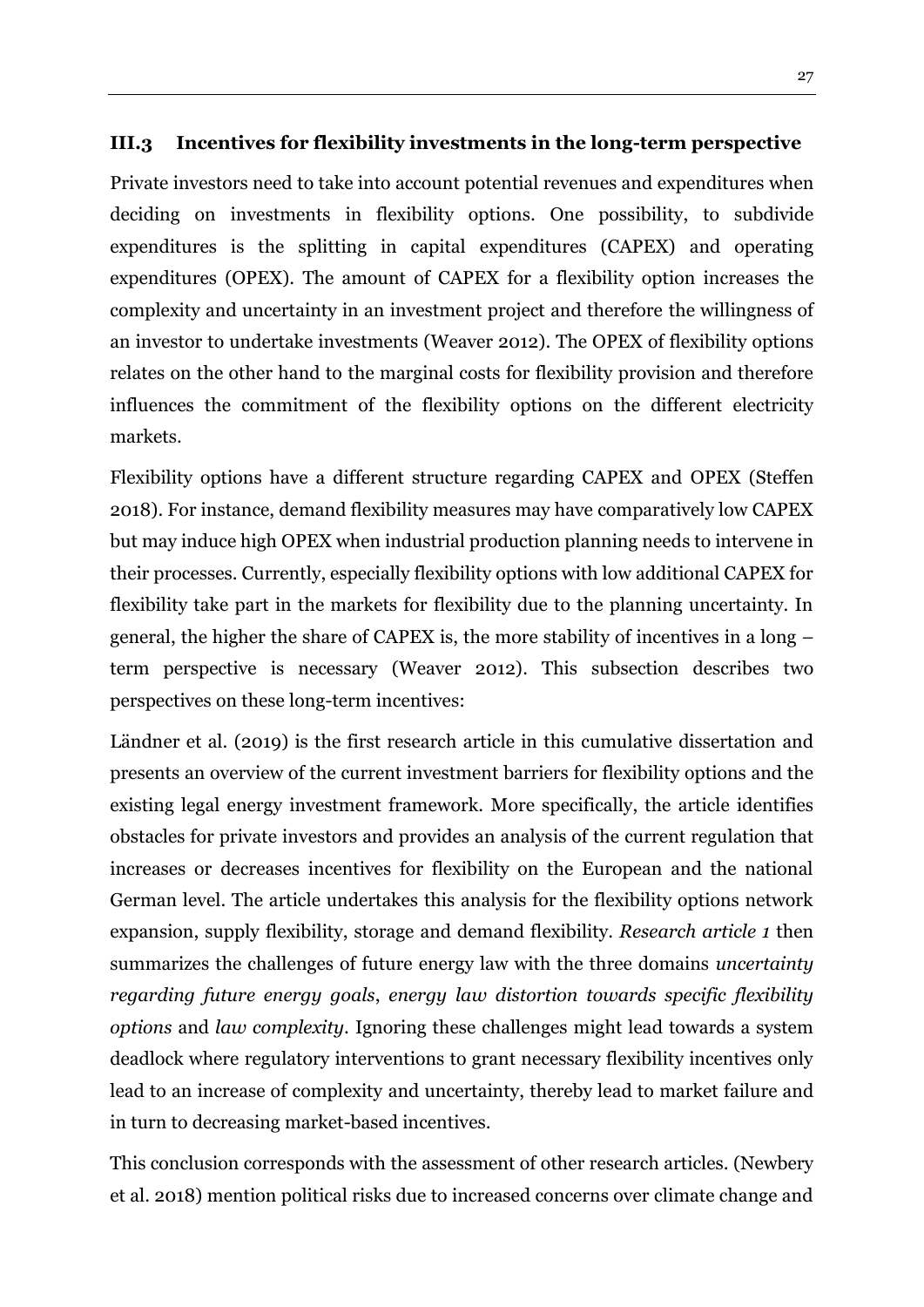sustainability which are difficult to hedge and lead to missing markets. (Schachter et al. 2016) emphasize the pivotal role of uncertainty in the decision making on flexibility options: "There is a need to account appropriately for uncertainty in long-term decision making and the valuation of network investment plans, as accounting for uncertainty can significantly change the business case for flexible capacity-based services for postponing or even avoiding costly irreversible reinforcements." The risks for private investors associated with this uncertainty can, therefore eliminate business cases simply by preventing them from being bankable.

An instrument to reduce such risks on a market-based approach is subject of research article 2: Jäckle et al. (2019) present an approach for the mitigation of risks associated with flexibility provision for a private investor*.* Although promoting a special demand flexibility use case, the method can be generalized in order to be also applied for storage and supply flexibility. Returns for flexibility commitment from electricity spot markets are uncertain and volatile, in addition to operational, technological, contextual, measurement and verification risks.

The idea of this article is the explicit design of Flexibility Performance Contracts (FPCs). An FPC issuer, therefore, grants a certain remuneration for the use of the flexibility to a flexibility provider, independent of the market results. To issue FPCs with appealing incentives for flexibility providers and meanwhile an expectable positive business case for the FPC issuer, advanced IS for data collection, processing and analyzing are necessary. This reflects in the following sub-chapter, which describes the potential of information systems to improve the long-term flexibility incentives.

## <span id="page-27-0"></span>**III.4 Potentials of energy informatics to improve long-term incentives for flexibility**

To conclude chapter III, this sub-chapter summarizes the potentials of information systems and ICT in the context of energy informatics.

On the *political layer*, IS can contribute towards the finding of effective and socially accepted solutions in terms of mitigating climate change. For instance, processing of high data amounts is necessary in order to simulate the possible impacts of greenhouse gas emissions. IS and ICT can be used to analyze the social acceptance of certain goals and measures, as in the study of Tiefenbeck et al. (2019). Derived from the political goals, it is necessary to derive and simulate energy transition pathways by the aid of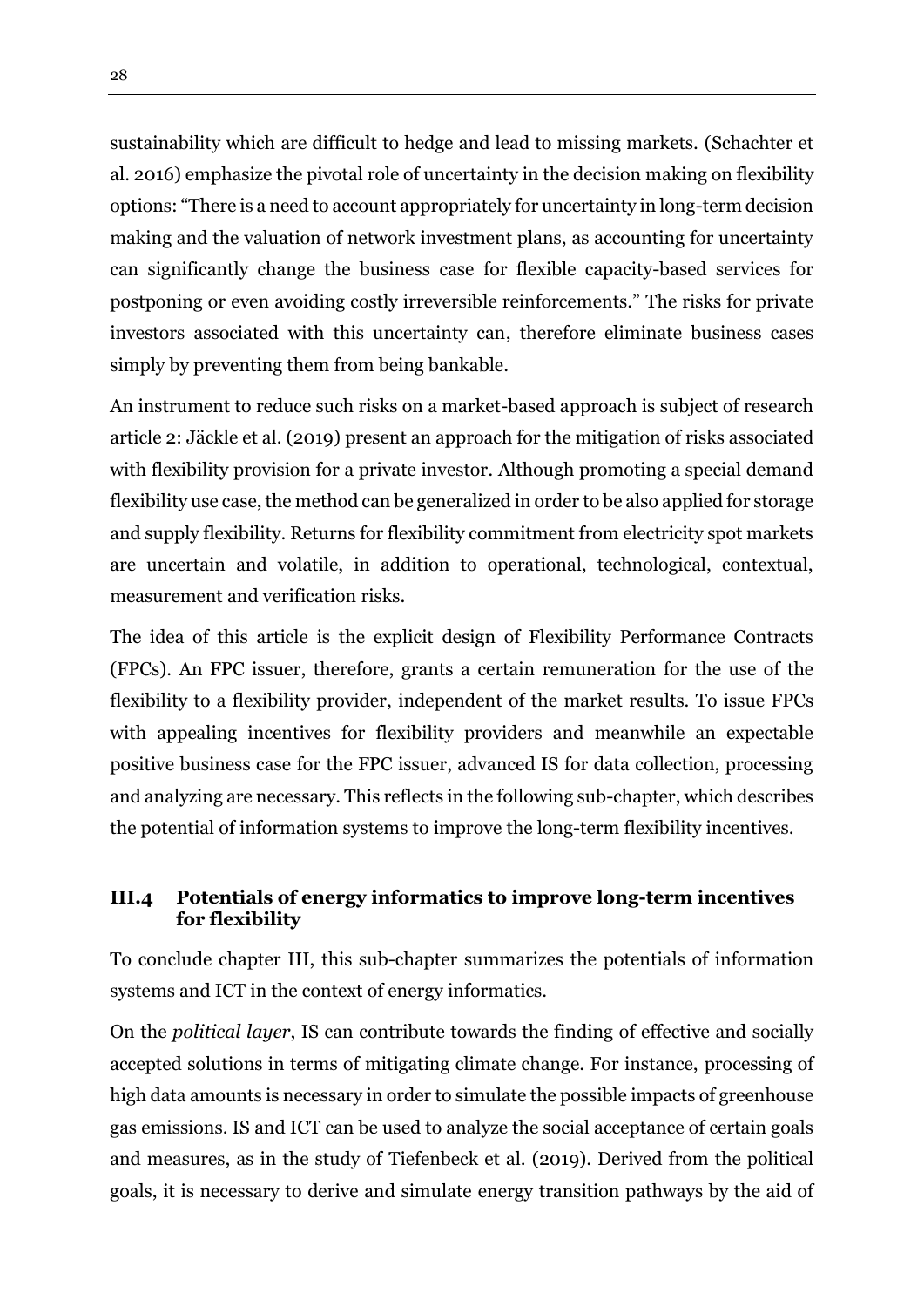energy system models in order to gain information on the possible relevance of the different technology options in the electricity system (Bolwig et al. 2019; Lopion et al. 2018). Such simulations support decision making by creating transparency and reducing uncertainty. Although this has no direct influence on the design or amount of flexibility incentives, such decisions significantly influence the flexibility requirements in an energy system and thereby indirectly also the corresponding incentives.

These incentives are determined especially on the *market design and regulation layer*. The organizational structure as part of market design (see sub-chapter III.2) may especially be affected by the potential to reorganize the most efficient market structure in the sense of the transaction theory described in chapter II. The transaction costdecreasing effect of IS and ICT leads by trend to a more decentralized energy system with smaller participants, which is in alignment with the increasing role of small decentral RES suppliers (Slootweg et al. 2011). ICT enabled technologies like blockchain, distributed ledger and smart contracts offer disintermediation, transparency and tamper-proof transactions (Andoni et al. 2019). These can act as the central enabler to decrease the transaction costs at that amount, which empowers consumers and small renewable generators to play a more active role in the energy market and monetize their assets (Mylrea and Gourisetti 2017). Nevertheless, to put these potentials into practical application, the legal framework needs to keep up with the created technological potentials.

The constructs of *complexity* and *uncertainty* from transaction theory also exist as challenges for the design of energy legislation. The challenge of legal complexity may be faced by increased legal automation, similar to the developments described by Pasquale (2019). So-called "Legal-tech" already allows an automated execution of certain legal processes, whereas it is questionable if the complex niche domain of energy law is attractive enough for legal tech to develop solutions in the next years.

For the challenge of uncertainty, more mature solutions may already exist: In this context, the agent-based simulations as one domain of energy informatics research can help to better understand the individual behavior of participants and therefore contribute to higher certainty regarding market design and regulation decisions. Kraan et al. (2019) give an example of agent-based simulations in energy systems.

The layer of *business models* may profit from the created certainty in the long-term, as this allows more stable revenue streams as a return for flexibility investments. Still,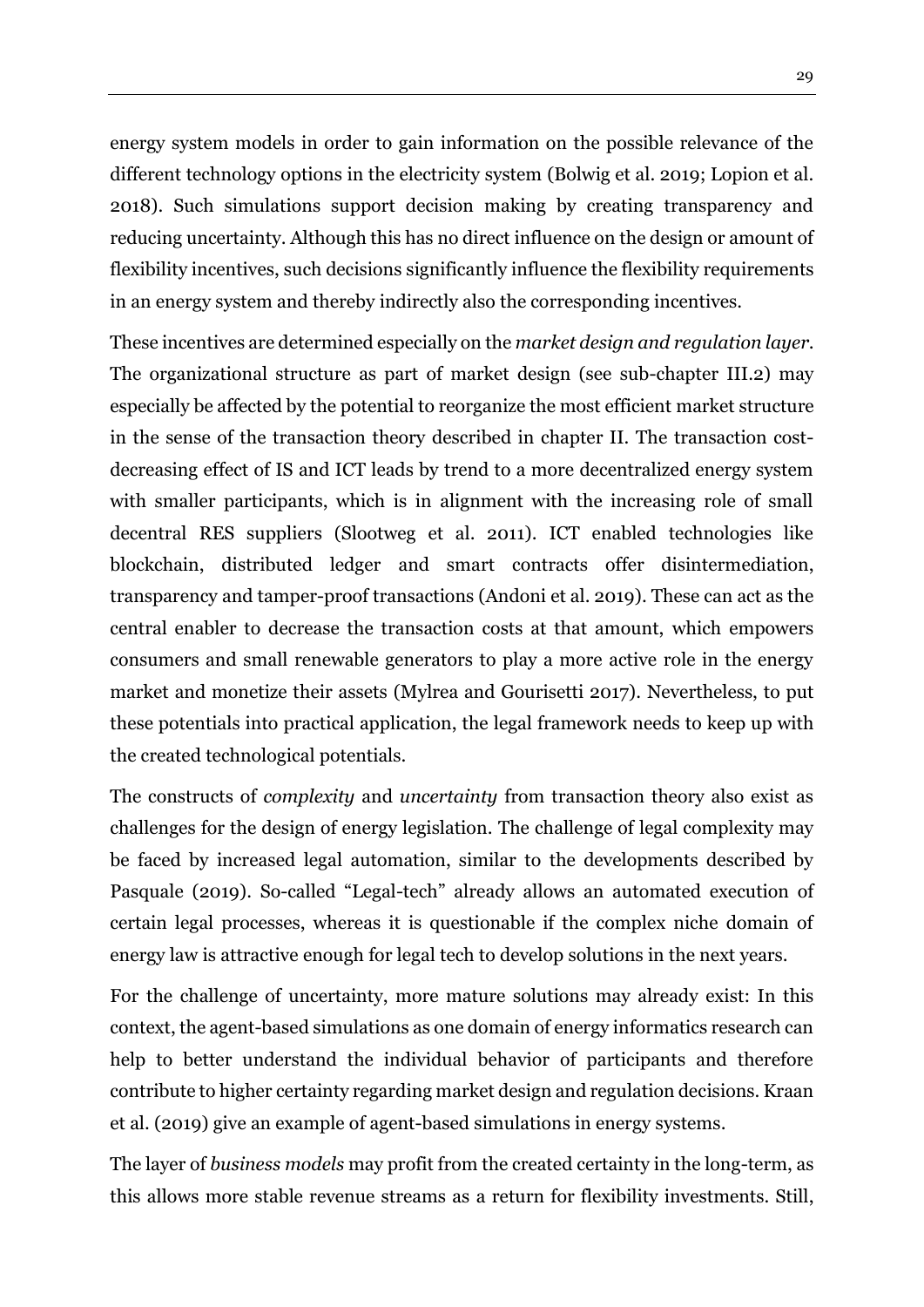from the perspective of an individual investor, energy informatics can foster other incentive mechanisms as a substitute for long-term certainty. As described in subchapter III.4, IS can support flexibility investments by enabling FPCs. FPC-design requires the gathering of many different information sources. Vice versa an effective usage of IS can deliver a significant competitive advantage for FPC issuers. The role of an FPC issuer is by now already captured by some aggregators, who facilitate (especially smaller) consumers' and market participants' access to energy and flexibility markets (Polgári et al. 2017). Aggregators utilize technical assets of their partners (flexibility providers) and focus on processing of information t0 send the "right signals at the right time". In return, they guarantee certain remuneration schemes for flexibility provision. Using the notion of transaction cost theory of chapter II, the ICT-enabled reduction of asset specificity enables aggregators to pursue their information focused business model.

On the *power system layer*, simulations can also help in the long-term to determine investments in certain assets under uncertainty. Examples are the determination of investments in smart distribution networks (Schachter et al. 2016) or the dimensioning of energy storage systems (Liu et al. 2018).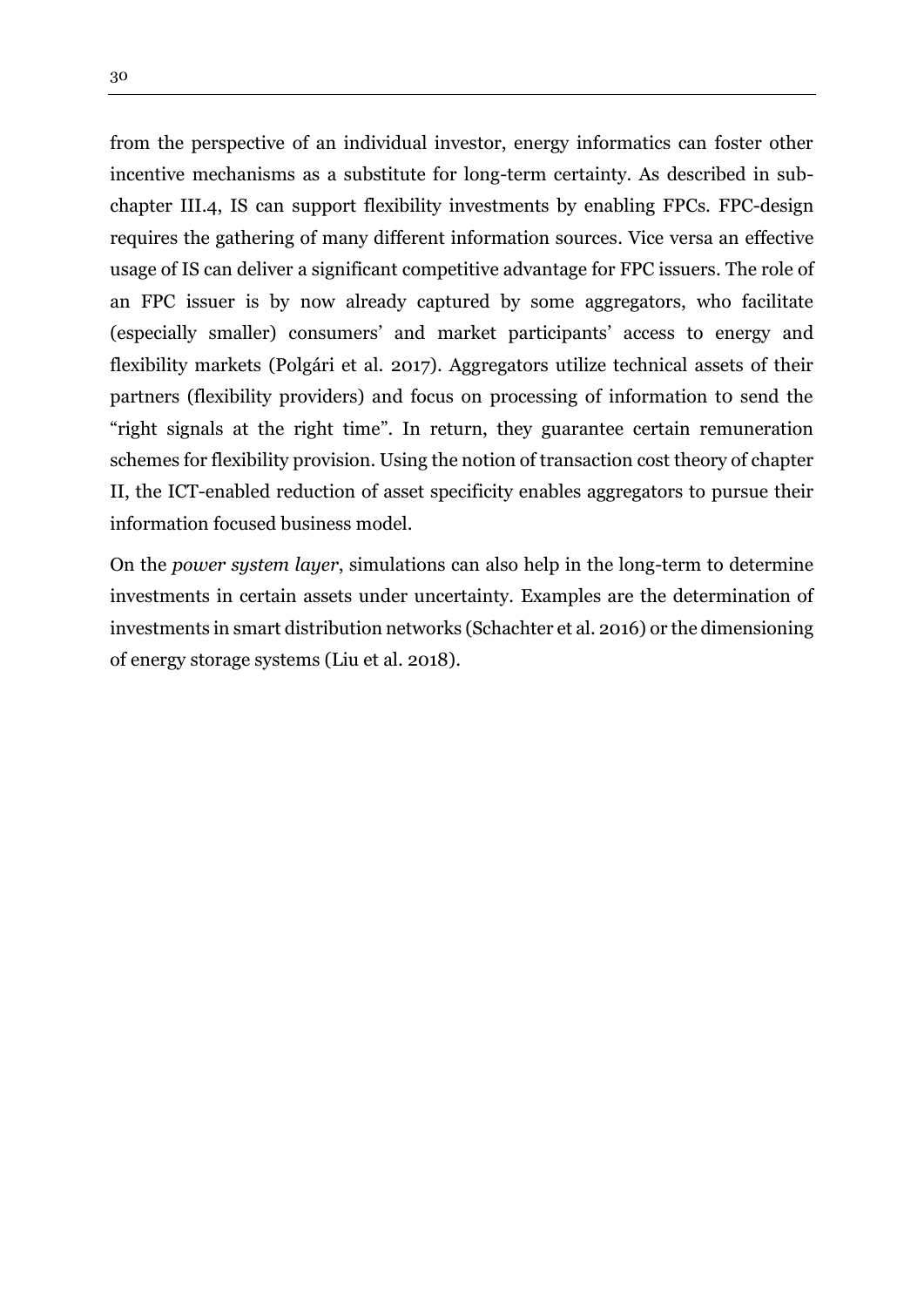# <span id="page-30-0"></span>**IV. Short-term incentives for the flexibility commitment in the electricity system**

## <span id="page-30-1"></span>**IV.1 Remuneration mechanisms for flexibility commitment**

The long-term decisions on electricity market design determine the number and the characteristics of available markets for flexibility. In turn, the revenue potentials from short-term flexibility commitment on these markets determine the market-based investment incentives for flexibility. This sub-chapter, therefore, gives a brief overview of the existing remuneration mechanisms to monetize flexibility.

Albadi and El-Saadany (2007) as well as Albadi and El-Saadany (2008) provide a wellrecognized categorization scheme for flexibility2. In accordance with the introduced categorization in sub-chapter III.2, they distinguish between price-based and incentive-based programs, whereas one can subdivide the latter category into:

- Classical programs (Direct Control, Interruptible Curtailable Programs)
- Market-based (Demand Bidding, Emergency Flexibility, Capacity Market, Ancilliary Services Market)

In contrast to this, price-based programs reward participants for their performance to adapt electricity based on price signals and consist of Time of Use (TOU), Critical Peak Pricing (CPP) Extreme Day CPP, Extreme Day Pricing and Real Time Pricing (RTP).

Despite this well-recognized framework, the assessment of grid flexibility does not match into these given categories. Grid flexibility may be evaluated with the prevented costs, that a transmission system operator (TSO) or distribution system operator (DSO) would have spent for congestion management otherwise (e.g. by reciprocal ramping-up and ramping down distant power plants). Congestion management regimes highly depend on the prevailing market. A nodal pricing regime, for instance, includes congestions into the market price signals. Under a zonal or uniform pricing regime, most of the above-described programs imply a "copperplate" and do not account for possible grid congestions. To better integrate the grid perspective, local flexibility markets are in discussion. Olivella-Rosell et al. (2018) provide an overview of ten possible flexibility services for DSOs, balancing responsible parties (BRP) and prosumers as flexibility customers in three different possible grid states. As the TSO is

 $\overline{a}$ 

<sup>2</sup> 841, respectively 1522 citations of the underlying research article in Google Scholar by 05.08.2019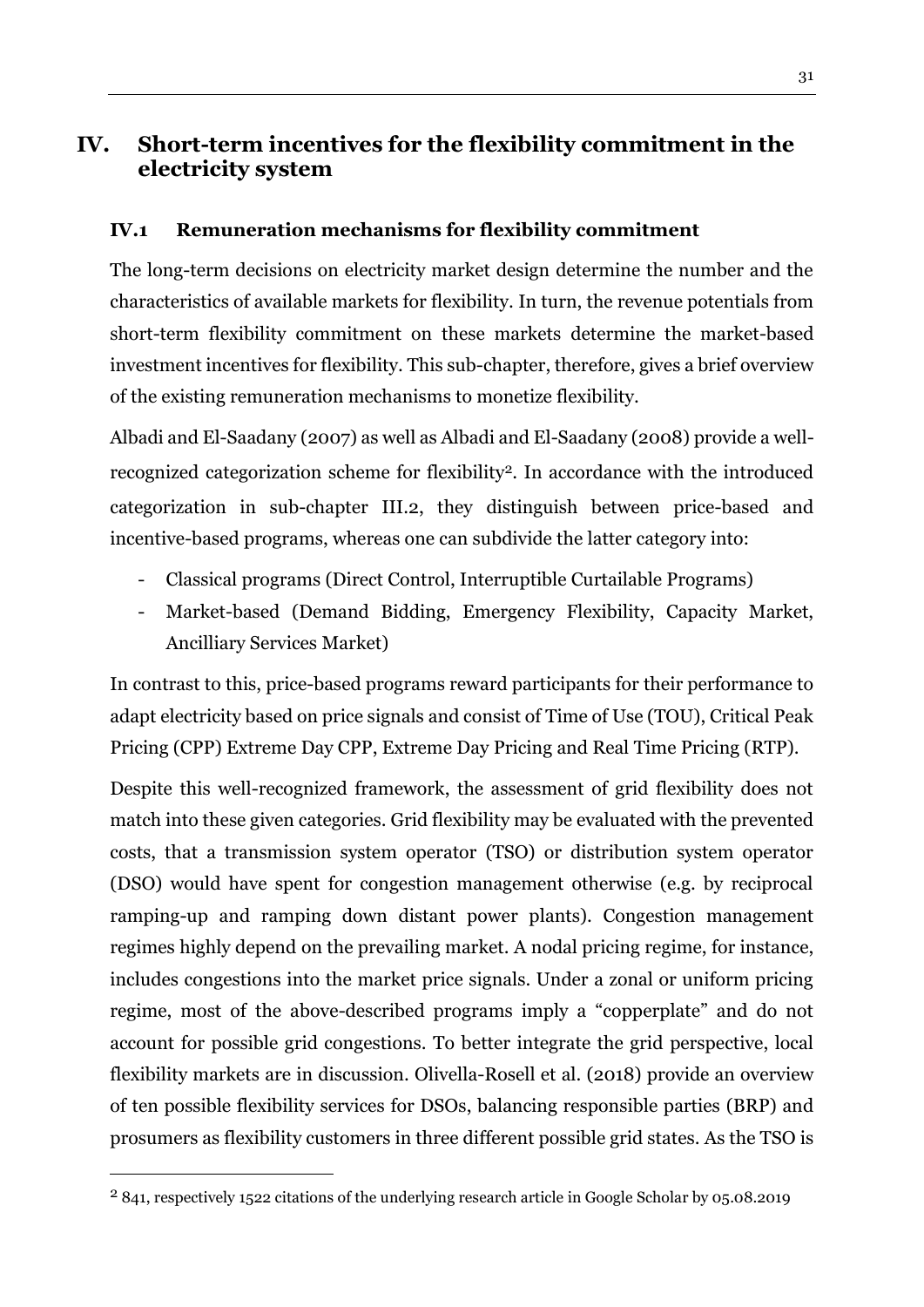not among the flexibility customers in this perspective, opportunities to provide balancing power and load curtailment are not in the scope of their research article.

To integrate both the global and local perspective, figure 4 provides a representation of flexibility remuneration schemes for the case of Germany.

![](_page_31_Figure_2.jpeg)

<span id="page-31-0"></span>Figure 4: Flexibility remuneration potentials for the German case. Source: own representation

It's quite remarkable that both perspectives of Albadi and El-Saadany (2007) and Olivella-Rosell et al. (2018) et al. presume that participants do not have own access to the electricity markets and therefore use an intermediary like the utility, aggregators or the BRP, transferring the market incentives with the described programs. Intermediaries help to provide access to these markets, as trading volumes of the flexibility providers may be insufficient, or as power market product might not match the requirements of a flexibility provider. The next sub-chapter will therefore analyze possible adjustments of power market products to better match such requirements.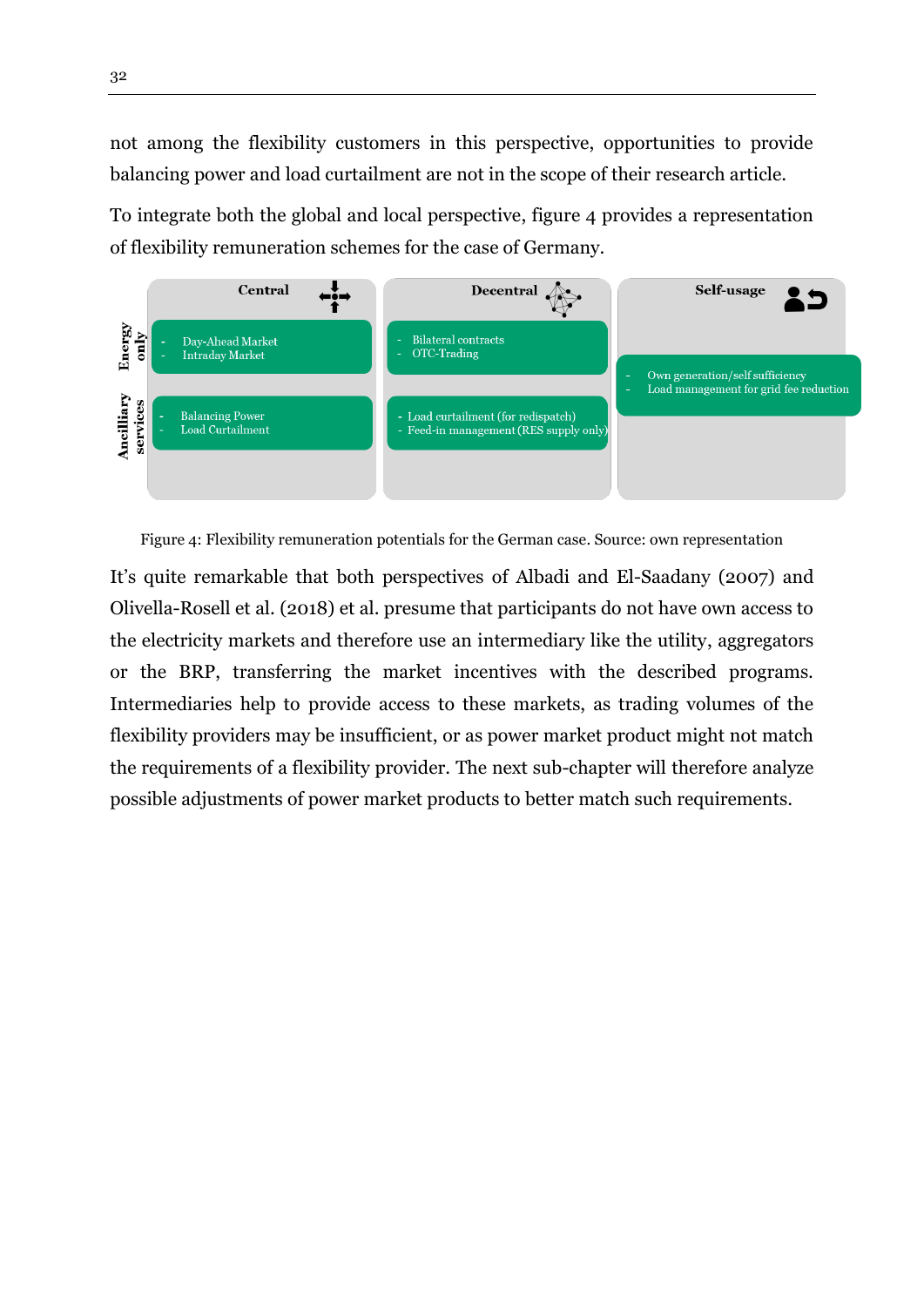## <span id="page-32-0"></span>**IV.2 Improved incentives for flexibility by better matching of power market products**

The design of electricity spot markets accounts for the trade-off between planning certainty and flexibility by consecutive auction mechanisms. The EPEX Spot for the market region Germany/Luxemburg has, for instance, three different types of auctions (*Day-Ahead*, *Intraday-Auction* and *Intraday-Continuous*). This allows both planning certainty regarding the operations of assets at the following day and flexibility to address short-term changes. While Intraday-Auction and Continuous in Germany/Luxemburg allow the trading of 15-minutes time steps, other countries still rely on one-hour duration as minimum product length (Märkle-Huß et al. 2018). Verzijlbergh et al. (2017) propose the reduction of time-steps in Day-Ahead and Intraday markets (e.g. to 5 minutes). Märkle-Huß et al. (2018) conclude that 15-minute trading can increase power generation from RES and meanwhile decrease electricity prices, while it is necessary for future research to find the optimal duration of power trading contracts. On this basis, *research article 3* analyses the possible degrees of freedom in the design of power market products and their impact on different stakeholders in the electricity system to prepare for further possible product adjustments. Adjustments for power market products are possible regarding the strengthening of locational pricing, shorter duration of power trading contracts, shorter gate closure times, and smaller minimum trading volumes. The evaluation of these adjustments leads to the tradeoff of increased enablement of small and flexible participant involvement that may increase market efficiency versus an increase in transaction costs. Furthermore, adjusting these parameters inherits interdependencies with other dimensions of market design like the congestion management regime for the adding of local pricing components or the delimitation between balancing power and spot markets for a shortening of gate closure time. The costs for the necessary infrastructure to implement these changes will oppose the potential benefits of higher market efficiency. Still, the question about the reallocation of gains in market efficiency to increase incentives for flexibility providers remains unanswered. Therefore, the design of adjusted power market products offers a large potential for further research. Besides such product design-related questions, various other parameters influence the

economic viability of flexibility provision as the next sub-chapter illustrates.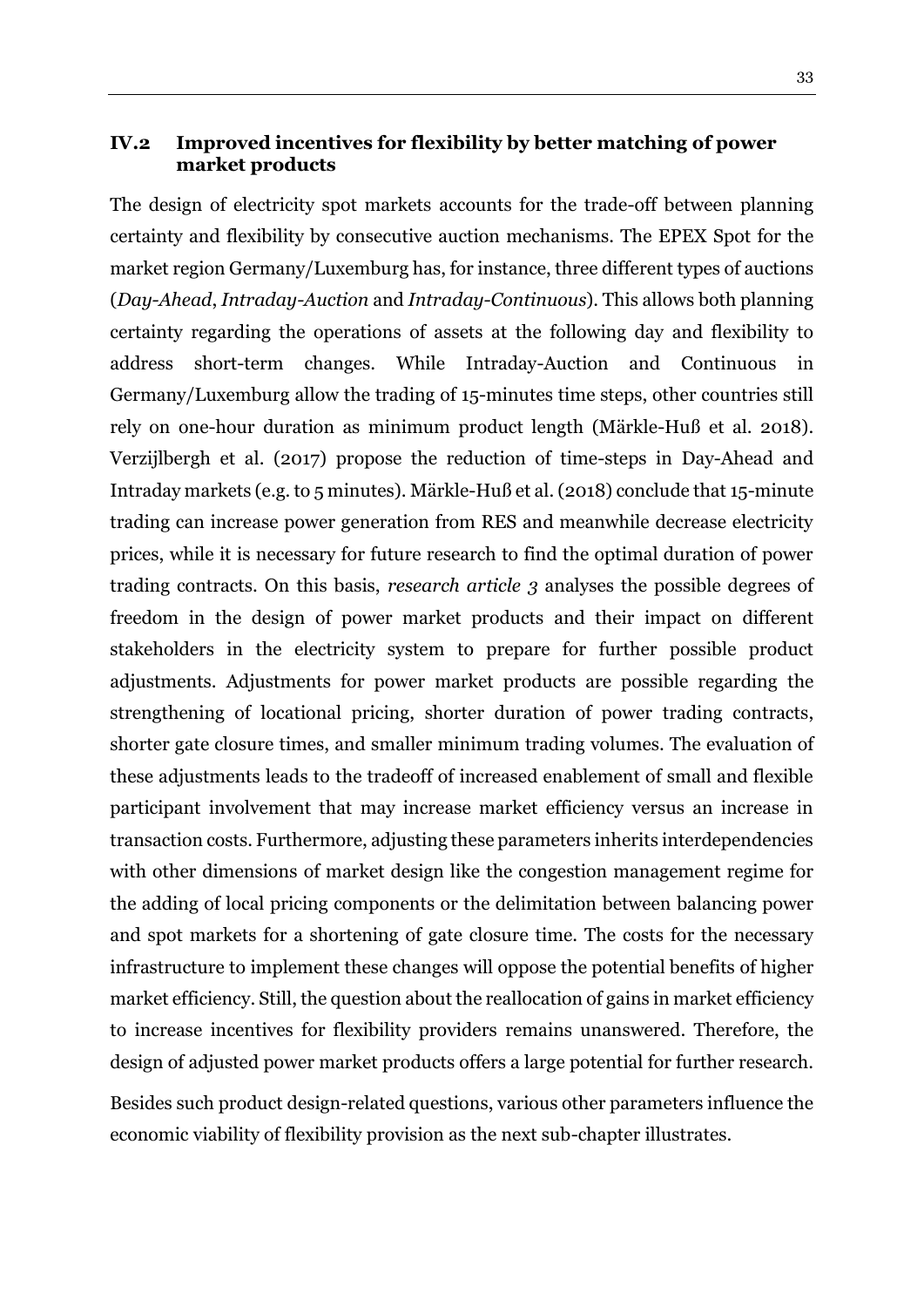## <span id="page-33-0"></span>**IV.3 Influencing factors on provided flexibility in the case of industrial demand response**

Flexibility assets need to refinance the initial investments with earnings earned from committing the flexibility to the remuneration mechanisms described in sub-chapter IV.1. From an economic perspective, an asset owner performs the operational commitment of a flexibility option when the expected revenues overweigh the costs for flexibility. The difference between both amounts is necessary to generate return-oninvestment and to gain a profit margin. The challenge of committing flexibility is, therefore, to overview the complex remuneration mechanisms, while assessing costs for providing flexibility, which depend on various influencing factors.

Costs for supply flexibility of thermal power plants highly depend on the overall number of startups and the number of full load hours (Schill et al. 2017). Storage flexibility costs may appear e.g. for battery storage systems in terms of a shortened lifetime due to degradation, which largely depends on the battery charging (Pelletier et al. 2017). In the case of demand flexibility (in the following, this thesis uses the term demand response according to the framework of (Palensky and Dietrich 2011), fluctuations in electricity consumption delimit the availability of this potential (Müller and Möst 2018). The demand response potential can be subdivided in the theoretical potential as the absolute maximum demand response potential, the technical potential which takes into account technical restrictions, the economic potential to comprise only the cost-effective potential and the achievable potential as smallest potential subset which also takes into account the acceptance of load interventions (Dranka and Ferreira 2019). Industrial processes have a high demand response potential (Paulus and Borggrefe 2011). Still, a central constraint restricts the potential: In industrial processes, when aiming to be cost-effective which means to avoid opportunity costs for lost production, the economic potential depends on the capacity utilization of process plants. A 100 percent capacity utilization inherits no flexibility at all (Ausfelder 2018). As a result, overcapacities are necessary for industrial demand response for flexibility provision at competitive costs. Such overcapacities may stem from seasonal fluctuations, declining conjuncture, raised material efficiencies or safety redundancies. Although the actual potential provided is  $-$  as the smallest subset  $-$  directly bounded by the achievable potential, the economic potential might be – at least in the highly energy intensive processes with adequate transparency – the highest delimiter for the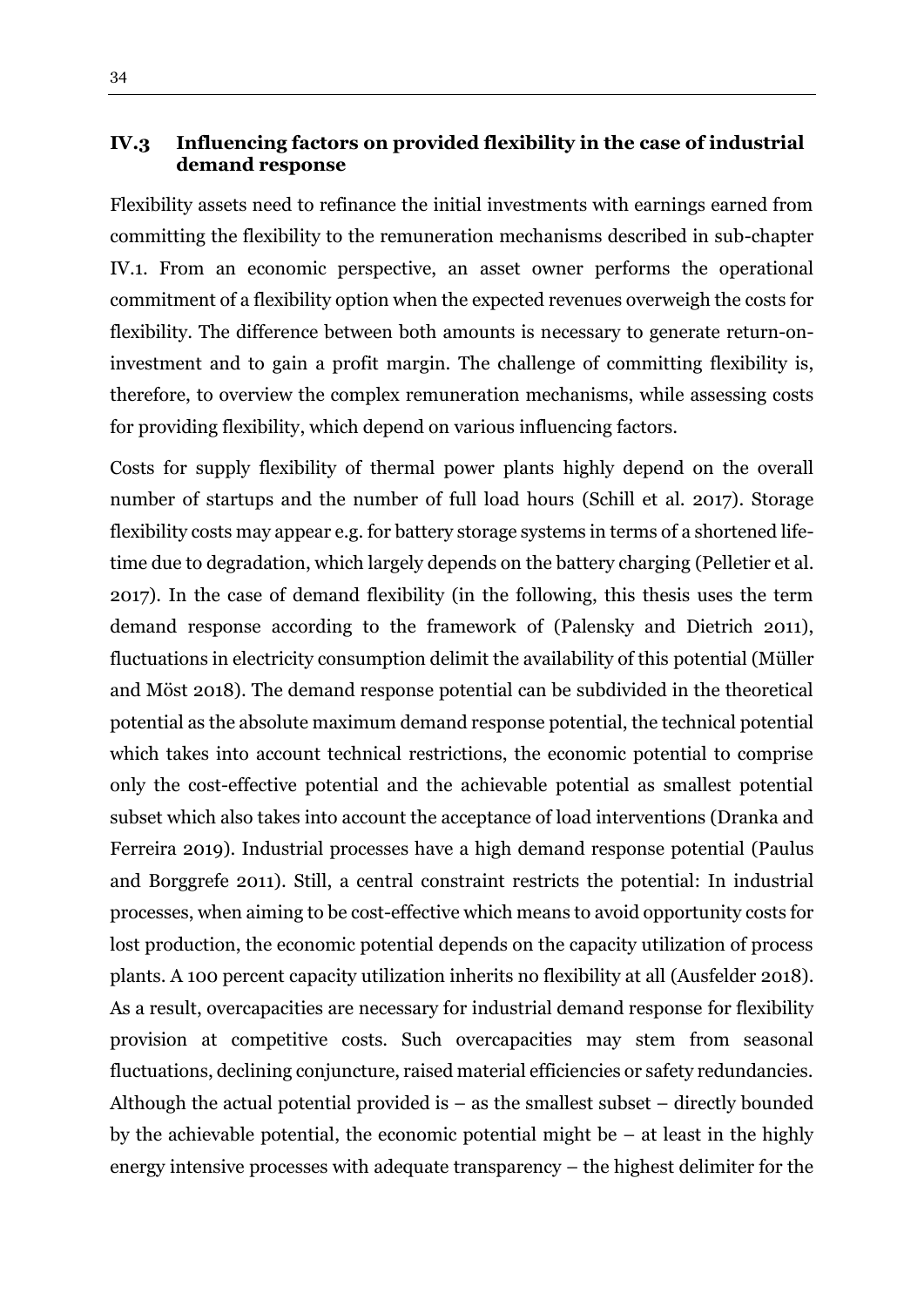provided DR potential.

For the case of a paper mill, *research article 4* (Schoepf et al. 2018) analyses how the demand response depends on the relation of two raw material prices of pulp and recovered paper. The article finds that the demand response potential significantly depends on the relation of both raw material prices. This underlines the importance of considering the relevant internal and external influence factors both in the case of longterm decisions on the role of certain technologies in the energy system and in the case of short-term flexibility commitment, as well as the interdependencies between the two perspectives.

## <span id="page-34-0"></span>**IV.4 Potentials of energy informatics to improve short term incentives for flexibility**

The potentials of energy informatics on the business model layer also apply for the short-term perspective by terms of redesigning power trading contracts, as *research article 3* in sub-chapter IV.2 illustrates. The capabilities of automated processing and analyzing a large amount of data are the prerequisite for an adjustment of power trading towards the shorter duration of power trading contracts, shorter gate closure times and smaller minimum trading volumes. Energy informatics shifts the tradeoff between increased market efficiency due to a better matching of trading products with the technical requirements of the individual participants and increased transaction costs due to higher coordination efforts towards a better match of contracts. ICT also allows for more efficient contracting by providing the possibility of short-term smart contracts (Thomas et al. 2019). Moreover, ICT can improve access to electricity markets by providing services on platforms like the "Energy Synchronization Platform" (Schott et al. 2018).

It is also possible to implement platform-based services for the control layer, where energy informatics offers opportunities to improve flexibility incentives by maximizing the economic profit earned from the commitment of the flexibility option. Facing the variety of external and internal influence factors that determine costs and revenue potentials of flexibility options, the exploitation of IS and ICT enabled automation potentials is imperative for flexibility provision at reasonable transaction costs. By that, both IS and ICT play an important role, as information about the relevant parameters needs to be gathered, optimized and translated into control signals for the technical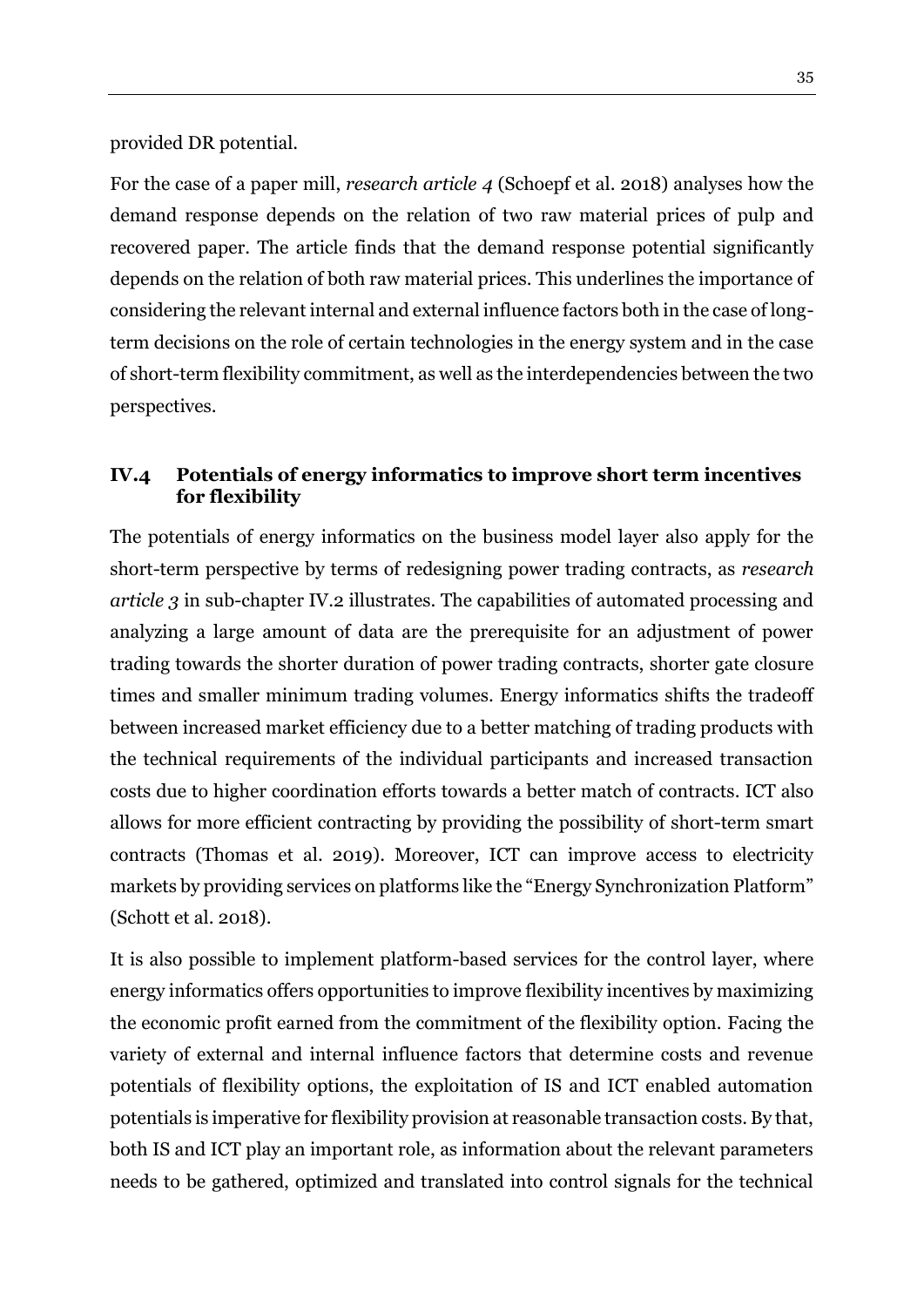flexibility assets. *Research article 4* in subchapter IV.3 illustrates the influence of raw material prices as external factors on the economic demand response potential in a (comparatively simple) real-world case. That case offers high potentials for automated control of the production quantities of the electricity-intensive processes in order to minimize summed costs of electricity and production in an integrated manner.

A yet not mentioned but meanwhile crucial issue for the commitment of flexibility is the forecasting of electricity feed-in and electricity prices. Energy informatics allows the steady improvement of forecasting technologies, based on permanent training of models with the steadily increasing data amount. Machine Learning models, therefore, improve Day-Ahead electricity price forecasting accuracy and may outperform statistical methods (Lago et al. 2018).

On the infrastructure level, the use of ICT improves the possibilities of controlling grids and the technical power infrastructure, which increases the efficiency of grid and asset operation and may reduce grid congestions. Lampropoulos et al. (2019) propose an ICT-based hierarchical framework to control the flexibilities by a TSO or a DSO. By better control of grid and flexible resources, a more efficient commitment of flexibilities can be attained (Nainar et al. 2019). Data standardization initiatives like generic load and data provision management (GLDPM) aim to improve data availability and especially the coordination between the distribution and transmission grid level (ENTSO-E 2017; Schönheit and Sikora 2018). Improved coordination between TSOs and DSOs can substantially increase welfare of system operators (Vicente-Pastor et al. 2018). Energy informatics has the tasks of providing the foundations for standardization e.g. by developing generic data models for flexibility in an electricity system, as provided e.g. by (Schott et al. 2019).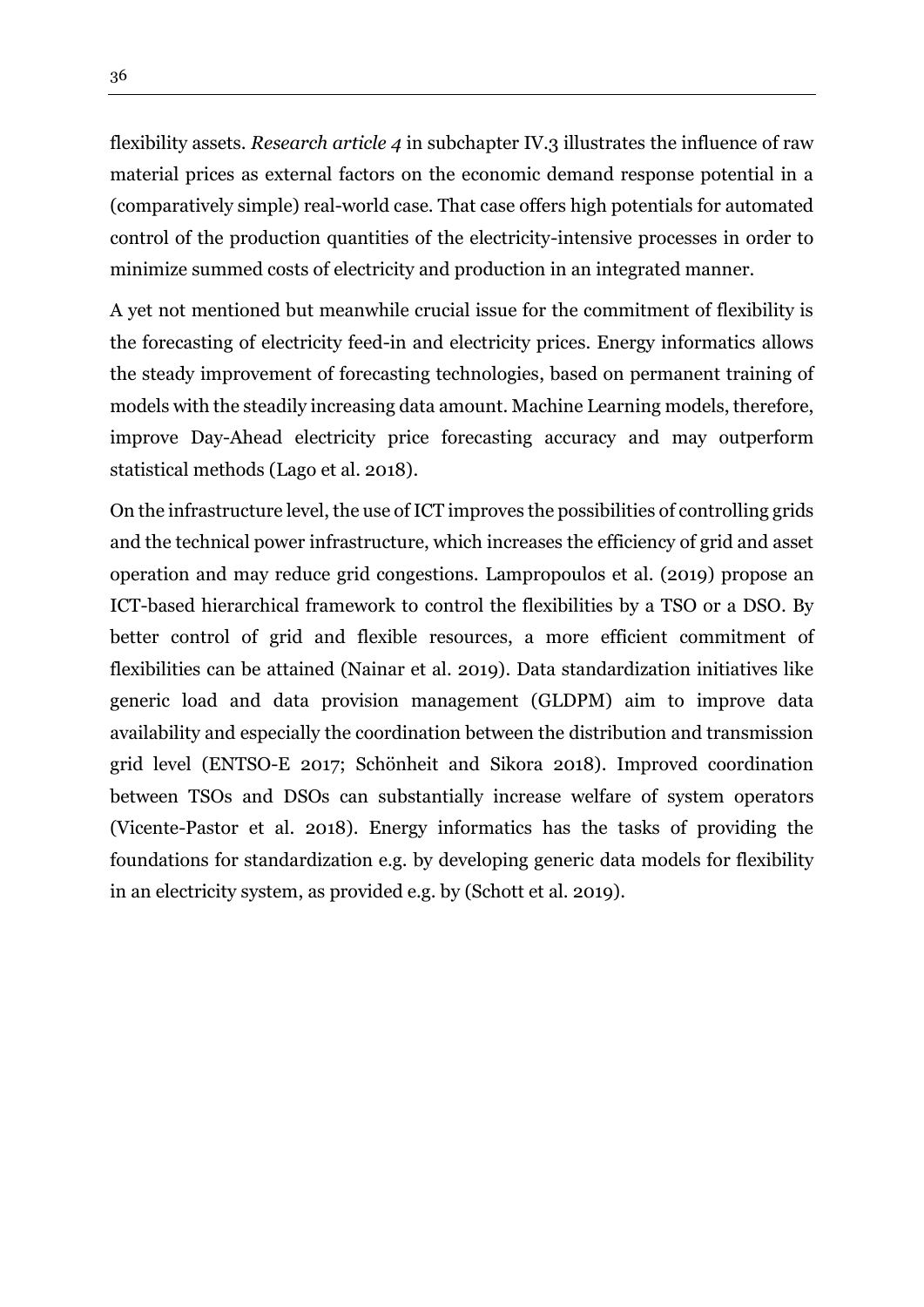# <span id="page-36-0"></span>**V. Enhancing flexibility for the electricity system by a broader, cross-sectoral perspective on energy**

After the challenges of decarbonizing the electricity sector as pioneering sectors have been described, still other sectors like traffic and heating need to be considered in the transformation due to their high energy demand. The concept of sector coupling promotes the purposeful interaction of different grids, as this potentially mitigates problems associated with RES feed-in like balancing demand and supply or grid congestions.

*Research article 5* addresses this topic by suggesting a broader perspective on the energy system, also incorporating the outcomes of energy transformation chains into the scope of energy systems and as a possibility to transport energy. Following this perspective, not only the primary, secondary and tertiary energy carriers are under consideration, but instead also the consumable products, which are the outcome of an energy-demanding process. For instance, the road transport of aluminum as an electricity-intensive good may be an alternative to power grids for electricity to a certain degree. Given sufficient production capacities, the traffic sector may offer possibilities to dissolve grid congestions or even to transport energy more efficiently. To determine the transportation-loss-minimal pathway for energy transportation between geographically distant locations, the research article uses the traffic assignment problem from logistics research. Next to the possibility of physical energy transportation of energy inherent products, the perspective also includes the opportunity of virtual energy transportation by dispatching capacity of data centers or by using distributed manufacturing resources for production.

Implementing this perspective into practice nevertheless requires certain regulatory mechanisms and the exploitation of energy informatics' potential. As no central coordinator directs the energy flows in liberalized energy systems, it is necessary to implement adequate market mechanisms. The fee structure for the usage of public grids must then set the corresponding incentives to promote the usage of grids that are most beneficial to an overall system of goals (e.g. reduction of greenhouse gases). The role of energy informatics can hereby cover the support of all layers. Examples are the development of scenarios and simulations to develop adequate incentives, the implementation of efficient contracting in cross-sectoral transactions or the provision of sectoral pathway optimization tools.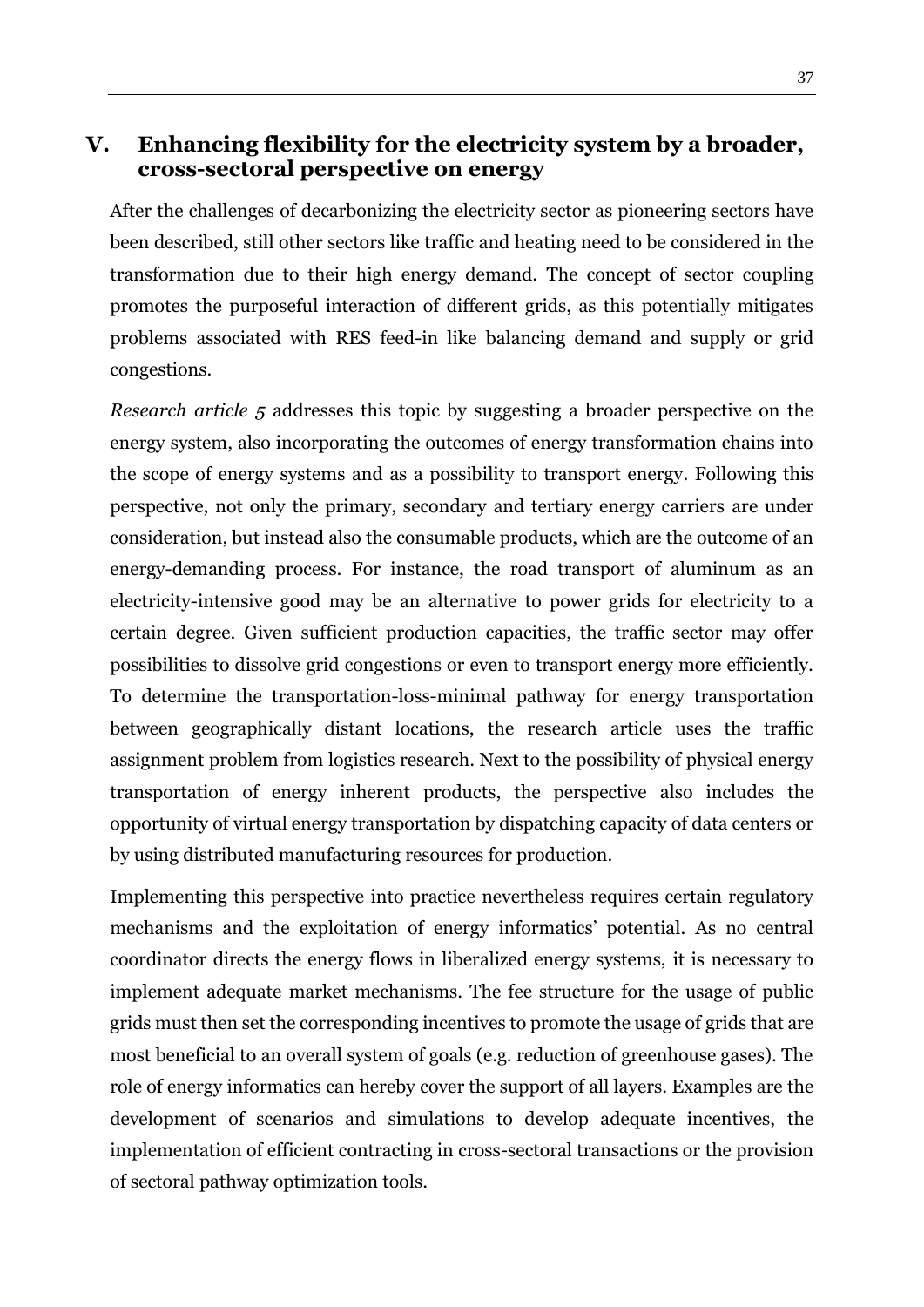# <span id="page-37-0"></span>**VI. Conclusion**

#### <span id="page-37-1"></span>**VI.1 Contribution, Limitations and Outlook**

A significant RES share-increase in the energy system is important for the decarbonization of societies that highly depend on energy supply. Therefore, especially the electricity system requires flexibility options to compensate the volatile feed-in characteristics of RES. Liberalized electricity systems require incentives for private market participants to invest in the expansion of technical assets as flexibility options. Yet, the incentives for flexibility in many countries are uncertain, too low, or both (Alcázar-Ortega et al. 2015; Paterakis et al. 2017). To provide guidance for the design of future electricity systems with improved flexibility incentives, a more holistic perspective is necessary, which also includes reasons, needs and shaping elements for market design change (Ela et al. 2016). This thesis, therefore, analyzed, which potential role energy informatics could play in this context.

Specifically, the aim of this doctoral thesis was to analyze economic incentives for investments and for the commitment of the different flexibility options demand flexibility, storages, supply flexibility, and grid expansion and how these options are potentially influenced by energy informatics. Different research approaches, which included mathematic models, simulations, conceptual work and literature, and legislative text research were performed in interdisciplinary research teams in order to cope with the various interdependencies in the electricity system. The research articles had a different level of abstraction but were all related to the topic of flexibility incentives. These aspects allow integrating a unique variety of perspectives into one doctoral thesis.

The analysis started with a consideration of the theoretical background on advantages of IS and ICT using the transaction cost theory and the introduction of energy informatics as a combination of IS and ICT applications for a sustainable energy system. Subsequently, the long-term perspective on RES-induced necessities for flexibility options were described, as well as applications for IS in energy system modeling. This especially included changes in the layer of market design and regulation, as well as the derived business model layer. *Research article 1* gave an overview of the current regulatory framework for flexibility incentives on a European and a national level*,* followed by *research article 2* that describes a market-based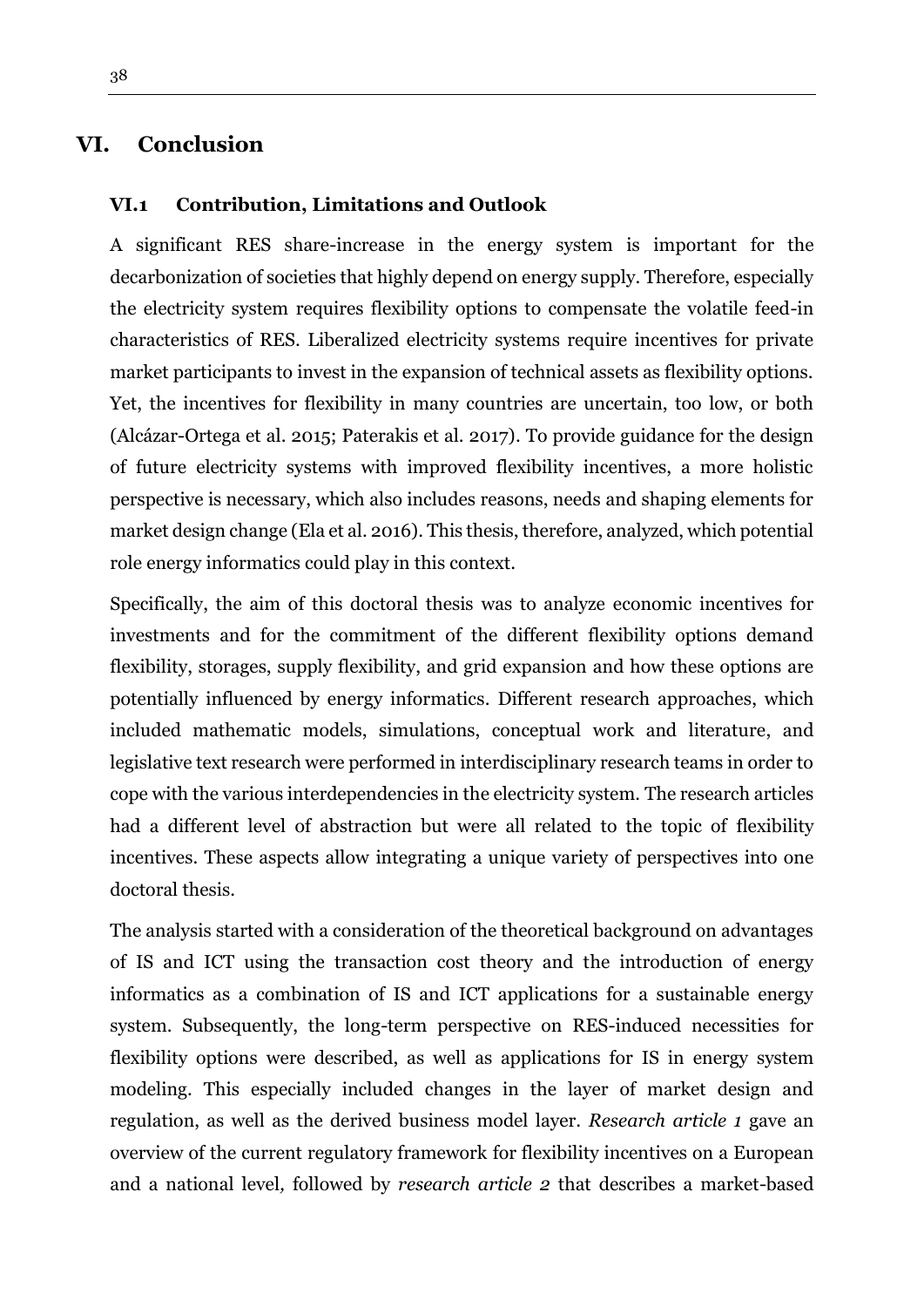instrument to mitigate the risks of flexibility investments.

In the short-term consideration of flexibility, the focus lied on the operational improvement of flexibility commitment. Thereby, *research article 3 introduces*  potential new products on the spot market*. Research article* 4 analyzed how external factors influence the economic demand response potential. *Research articles 5*  finalized by promoting a broader perspective for the consideration of energy sectors in the entire energy system. Summarizing the key potentials of energy informatics according to the focused layers (policy goals, market design and regulation, business model, control), it is possible to emphasize following issues:

- Energy informatics already plays a major role in the layer of political goal setting. Despite not being immediate focus of this thesis, this topic gains increasing importance as diverging interests and high uncertainties regarding the decarbonization pathway are observable. In order to fill these gaps, scenario building with a neutral and transparent assessment of different outcomes regarding climate impact, economics, supply security and social acceptance is necessary. Energy informatics has the important role of providing realistic data and simulation frameworks for this assessment. Therefore, the energy informatics framework by Goebel et al. (2014) possibly needs an extension by the topic energy system modeling to also account for the strategic implications of energy informatics.
- On the market design layer, IS and ICT (in general) have the potential to change the most efficient forms of coordinating transactions from hierarchal coordination towards more decentralized and market-based coordination. This goes in alignment with the planned shift in the electricity sector from a centralized top-down electricity flow towards a decentral bottom-up interaction of RES and flexibility options. Presuming this logic of the transaction cost theory, a shift towards a more market-based and decentral approach is expectable. Nevertheless, other non-market based factors that restrict the applicability of the transaction cost theory in this domain influence the energy and electricity system as critical infrastructure.
- Energy informatics enables business models like aggregators who process information to facilitate flexibility provision for technical assets. Sometimes aggregators also overtake the role of risk mitigation, which requires a thorough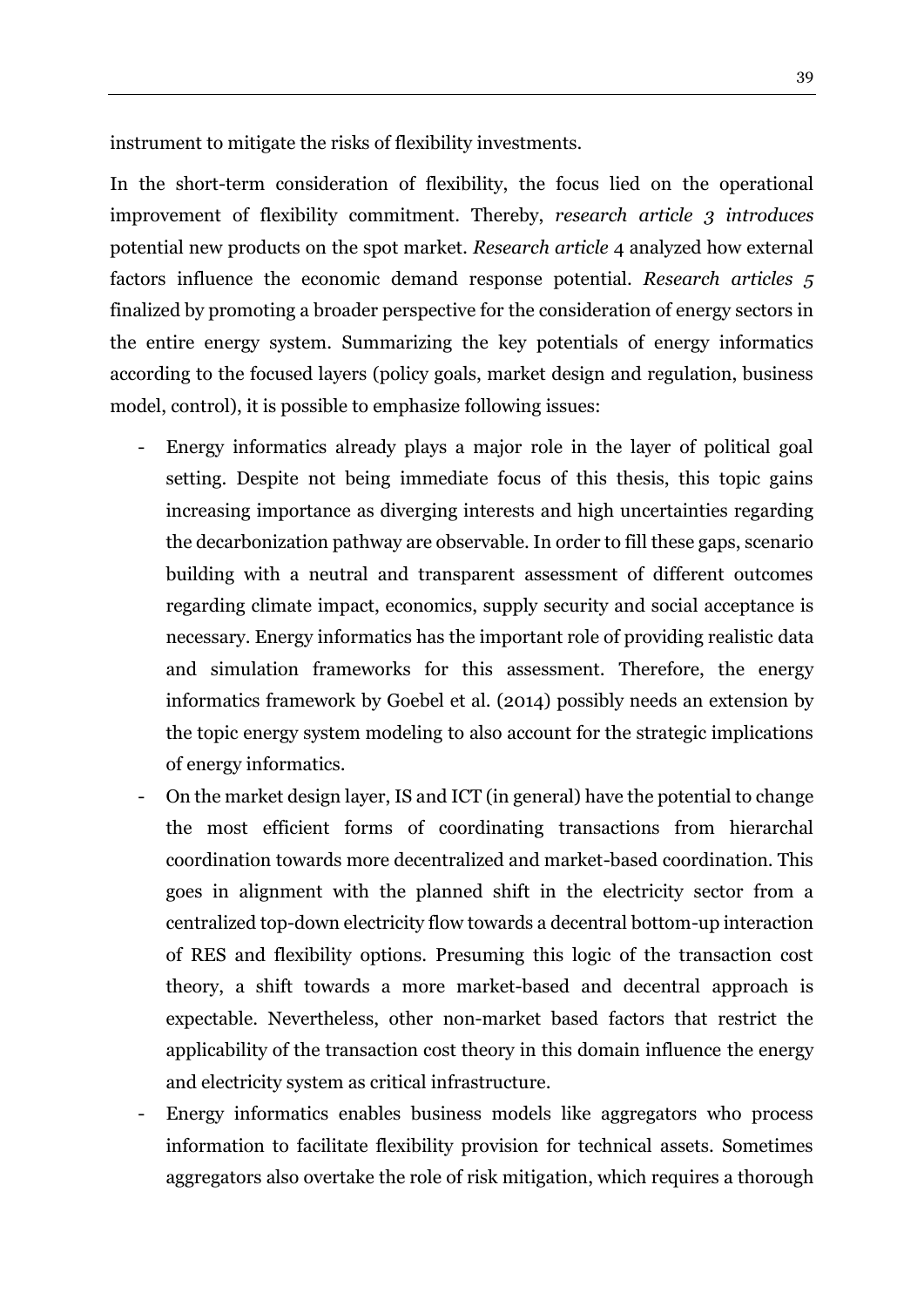risk evaluation and portfolio creation for the aggregator, based on market data. To mitigate these risks already in the process of power market trading, energy informatics also allows efficient processing of power market products that match better the technical characteristics of flexibilities.

- On the control level, energy informatics can mitigate the negative effects of interdependencies and complexity on the efficient commitment of flexibility. Automated control and decision support system that integrate the influence of external factors are the keys towards an increased provision of flexibility. This especially applies to the case of demand response as illustrated in the case of research article 4 but also applies for other cases like e.g. electric vehicle charging.

For a valid evaluation of these findings, it is nevertheless necessary to consider the associated limitations. The transaction cost theory was the only considered approach to analyze the structural change potentials of energy informatics. Although this theory already includes some observable phenomena like bounded rationality, a simple lack of information cannot explain some societal effects like NIMBYism3. Instead, other more recent approaches from behavioral economics like the prospect theory by Kahneman and Tversky (1979) may be used to better predict the irrational behavior of some participants in the energy system to derive better decisions. Furthermore, there is not necessarily a causality between the adoption of IS and ICT and – if even realized – a reduction of transaction costs. It is, therefore, necessary to consider the overall consequences of IS and ICT adaption instead of only direct effects (Cordella 2006).

Still, this thesis cannot describe all associated consequences with IS and ICT use in the energy system either, as a high amount and variety of interdependencies exists in the domain of energy informatics. Therefore, this thesis described some relevant interdependencies and arranged them in a framework considering the topic of the role of energy informatics for flexibility incentives on different abstraction levels.

The described interdependencies in this thesis already illustrate the complex interplay of ecologic, regulatory, economic and technologic questions. On the technological level, a variety of solutions is potentially available, but on the subordinate levels, high uncertainty and complexity regarding policy goals and the role of each flexibility option

 $\overline{a}$ 

<sup>3</sup> see e.g. Hankinson 2018 for explanation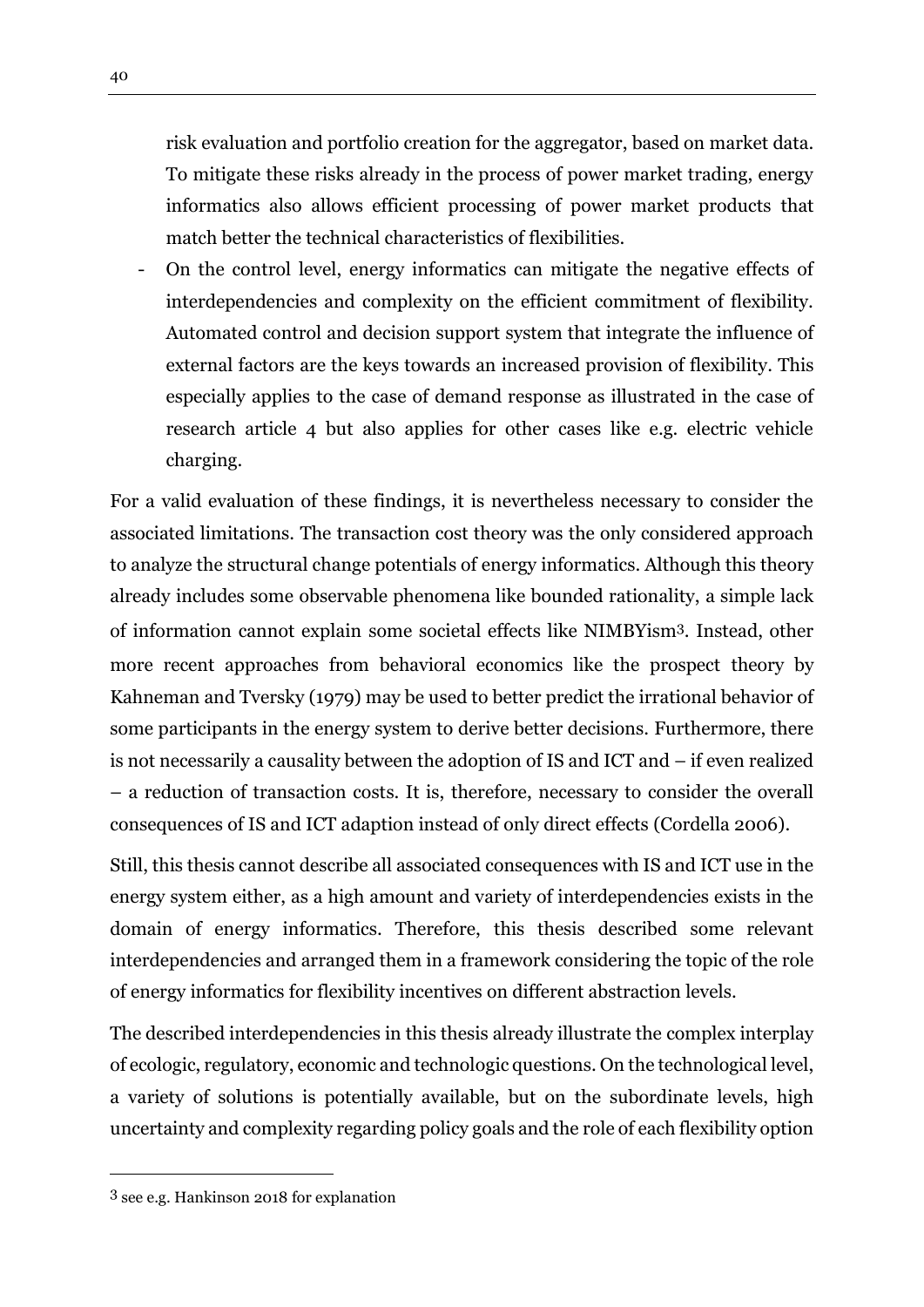are prevalent in many countries. Energy informatics-enabled decision support is thus not just necessary for operational decisions like the commitment of technical flexibility assets, but also for the provision of guidance for societal and political goals.

Moreover, energy informatics has the potential to change existing market structures and to allow an efficient interplay of small decentralized and decarbonized RES sources and flexibilities in the power markets. To unleash and to manage this potential, I promote fostering the sub-discipline of *strategic energy informatics* combining both broad and deepened perspectives from different disciplines in a long-term view to gain a big picture of a sustainable energy system. It is not possible to understand the energy system as a whole by approaching it from one single research discipline, neither can a single person capture its whole complexity. To close the flexibility gap and the increasing gaps of political and societal opinions on the energy system, it is therefore imperative to close the gap between researchers in different disciplines and to join forces for the design of the future energy system.

#### <span id="page-40-0"></span>**VI.2 Acknowledgement of previous work**

I conducted all my research with colleagues at the Finance and Information Management (FIM) Research Center and the Project Group Business and Information Systems Engineering of the Fraunhofer Institute for Applied Information Technology (FIT). Thus, I point out how my research builds on these organizations' previous work.

Several research papers in the mentioned organizations examined the general topic of flexibility in the energy system. The experience and the knowledge of these authors helped to identify research gaps and to create new ideas. The most important research articles in this context were the work of Fridgen et al. (2014), Fridgen et al. (2016) and Fridgen et al. (2018). Additionally, r*esearch article 2* builds upon a research stream regarding insurance of energy efficiency investments. In particular, the work by Buhl et al. (2018) as well as Töppel and Tränkler (2019) has set the path for this research. Finally, the extended perspective on sector coupling as described by *research article 5* grounds in the work of Fridgen et al. (2017b), where data centers provide flexibility.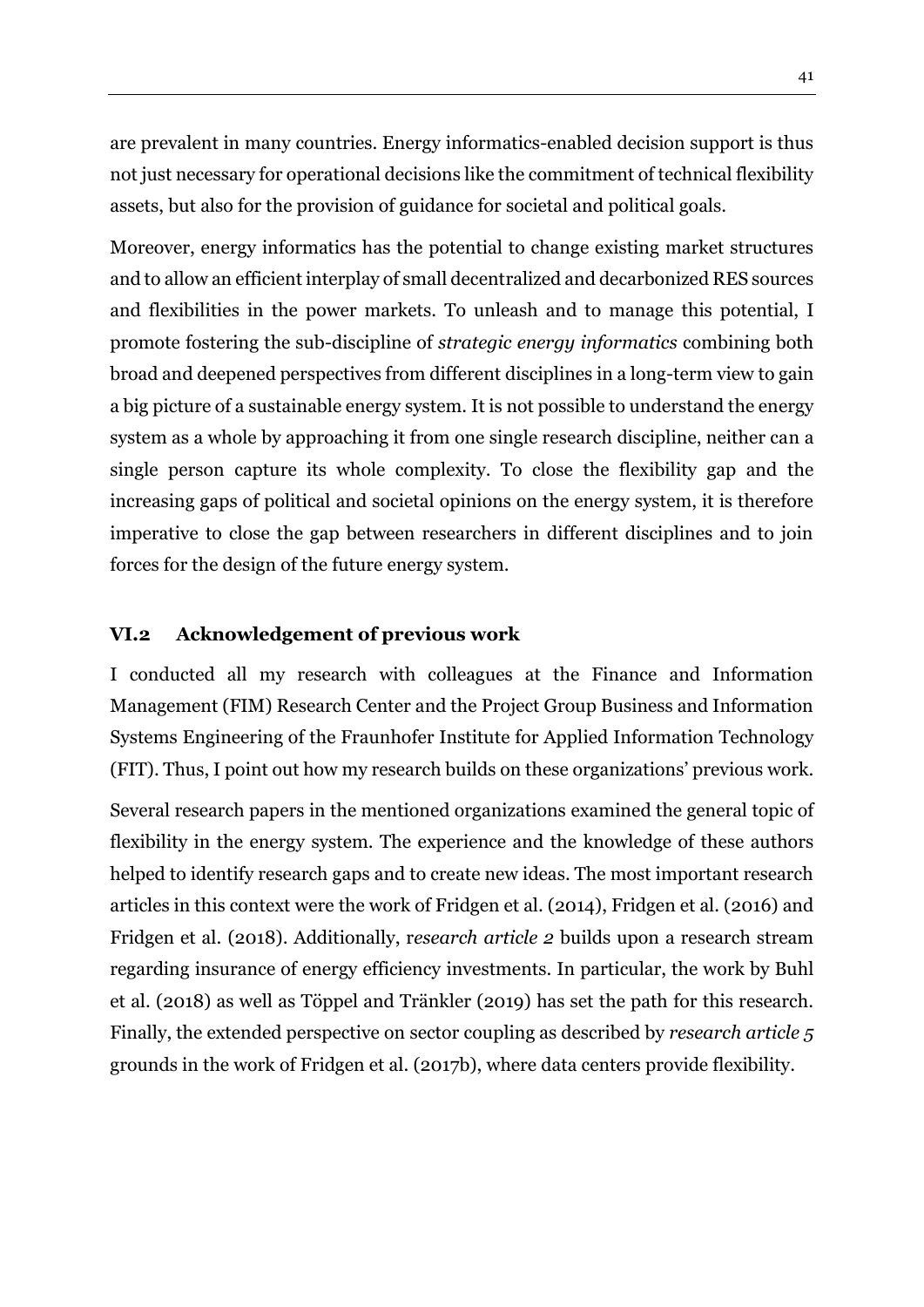## **VII. References**

<span id="page-41-0"></span>Akashi, Osamu; Hanaoka, Tatsuya; Masui, Toshihiko; Kainuma, Mikiko (2014): Halving global GHG emissions by 2050 without depending on nuclear and CCS. In *Climatic Change* 123 (3-4), pp. 611–622.

Albadi, Mohamed H.; El-Saadany, Ehab F. (Eds.) (2007): Demand response in electricity markets: An overview: IEEE.

Albadi, Mohamed H.; El-Saadany, Ehab F. (2008): A summary of demand response in electricity markets. In *Electric power systems research* 78 (11), pp. 1989–1996.

Alcázar-Ortega, Manuel; Calpe, Carmen; Theisen, Thomas; Carbonell-Carretero, José Francisco (2015): Methodology for the identification, evaluation and prioritization of market handicaps which prevent the implementation of Demand Response: Application to European electricity markets. In *Energy Policy* 86, pp. 529–543.

Ampatzis, Michail; Nguyen, Phuong H.; Kling, Wil (Eds.) (2014): Local electricity market design for the coordination of distributed energy resources at district level: IEEE.

Andoni, Merlinda; Robu, Valentin; Flynn, David; Abram, Simone; Geach, Dale; Jenkins, David et al. (2019): Blockchain technology in the energy sector: A systematic review of challenges and opportunities. In *Renewable and Sustainable Energy Reviews* 100, pp. 143–174.

Antal, Miklós; Karhunmaa, Kamilla (2018): The German energy transition in the British, Finnish and Hungarian news media. In *Nat Energy* 3 (11), p. 994.

Arentsen, Maarten J.; Künneke, Rolf W. (1996): Economic organization and liberalization of the electricity industry. In *Energy Policy* 24 (6), pp. 541–552. DOI: 10.1016/0301-4215(96)00044-4.

Ausfelder, Florian (2018): Flexibilitätsoptionen in der Grundstoffindustrie: Methodik, Potenziale, Hemmnisse: Bericht des AP V. 6" Flexibilitätsoptionen und Perspektiven in der Grundstoffindustrie" im Kopernikus-Projekt" SynErgiesynchronisierte und erngieadaptive Produktionstechnik zur flexiblen Ausrichtung von Industrieprozessen auf eine fluktuierende Energieversorgung": DECHEMA Gesellschaft für Chemische Technik und Biotechnologie eV.

Bailey, Joseph P.; Bakos, Yannis (1997): An exploratory study of the emerging role of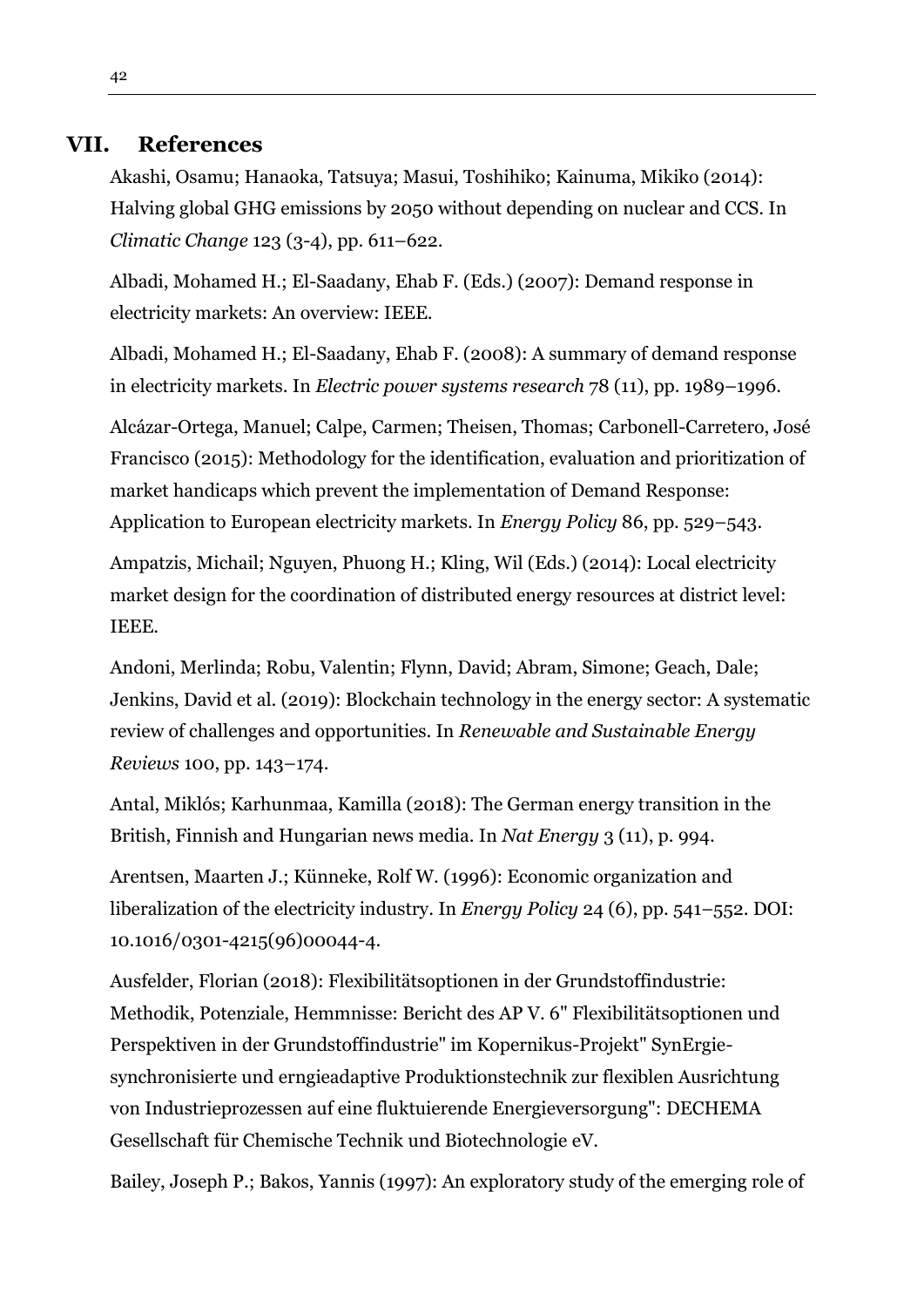electronic intermediaries. In *International Journal of Electronic Commerce* 1 (3), pp. 7–20.

Bakos, J. Yannis; Treacy, Michael E. (1986): Information technology and corporate strategy: a research perspective. In *MIS quarterly*, pp. 107–119.

Baron, Richard; Chaudey, Magali (2019): Blockchain and Smart-contract: a pioneering Approach of inter-firms Relationships? The case of franchise networks. In *The Case of Franchise Networks (April 26, 2019). GATE WP*.

Boisseleau, François (2004): The role of power exchanges for the creation of a single European electricity market: market design and market regulation.

Bolwig, Simon; Bazbauers, Gatis; Klitkou, Antje; Lund, Peter D.; Blumberga, Andra; Gravelsins, Armands; Blumberga, Dagnija (2019): Review of modelling energy transitions pathways with application to energy system flexibility. In *Renewable and Sustainable Energy Reviews* 101, pp. 440–452.

Brancheau, James C.; Wetherbe, James C. (1987): Key issues in information systems management. In *MIS quarterly*, pp. 23–45.

Brown, T.; Schlachtberger, Denise; Kies, A.; Schramm, S.; Greiner, M. (2018): Synergies of sector coupling and transmission reinforcement in a cost-optimised, highly renewable European energy system. In *Energy* 160.

Brynjolfsson, Erik; Malone, Thomas W.; Gurbaxani, Vijay; Kambil, Ajit (1994): Does information technology lead to smaller firms? In *Management Science* 40 (12), pp. 1628–1644.

Buhl, Hans Ulrich; Gaugler, Tobias; Mette, Philipp (2018): The "insurance effect": How to increase the investment amount in green buildings–a model-based approach to reduce the energy efficiency gap. In *Environmental Engineering and Management Journal* 17 (7), pp. 1599–1611.

Bundesregierung (2010): Energy concept for an environmentally sound, reliable and affordable energy Supply.

Bundesregierung, Deutsche (2018): Ein neuer Aufbruch für Europa. Eine neue Dynamik für Deutschland. Ein neuer Zusammenhalt für unser Land. Koalitionsvertrag zwischen CDU, CSU und SPD 19. In *Legislaturperiode. Berlin*.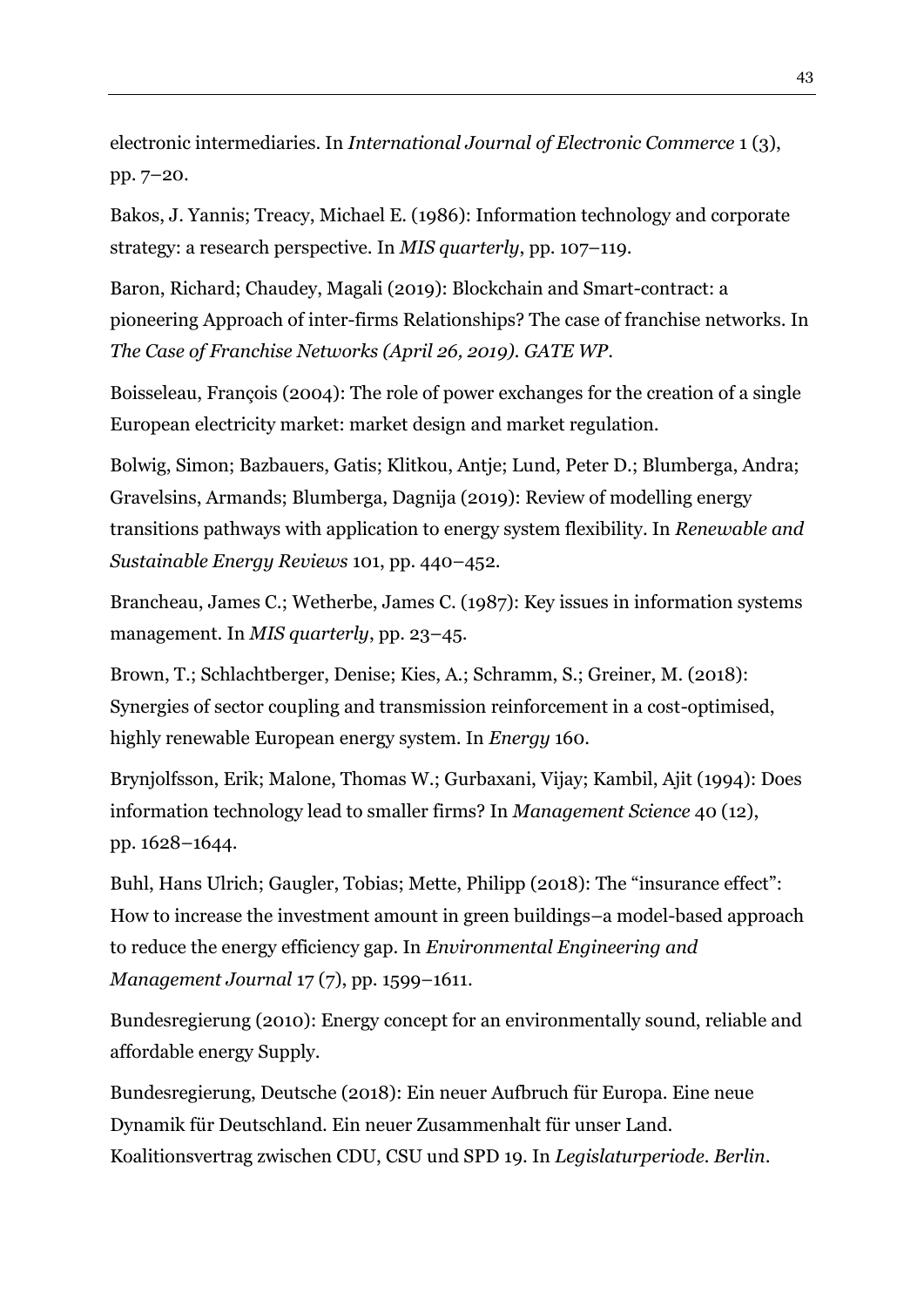https://ec.europa.eu/energy/sites/ener/files/documents/xpert\_group1\_reference\_a rchitecture.pdf.

Ciborra, Claudio U. (1983): Markets, bureaucracies and groups in the information society: an institutional appraisal of the impacts of information technology. In *Information Economics and Policy* 1 (2), pp. 145–160.

Cordella, Antonio (2006): Transaction costs and information systems: does IT add up? In *Journal of information technology* 21 (3), pp. 195–202.

Cramton, Peter; Ockenfels, Axel; Stoft, Steven (2013): Capacity market fundamentals. In *EEEP* 2 (2), pp. 27–46.

Cruz, Marco R. M.; Fitiwi, Desta Z.; Santos, Sergio F.; Catalao, Joao P. S. (2018): A comprehensive survey of flexibility options for supporting the low-carbon energy future. In *Renewable and Sustainable Energy Reviews* 97, pp. 338–353.

Diesendorf, Mark (2010): The Base Load Fallacy and other Fallacies disseminated by Renewable Energy Deniers.

Dranka, Géremi Gilson; Ferreira, Paula (2019): Review and assessment of the different categories of demand response potentials. In *Energy* 179, pp. 280–294.

Ehrlich, Paul R.; Ehrlich, Anne H. (2013): Can a collapse of global civilization be avoided? In *Proceedings of the Royal Society B: Biological Sciences* 280 (1754), p. 20122845.

Ela, Erik; Milligan, Michael; Bloom, Aaron; Botterud, Audun; Townsend, Aaron; Levin, Todd; Frew, Bethany A. (2016): Wholesale electricity market design with increasing levels of renewable generation: Incentivizing flexibility in system operations. In *The Electricity Journal* 29 (4), pp. 51–60.

ENTSO-E (2017): All TSOs' proposal for a generation and load data provision methodology in accordance with Article 17 of Commission Regulation (EU) 2016/1719 of 26 September 2016 establishing a guideline on forward capacity allocation. Available online at https://acer.europa.eu/en/Electricity/MARKET-CODES/FORWARD-CAPACITY-ALLOCATION/06%20GLDPM/Action%201%20- %20GLDPM%20proposal%20approved.pdf, checked on 8/11/2019.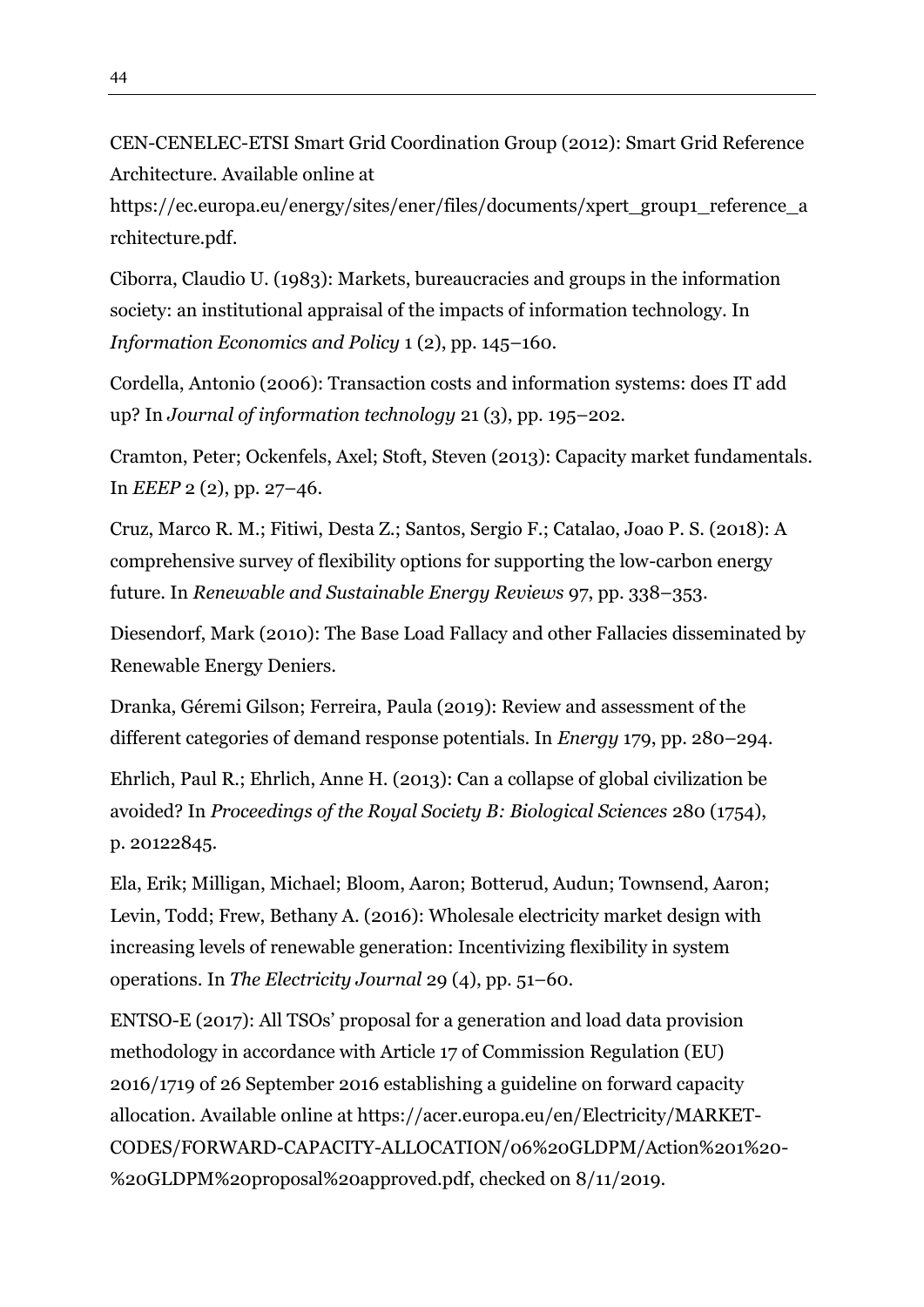European Commission (2019): EU Climate Action. Available online at https://ec.europa.eu/clima/citizens/eu\_en, checked on 8/12/2019.

Forester, John (1984): Bounded rationality and the politics of muddling through. In *Public administration review* 44 (1), pp. 23–31.

Fridgen, Gilbert; Kahlen, Micha; Ketter, Wolfgang; Rieger, Alexander; Thimmel, Markus (2018): One rate does not fit all: An empirical analysis of electricity tariffs for residential microgrids. In *Applied Energy* 210, pp. 800–814.

Fridgen, Gilbert; Keller, Robert; Thimmel, Markus; Wederhake, Lars (2017a): Shifting load through space. The economics of spatial demand side management using distributed data centers. In *Energy Policy* 109.

Fridgen, Gilbert; Keller, Robert; Thimmel, Markus; Wederhake, Lars (2017b): Shifting load through space–The economics of spatial demand side management using distributed data centers. In *Energy Policy* 109, pp. 400–413.

Fridgen, Gilbert; König, Christian; Häfner, Lukas; Sachs, Thomas (2016): Providing utility to utilities: the value of information systems enabled flexibility in electricity consumption. In *Journal of the Association for Information Systems* 17 (8), p. 537.

Fridgen, Gilbert; Mette, Philipp; Thimmel, Markus (2014): The value of information exchange in electric vehicle charging.

Geyskens, Inge; Steenkamp, Jan-Benedict E. M.; Kumar, Nirmalya (2006): Make, buy, or ally: A transaction cost theory meta-analysis. In *Academy of management journal* 49 (3), pp. 519–543.

Goebel, Christoph; Jacobsen, Hans-Arno; del Razo, Victor; Doblander, Christoph; Rivera, Jose; Ilg, Jens et al. (2014): Energy informatics. In *Bus Inf Syst Eng* 6 (1), pp. 25–31.

Goutte, Stéphane; Vassilopoulos, Philippe (2019): The value of flexibility in power markets. In *Energy Policy* 125, pp. 347–357. DOI: 10.1016/j.enpol.2018.10.024.

Graf, Christoph; Wozabal, David (2013): Measuring competitiveness of the EPEX spot market for electricity. In *Energy Policy* 62, pp. 948–958. DOI: 10.1016/j.enpol.2013.07.052.

Gregor, Shirley (2006): The nature of theory in information systems. In *MIS*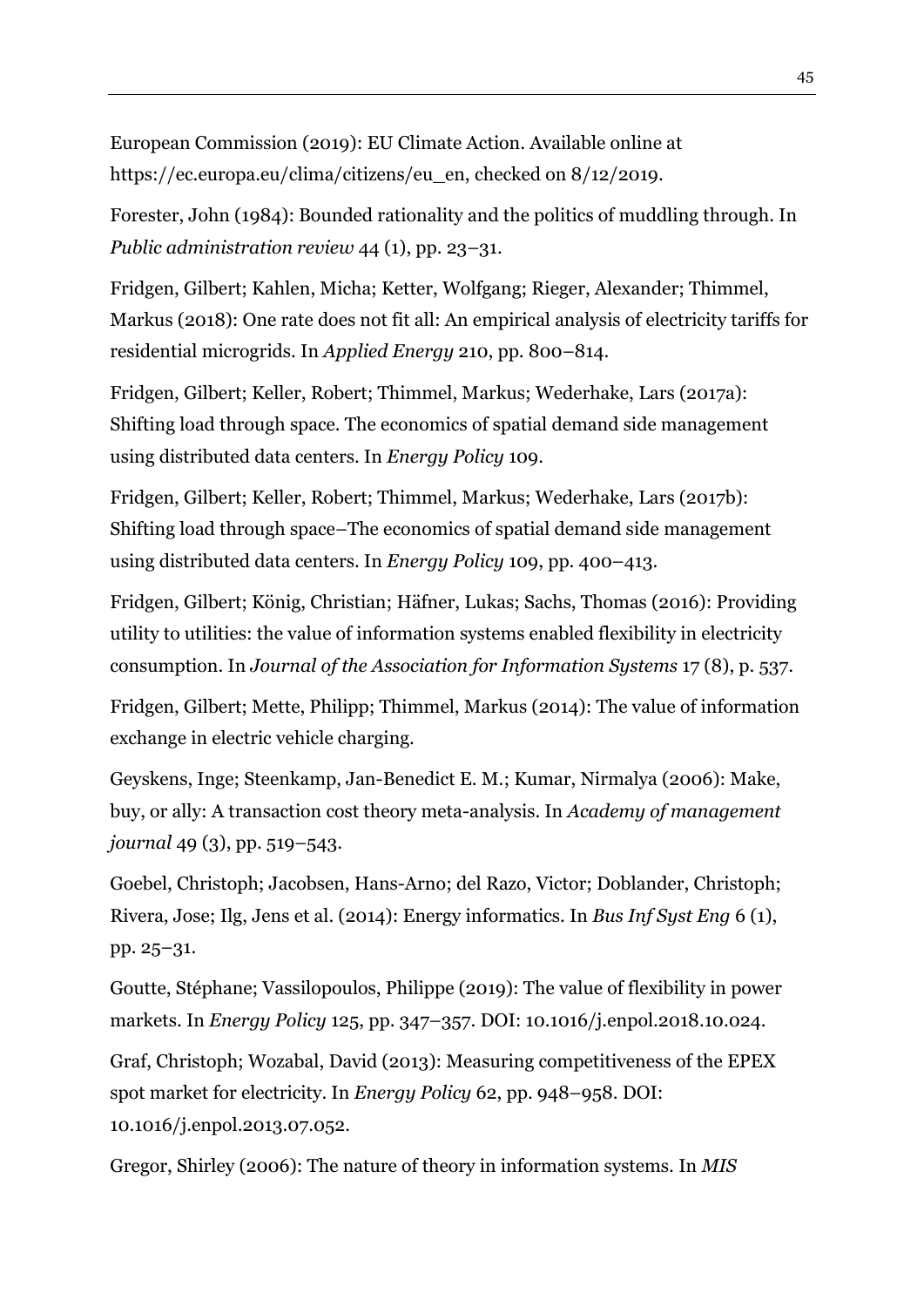#### *quarterly*, pp. 611–642.

Hake, Jürgen-Friedrich; Fischer, Wolfgang; Venghaus, Sandra; Weckenbrock, Christoph (2015): The German Energiewende–history and status quo. In *Energy* 92, pp. 532–546.

Hankinson, Michael (2018): When do renters behave like homeowners? High rent, price anxiety, and NIMBYism. In *American Political Science Review* 112 (3), pp. 473–493.

Heeks, Richard (2010): Do information and communication technologies (ICTs) contribute to development? In *J. Int. Dev.* 22 (5), pp. 625–640. DOI: 10.1002/jid.1716.

Heuberger, Clara F.; Rubin, Edward S.; Staffell, Iain; Shah, Nilay; Mac Dowell, Niall (2017): Power capacity expansion planning considering endogenous technology cost learning. In *Applied Energy* 204, pp. 831–845. DOI: 10.1016/j.apenergy.2017.07.075.

Hevner, Alan R.; March, Salvatore T. von; Park, Jinsoo; Ram, Sudha (2004): Design science in information systems research. In *MIS quarterly* 28 (1), pp. 75–105.

Hopf, Konstantin (2018): Mining volunteered geographic information for predictive energy data analytics. In *Energy Inform* 1 (1), p. 4.

Hu, Zhuangli; Li, Canbing; Cao, Yijia; Fang, Baling; He, Lina; Zhang, Mi (2014): How smart grid contributes to energy sustainability. In *Energy Procedia* 61, pp. 858–861.

Jäckle, Florian; Schoepf, Michael; Töppel, Jannick; Wagon, Felix (Eds.) (2019): Risk mitigation capability of flexibility performance contracts for demand response in electricity systems. European Conference on Information Systems (ECIS). Stockholm  $(5).$ 

Kahneman, Daniel; Tversky, Amos (1979): Prospect theory: An analysis of decision under risk. In *Econometrica* 47 (2), pp. 363–391.

Kaplan, Bonnie; Duchon, Dennis (1988): Combining qualitative and quantitative methods in information systems research: a case study. In *MIS quarterly*, pp. 571– 586.

Kelley, Scott W.; Skinner, Steven J.; Ferrell, O. C. (1989): Opportunistic behavior in marketing research organizations. In *Journal of Business Research* 18 (4), pp. 327–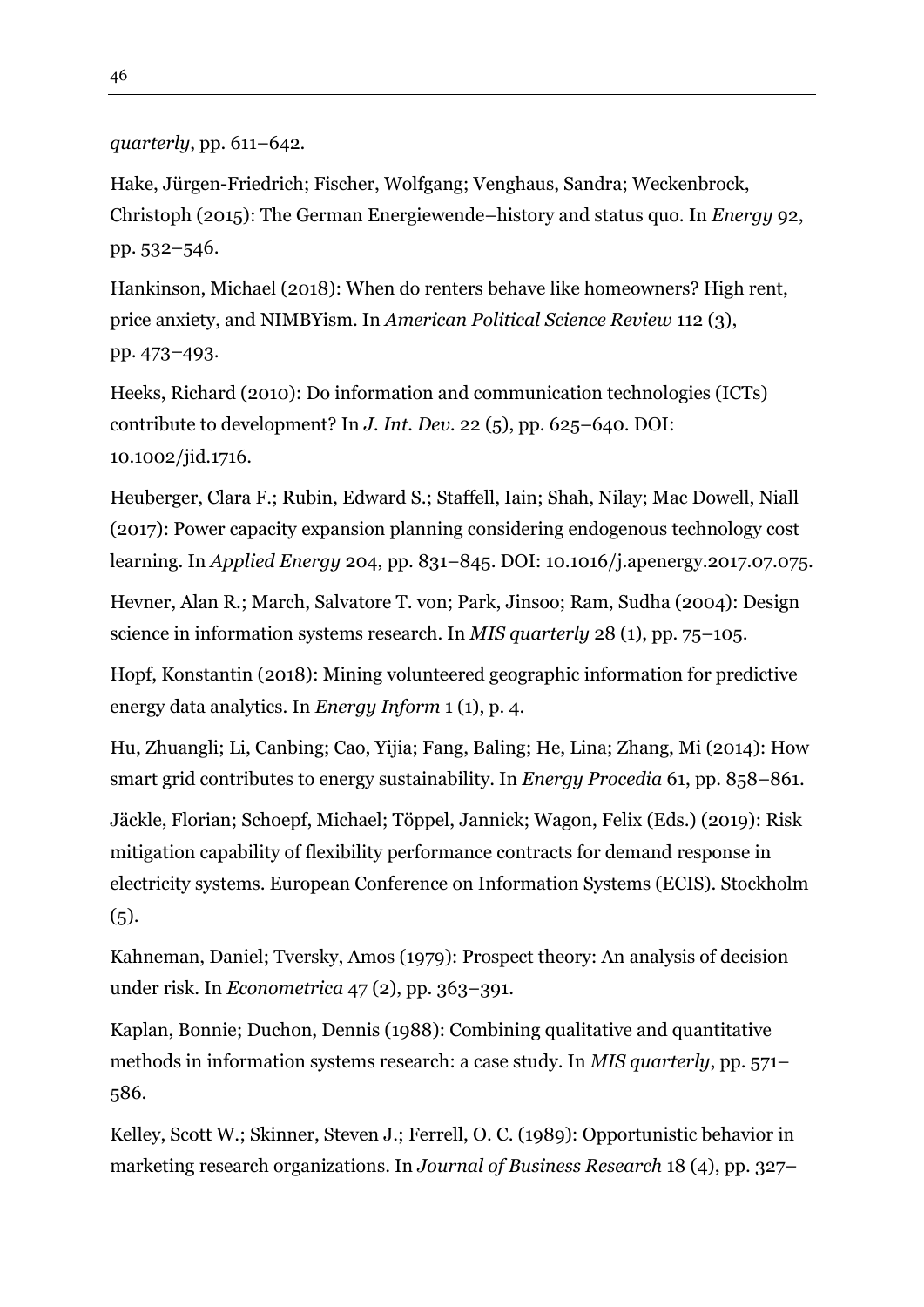340.

Khripko, D.; Morioka, S. N.; Evans, S.; Hesselbach, J.; de Carvalho, M. M. (2017): Demand Side Management within Industry. A Case Study for Sustainable Business Models. In *Procedia Manufacturing* 8.

Kim, Stephen Keysuk; Hsieh, Ping-Hung (2006): Connecting power with locus of control in marketing channel relationships: a response surface approach. In *International Journal of Research in Marketing* 23 (1), pp. 13–29.

Kossahl, Janis; Busse, Sebastian; Kolbe, Lutz M. (Eds.) (2012): The Evolvement of Energy Informatics in the Information Systems Community-a literature Analysis and Research Agenda.

Kraan, Oscar; Kramer, Gert Jan; Nikolic, Igor; Chappin, Emile; Koning, Vinzenz (2019): Why fully liberalised electricity markets will fail to meet deep decarbonisation targets even with strong carbon pricing. In *Energy Policy* 131, pp. 99–110.

Kriebel, Charles H. (1968): The strategic dimension of computer systems planning. In *Long Range Planning* 1 (1), pp. 7–12. DOI: 10.1016/0024-6301(68)90018-6.

Kubli, Merla; Loock, Moritz; Wüstenhagen, Rolf (2018): The flexible prosumer: Measuring the willingness to co-create distributed flexibility. In *Energy Policy* 114, pp. 540–548. DOI: 10.1016/j.enpol.2017.12.044.

Lacity, Mary C.; Willcocks, Leslie P. (1995): Interpreting information technology sourcing decisions from a transaction cost perspective: findings and critique. In *Accounting, Management and Information Technologies* 5 (3-4), pp. 203–244.

Lago, Jesus; Ridder, Fjo de; Schutter, Bart de (2018): Forecasting spot electricity prices: Deep learning approaches and empirical comparison of traditional algorithms. In *Applied Energy* 221, pp. 386–405.

Lampropoulos, Ioannis; Alskaif, Tarek; Blom, Jelle; van Sark, Wilfried (2019): A framework for the provision of flexibility services at the transmission and distribution levels through aggregator companies. In *Sustainable Energy, Grids and Networks* 17, p. 100187.

Ländner, Eva-Maria; Märtz, Alexandra; Schöpf, Michael; Weibelzahl, Martin (2019): From energy legislation to investment determination: Shaping future electricity markets with different flexibility options. In *Energy Policy* 129, pp. 1100–1110.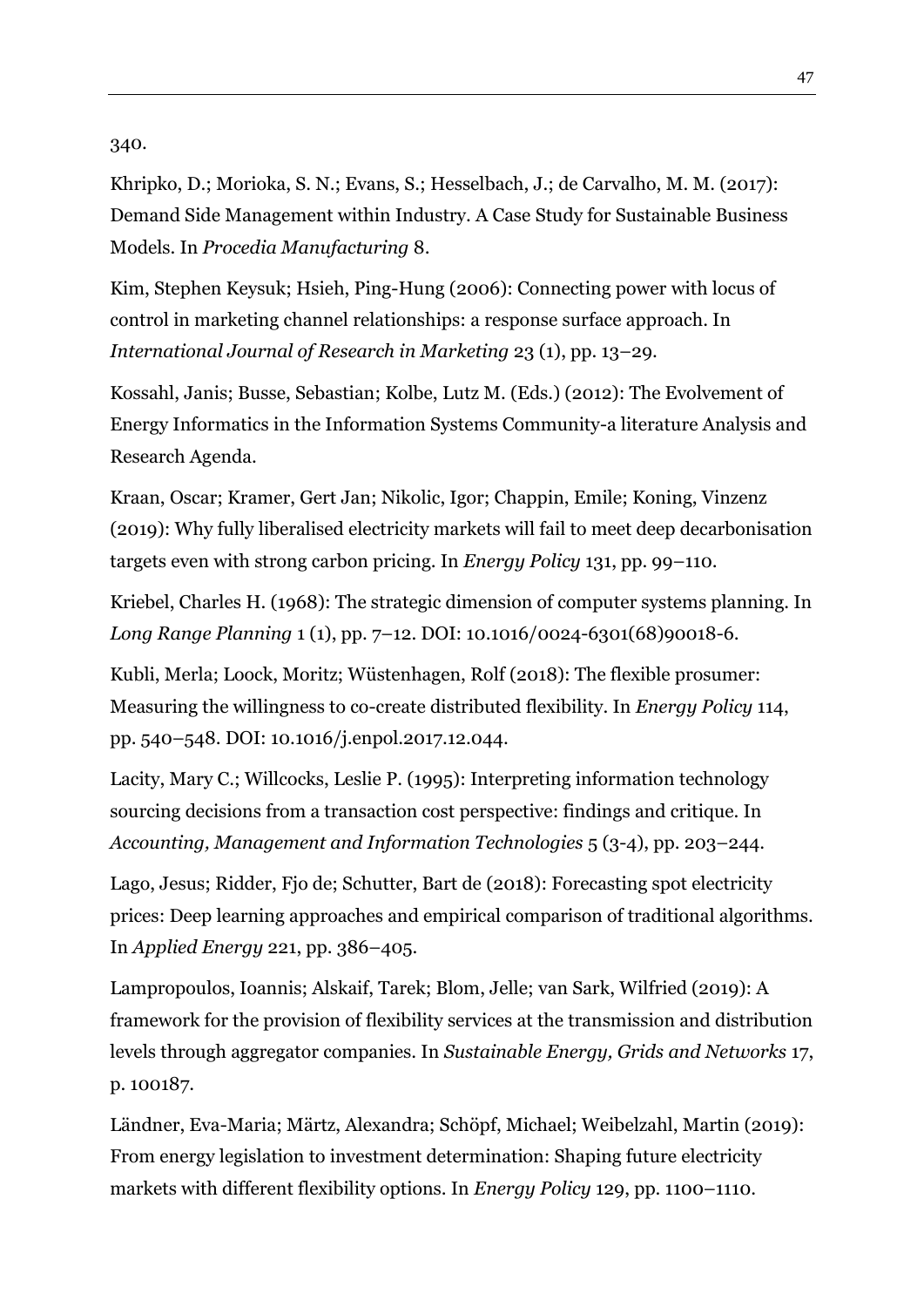Laudon, Kenneth C.; Traver, Carol Guercio (1994): Management Information Systems. 12th ed. Upper Saddle River: Prentice Hall.

Lee, Allen (2001): Editorial. In *MIS quarterly* 25 (1), iii.

Liu, Zifa; Chen, Yixiao; Zhuo, Ranqun; Jia, Hongjie (2018): Energy storage capacity optimization for autonomy microgrid considering CHP and EV scheduling. In *Applied Energy* 210, pp. 1113–1125.

Lopion, Peter; Markewitz, Peter; Robinius, Martin; Stolten, Detlef (2018): A review of current challenges and trends in energy systems modeling. In *Renewable and Sustainable Energy Reviews* 96, pp. 156–166.

Loukis, Euripidis; Janssen, Marijn; Dawes, Sharon; Zheng, Lei (2016): Evolving ICT and governance in organizational networks-Conceptual and theoretical foundations. In *Electronic markets* 26 (1), pp. 7–14.

Lund, Henrik; Kempton, Willett (2008): Integration of renewable energy into the transport and electricity sectors through V2G. In *Energy Policy* 36 (9).

Lund, Henrik; Østergaard, Poul Alberg; Connolly, David; Mathiesen, Brian Vad (2017): Smart energy and smart energy systems. In *Energy* 137.

Lund, Peter D.; Lindgren, Juuso; Mikkola, Jani; Salpakari, Jyri (2015): Review of energy system flexibility measures to enable high levels of variable renewable electricity. In *Renewable and Sustainable Energy Reviews* 45, pp. 785–807.

Lunde, Morten; Røpke, Inge; Heiskanen, Eva (2016): Smart grid: hope or hype? In *Energy Efficiency* 9 (2), pp. 545–562.

Malone, Thomas W.; Smith, Stephen A. (1984): Tradeoffs in designing organizations: Implications for new forms of human organizations and computer systems.

Malone, Thomas W.; Yates, Joanne; Benjamin, Robert I. (1987): Electronic markets and electronic hierarchies. In *Communications of the ACM* 30 (6), pp. 484–497.

Mancarella, Pierluigi (2014): MES (Multi-Energy Systems). An overview of concepts and evaluation models. In *Energy* 65.

March, James G. (1982): Theories of choice and making decisions. In *Society* 20 (1), pp. 29–39.

Märkle-Huß, Joscha; Feuerriegel, Stefan; Neumann, Dirk (2018): Contract durations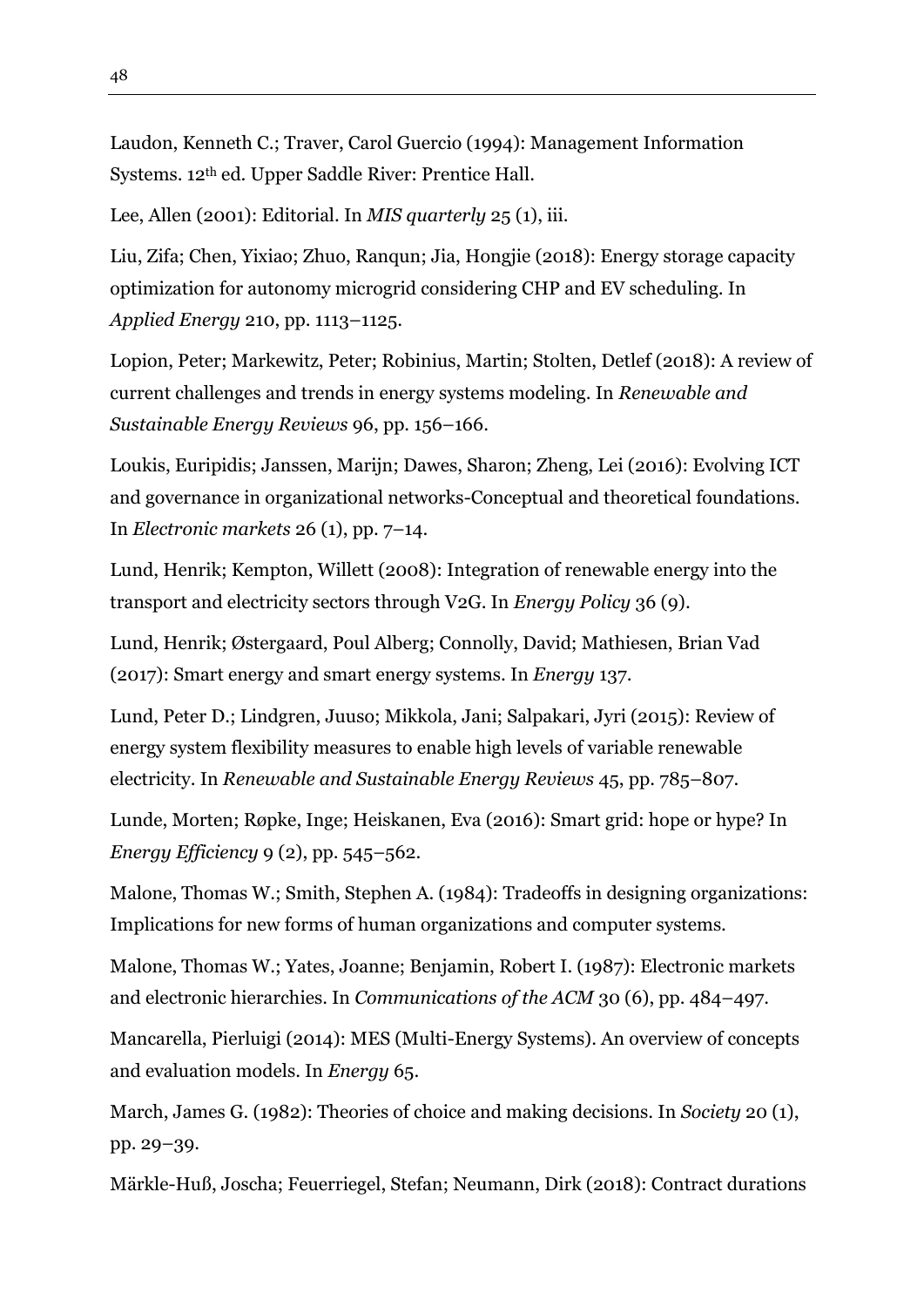in the electricity market: Causal impact of 15 min trading on the EPEX SPOT market. In *Energy Economics* 69, pp. 367–378.

McLoughlin, Fintan; Duffy, Aidan; Conlon, Michael (2015): A clustering approach to domestic electricity load profile characterisation using smart metering data. In *Applied Energy* 141, pp. 190–199.

Milanovic, Jovica V.; Yamashita, Koji; Villanueva, Sergio Martínez; Djokic, Sasa Ž.; Korunović, Lidija M. (2012): International industry practice on power system load modeling. In *IEEE Trans. Power Syst.* 28 (3), pp. 3038–3046.

Mohandes, Baraa; El Moursi, Mohamed Shawky; Hatziargyriou, Nikos D.; El Khatib, Sameh (2019): A review of power system flexibility with high penetration of renewables. In *IEEE Trans. Power Syst.*

Müller, Theresa; Möst, Dominik (2018): Demand response potential: available when needed? In *Energy Policy* 115, pp. 181–198.

Muris, Timothy J. (1980): Opportunistic behavior and the law of contracts. In *Minn. L. Rev.* 65, p. 521.

Mylrea, Michael; Gourisetti, Sri Nikhil Gupta (Eds.) (2017): Blockchain for smart grid resilience: Exchanging distributed energy at speed, scale and security: IEEE.

Nainar, Karthikeyan; Pillai, Jayakrishnan Radhakrishna; Bak-Jensen, Birgitte; Simpson-Porco, John William (2019): Predictive Control of Flexible Resources for Demand Response in Active Distribution Networks. In *IEEE Trans. Power Syst.*

Nazir, Refdinal; Laksono, Heru Dibyo; Waldi, Eka Putra; Ekaputra, Erigas; Coveria, Prima (2014): Renewable energy sources optimization: A micro-grid model design. In *Energy Procedia* 52, pp. 316–327.

Newbery, David; Pollitt, Michael G.; Ritz, Robert A.; Strielkowski, Wadim (2018): Market design for a high-renewables European electricity system. In *Renewable and Sustainable Energy Reviews* 91, pp. 695–707.

OECD (2015): The OECD Model Survey on ICT Usage by Businesses. Edited by OECD.

Olivella-Rosell, Pol; Lloret-Gallego, Pau; Munné-Collado, Íngrid; Villafafila-Robles, Roberto; Sumper, Andreas; Ottessen, Stig et al. (2018): Local flexibility market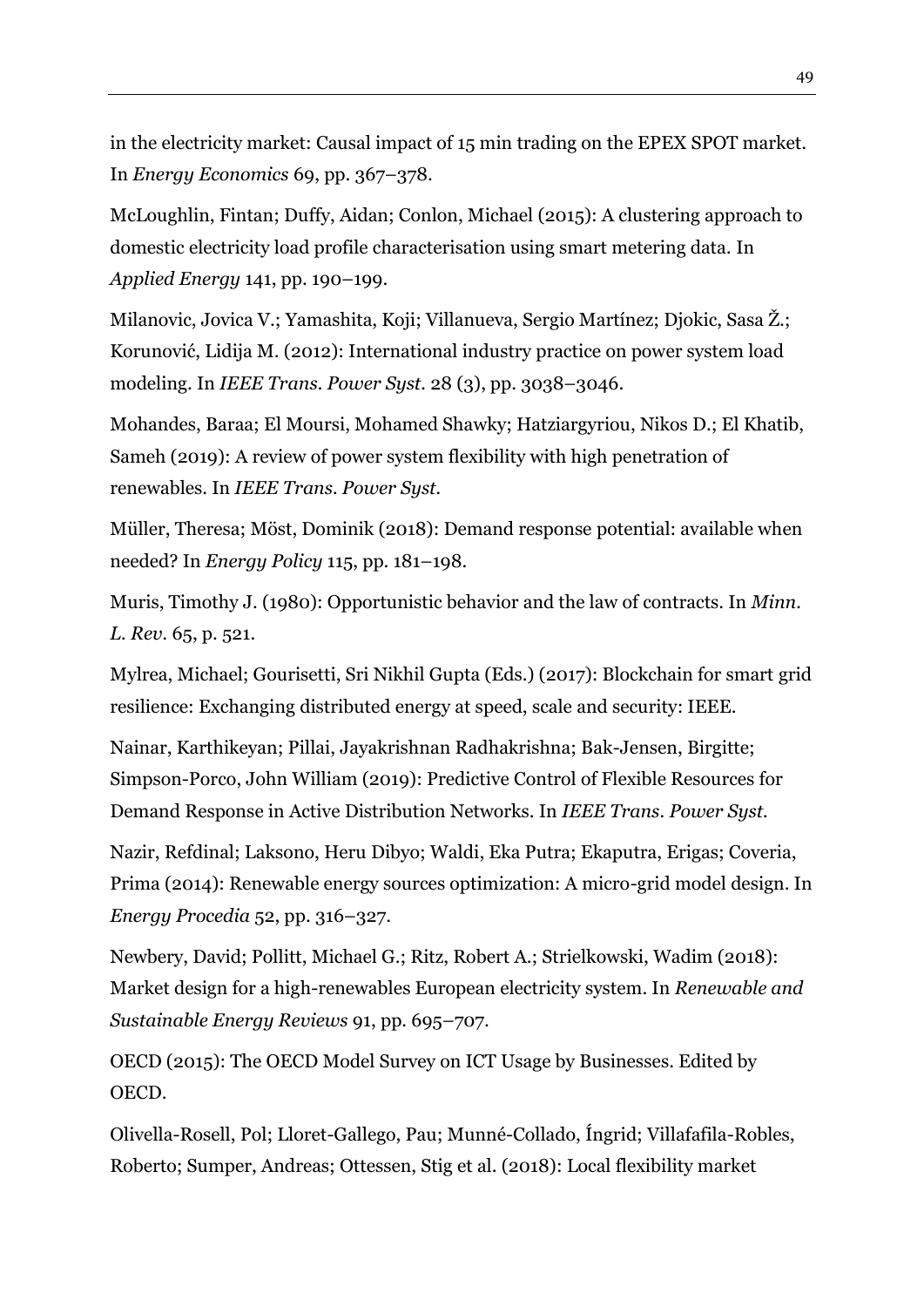design for aggregators providing multiple flexibility services at distribution network level. In *Energies* 11 (4), p. 822.

Ouchi, William G. (1979): A conceptual framework for the design of organizational control mechanisms. In *Management Science* 25 (9), pp. 833–848.

Palensky, Peter; Dietrich, Dietmar (2011): Demand side management: Demand response, intelligent energy systems, and smart loads. In *IEEE Trans. Ind. Inf.* 7 (3), pp. 381–388.

Papaefthymiou, Georgios; Haesen, Edwin; Sach, Thobias (2018): Power System Flexibility Tracker: Indicators to track flexibility progress towards high-RES systems. In *Renewable Energy* 127, pp. 1026–1035.

Pasquale, Frank (2019): A Rule of Persons, Not Machines: The Limits of Legal Automation. In *Geo. Wash. L. Rev.* 87, p. 1.

Paterakis, Nikolaos G.; Erdinç, Ozan; Catalão, João P. S. (2017): An overview of Demand Response: Key-elements and international experience. In *Renewable and Sustainable Energy Reviews* 69, pp. 871–891.

Paulus, Moritz; Borggrefe, Frieder (2011): The potential of demand-side management in energy-intensive industries for electricity markets in Germany. In *Applied Energy*  88 (2), pp. 432–441.

Pelletier, Samuel; Jabali, Ola; Laporte, Gilbert; Veneroni, Marco (2017): Battery degradation and behaviour for electric vehicles: Review and numerical analyses of several models. In *Transportation Research Part B: Methodological* 103, pp. 158– 187.

Pichlmaier, Simon; Regett, Anika; Guminski, Andrej (2019): Development of Application-Related Emissions in the Course of the German Energy Transition: IEWT.

Polgári, Beáta; Sőrés, Péter; Divényi, Dániel; Sleisz, Ádám (Eds.) (2017): New market roles changing the electricity market model: IEEE.

Rao, P. M. (2001): The ICT revolution, internationalization of technological activity, and the emerging economies: implications for global marketing. In *International Business Review* 10 (5), pp. 571–596.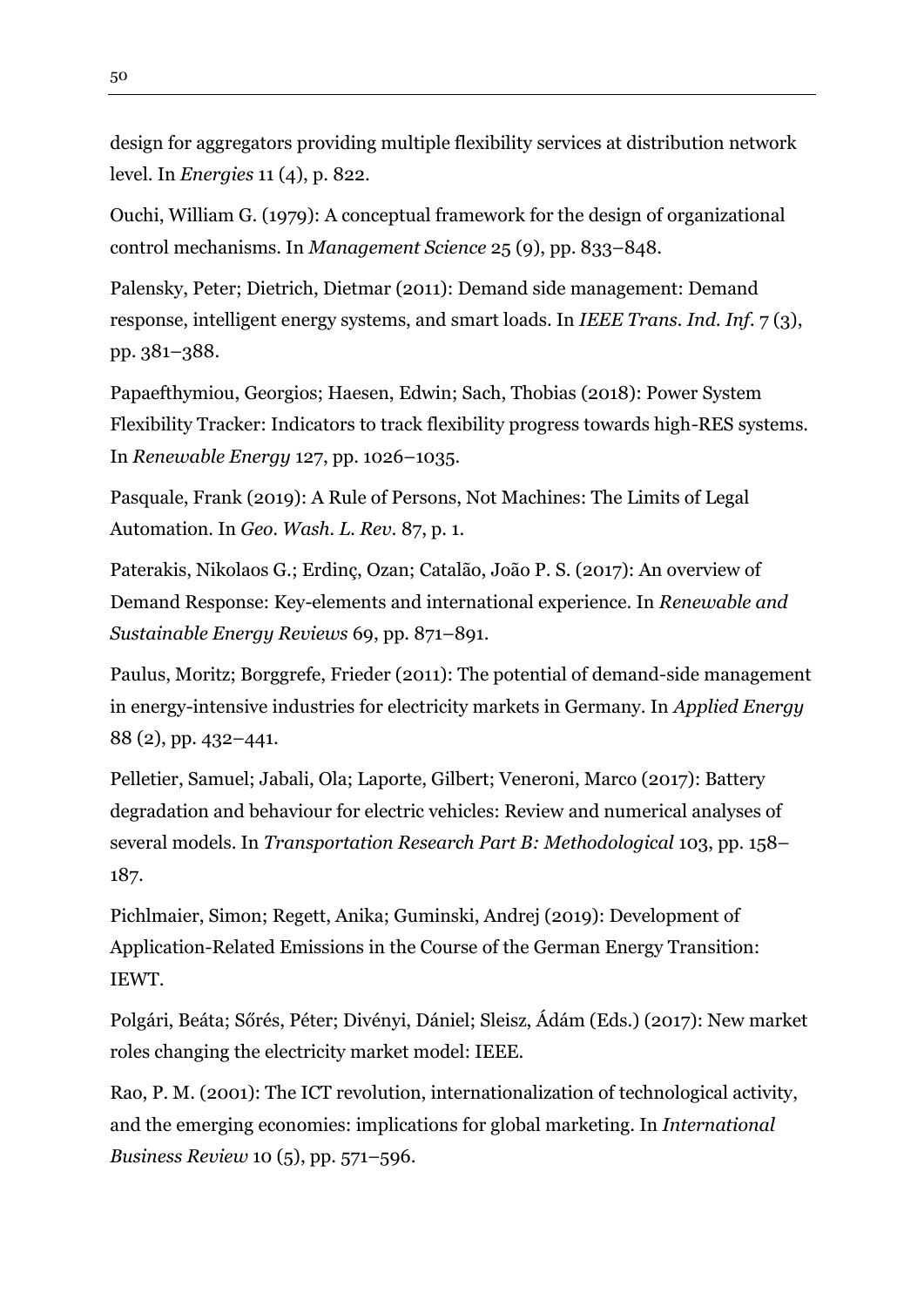Reed, Clyde G. (1973): Transactions costs and differential growth in seventeenth century Western Europe. In *The Journal of Economic History* 33 (1), pp. 177–190.

Ringler, Philipp; Keles, Dogan; Fichtner, Wolf (2017): How to benefit from a common European electricity market design. In *Energy Policy* 101, pp. 629–643.

Riordan, Michael H.; Williamson, Oliver E. (1985): Asset specificity and economic organization. In *International Journal of Industrial Organization* 3 (4), pp. 365– 378.

Robinius, Martin; Otto, Alexander; Heuser, Philipp; Welder, Lara; Syranidis, Konstantinos; Ryberg, David et al. (2017): Linking the Power and Transport Sectors - Part 1. The Principle of Sector Coupling. In *Energies* 10 (7).

Rogelj, Joeri; Luderer, Gunnar; Pietzcker, Robert C.; Kriegler, Elmar; Schaeffer, Michiel; Krey, Volker; Riahi, Keywan (2015): Energy system transformations for limiting end-of-century warming to below 1.5 C. In *Nature Climate Change* 5 (6), p. 519.

Ruddock, Les (2006): ICT in the construction sector: Computing the economic benefits. In *International Journal of Strategic Property Management* 10 (1), pp. 39– 50.

Ruey-Jer, "Bryan" Jean (2007): The ambiguous relationship of ICT and organizational performance: a literature review. In *critical perspect on int bus* 3 (4), pp. 306–321.

Sachs, Thomas; Gründler, Anna; Rusic, Milos; Fridgen, Gilbert: Framing Microgrid Design from a Business and Information Systems Engineering Perspective. In *Bus Inf Syst Eng*, pp. 1–16.

Schachter, Jonathan A.; Mancarella, Pierluigi; Moriarty, John; Shaw, Rita (2016): Flexible investment under uncertainty in smart distribution networks with demand side response: assessment framework and practical implementation. In *Energy Policy* 97, pp. 439–449.

Schill, Wolf-Peter; Pahle, Michael; Gambardella, Christian (2017): Start-up costs of thermal power plants in markets with increasing shares of variable renewable generation. In *Nat Energy* 2 (6), p. 17050.

Schoepf, Michael; Weibelzahl, Martin; Nowka, Lisa (2018): The Impact of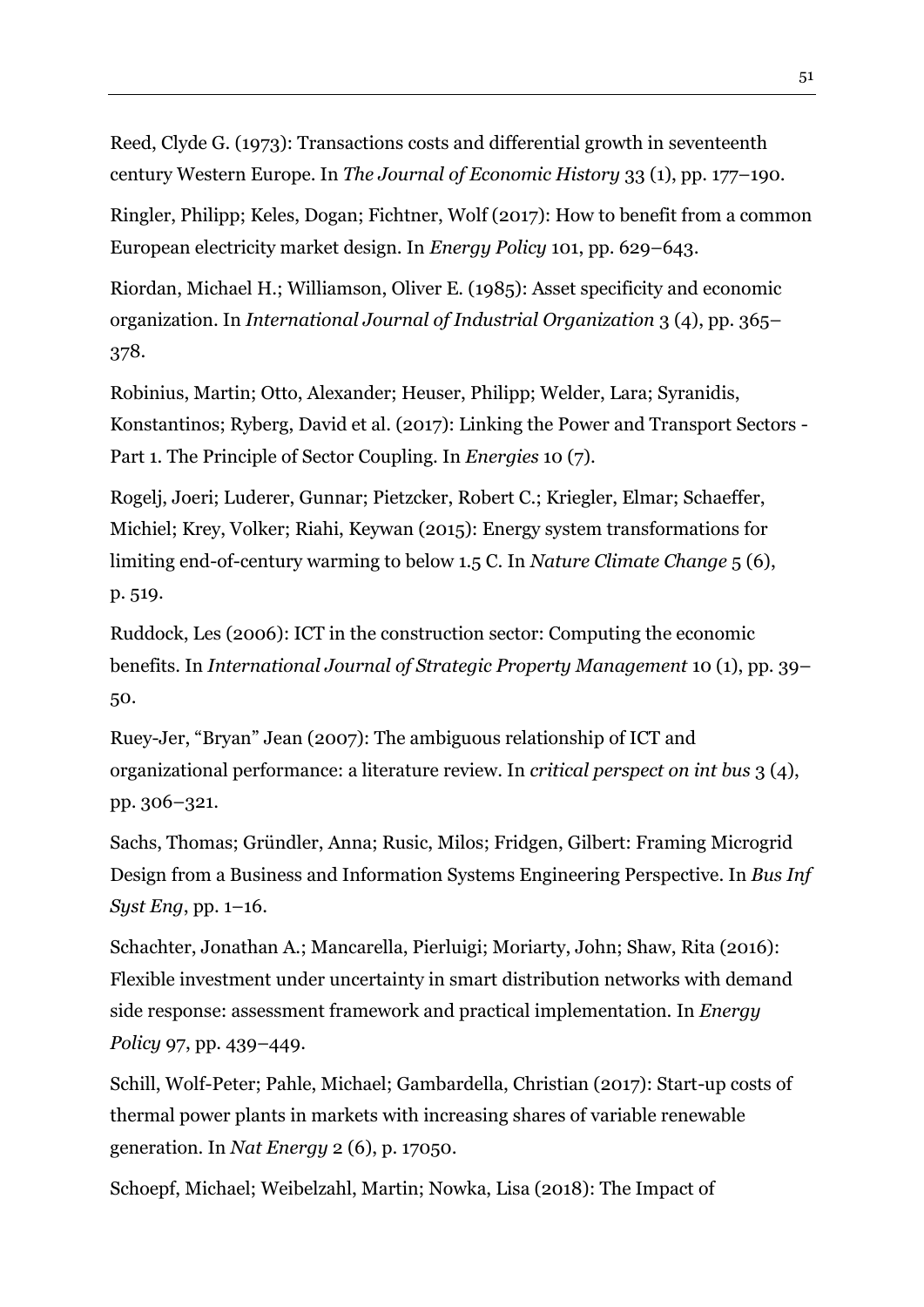Substituting Production Technologies on the Economic Demand Response Potential in Industrial Processes. In *Energies* 11 (9), p. 2217.

Schönheit, David; Sikora, Roman (Eds.) (2018): A Statistical Approach to Generation Shift Keys: IEEE.

Schott, Paul; Ahrens, Raphael; Bauer, Dennis; Hering, Fabian; Keller, Robert; Pullmann, Jaroslav et al. (2018): Flexible IT platform for synchronizing energy demands with volatile markets. In *it-Information Technology* 60 (3), pp. 155–164.

Schott, Paul; Sedlmeir, Johannes; Strobel, Nina; Weber, Thomas; Fridgen, Gilbert; Abele, Eberhard (2019): A Generic Data Model for Describing Flexibility in Power Markets. In *Energies* 12 (10), p. 1893.

Schumm, G.; Philipp, M.; Schlosser, F.; Hesselbach, J.; Walmsley, T. G.; Atkins, M. J. (2018): Hybrid heating system for increased energy efficiency and flexible control of low temperature heat. In *Energy Efficiency* 11 (5).

Sheffi, Y. (1985): Urban transportation networks. Equilibrium analysis with mathematical programming methods. In *Traffic engineering control (Prentice-Hall)*.

Simon, Herbert A. (1972): Theories of bounded rationality. In *Decision and organization* 1 (1), pp. 161–176.

Slootweg, J. G.; Cordova, C. JordanE.P.; Portela, C. Montes; Morren, J. (Eds.) (2011): Smart grids-intelligence for sustainable electrical power systems: IEEE.

Statista (2019): Anteil Erneuerbarer Energien am Bruttostromverbrauch in Deutschland in den Jahren 1990 bis 2018. Available online at https://de.statista.com/statistik/daten/studie/2142/umfrage/erneuerbare-energienanteil-am-stromverbrauch/, checked on 8/11/2019.

Steffen, Bjarne (2018): The importance of project finance for renewable energy projects. In *Energy Economics* 69, pp. 280–294.

Steffen, Will; Rockström, Johan; Richardson, Katherine; Lenton, Timothy M.; Folke, Carl; Liverman, Diana et al. (2018): Trajectories of the Earth System in the Anthropocene. In *Proceedings of the National Academy of Sciences* 115 (33), pp. 8252–8259.

Stump, Rodney L.; Heide, Jan B. (1996): Controlling supplier opportunism in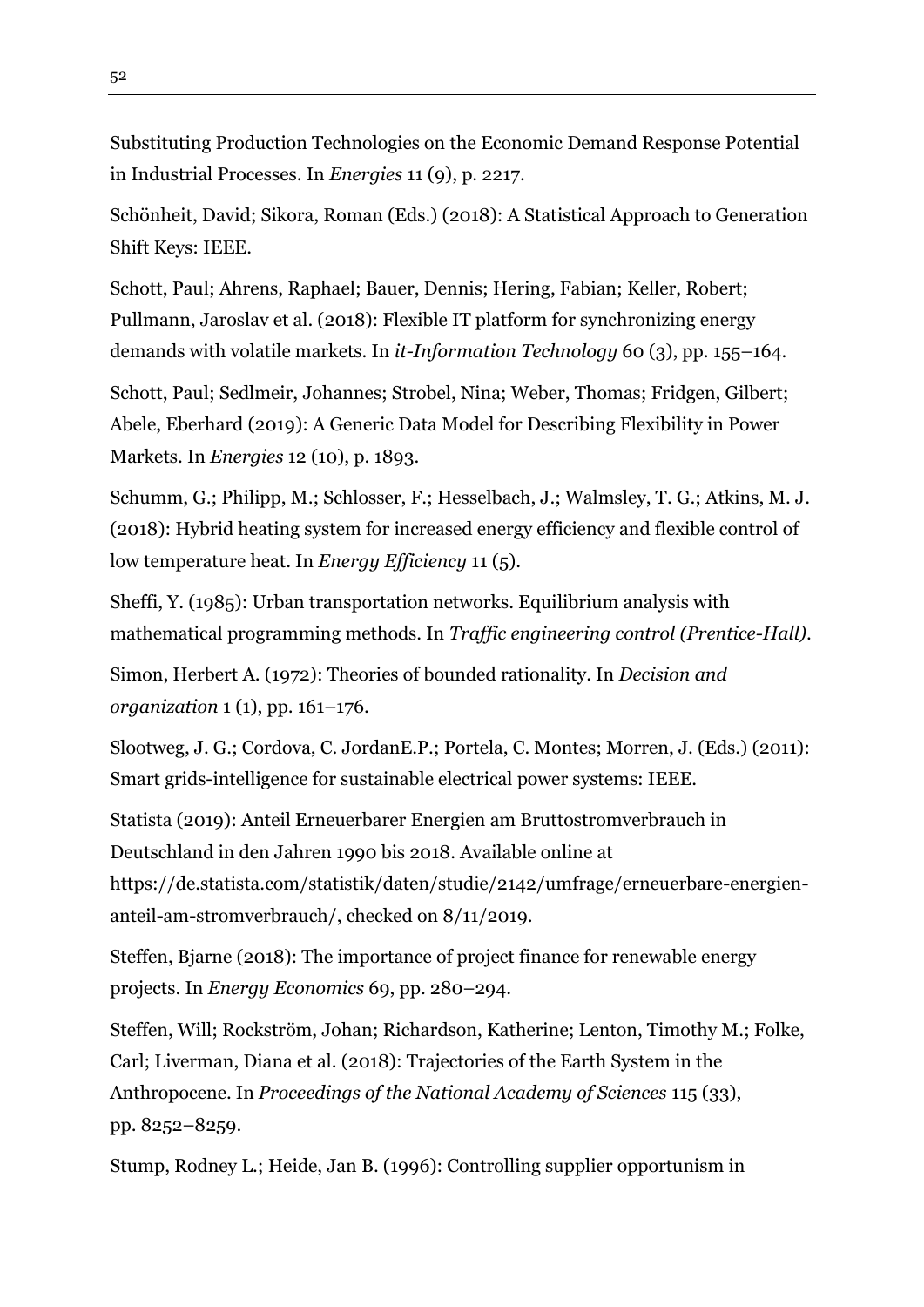industrial relationships. In *Journal of Marketing Research* 33 (4), pp. 431–441.

Sultan, Vivian; Hilton, Brian (2019): Electric grid reliability research. In *Energy Inform* 2 (1), p. 3. DOI: 10.1186/s42162-019-0069-z.

Thimmel, M. (2019): The Potential of Information Systems for Demand Response in the Context of Digital Energy. Available online at https://books.google.de/books?id=DjTjxgEACAAJ.

Thomas, Lee; Zhou, Yue; Long, Chao; Wu, Jianzhong; Jenkins, Nick (2019): A general form of smart contract for decentralized energy systems management. In *Nat Energy* 4 (2), p. 140.

Tiefenbeck, Verena; Wörner, Anselma; Schöb, Samuel; Fleisch, Elgar; Staake, Thorsten (2019): Real-time feedback promotes energy conservation in the absence of volunteer selection bias and monetary incentives. In *Nat Energy* 4 (1), p. 35.

Töppel, Jannick; Tränkler, Timm (2019): Modeling energy efficiency insurances and energy performance contracts for a quantitative comparison of risk mitigation potential. In *Energy Economics* 80, pp. 842–859.

Ueckerdt, Falko; Brecha, Robert; Luderer, Gunnar (2015): Analyzing major challenges of wind and solar variability in power systems. In *Renewable Energy* 81, pp. 1–10.

United Nations (2015): Adoption of the Paris agreement. Available online at https://unfccc.int/resource/docs/2015/cop21/eng/l09r01.pdf, checked on  $8/11/2015$ .

United Nations (2018): Report of the Conference of the Parties on its twenty-fourth session, held in Katowice from 2 to 15 December 2018. Available online at https://unfccc.int/sites/default/files/resource/10.pdf, updated on 8/11/2019.

Vernotte, Alexandre; Välja, Margus; Korman, Matus; Björkman, Gunnar; Ekstedt, Mathias; Lagerström, Robert (2018): Load balancing of renewable energy: a cyber security analysis. In *Energy Inform* 1 (1), p. 5.

Verzijlbergh, R. A.; Vries, L. J. de; Dijkema, G. P.J.; Herder, P. M. (2017): Institutional challenges caused by the integration of renewable energy sources in the European electricity sector. In *Renewable and Sustainable Energy Reviews* 75, pp. 660–667.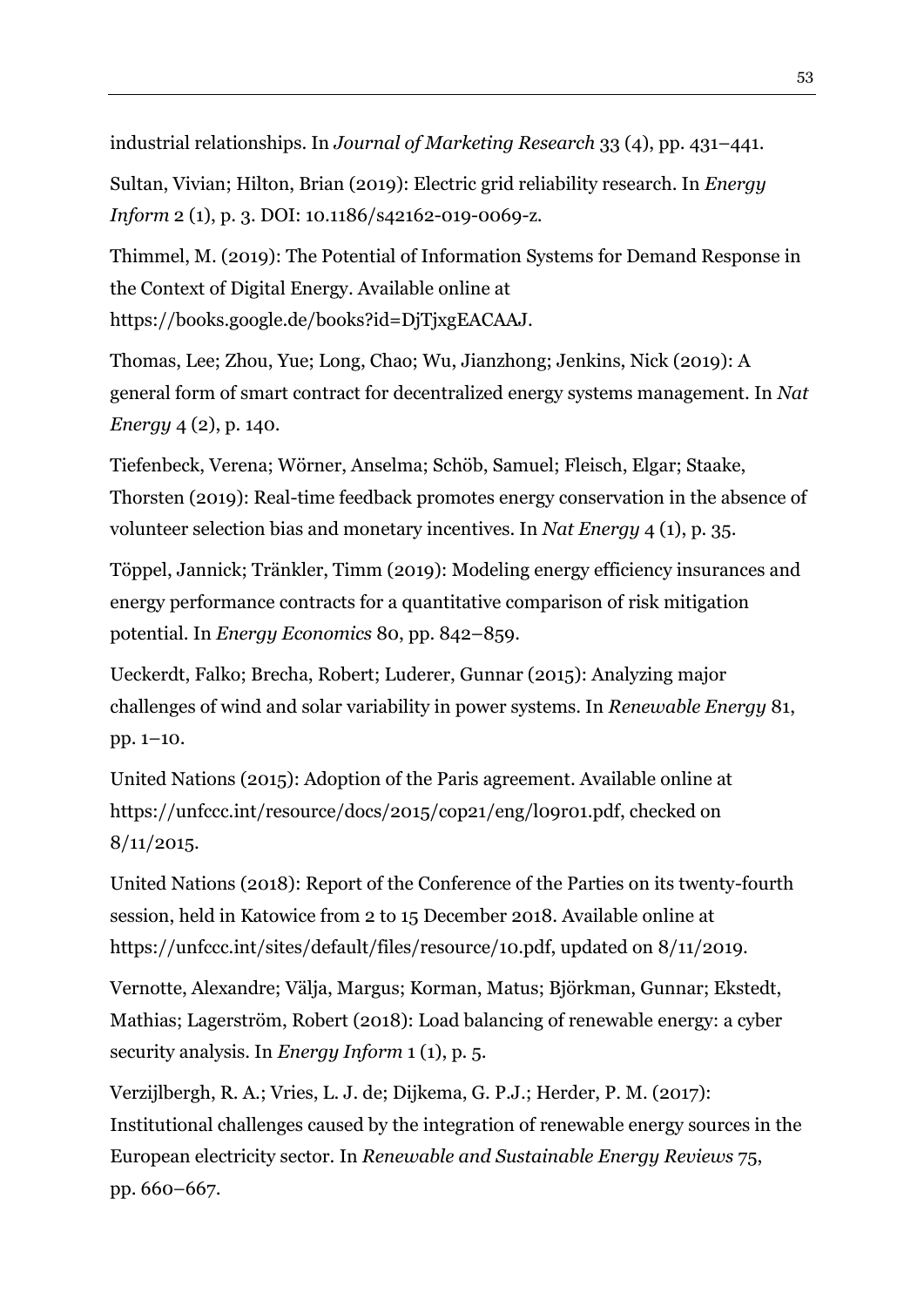Vicente-Pastor, Alejandro; Nieto-Martin, Jesus; Bunn, Derek W.; Laur, Arnaud (2018): Evaluation of Flexibility Markets for Retailer–DSO–TSO Coordination. In *IEEE Trans. Power Syst.* 34 (3), pp. 2003–2012.

Watson, Richard T.; Boudreau, Marie-Claude; Chen, Adela J. (2010): Information systems and environmentally sustainable development: Energy informatics and new directions for the IS community. In *MIS quarterly* 34 (1).

Watson, Richard T.; Boudreau, Marie-Claude; van Iersel, Marc W. (2018): Simulation of greenhouse energy use: An application of energy informatics. In *Energy Inform* 1 (1), p. 1.

Weaver, Tyson (2012): Financial appraisal of operational offshore wind energy projects. In *Renewable and Sustainable Energy Reviews* 16 (7), pp. 5110–5120.

Weibelzahl, Martin (2017): Nodal, zonal, or uniform electricity pricing: how to deal with network congestion. In *Frontiers in Energy* 11 (2), pp. 210–232.

Weissbach, T.; Welfonder, E. (2009): High frequency deviations within the European Power System: Origins and proposals for improvement. In : 2009 IEEE/PES Power Systems Conference and Exposition. 2009 IEEE/PES Power Systems Conference and Exposition (PSCE). Seattle, WA, USA, 15.-18.03.2009: IEEE, pp. 1–6.

Williamson, Oliver E. (1973): Markets and hierarchies: some elementary considerations. In *The American economic review* 63 (2), pp. 316–325.

Williamson, Oliver E. (1975): Markets and hierarchies. In *New York* 2630.

Xu, Huiwen; König, Lukas; Cáliz, Doris; Schmeck, Hartmut (2018): A generic user interface for energy management in smart homes. In *Energy Inform* 1 (1), p. 55.

Zappa, William; Junginger, Martin; van den Broek, Machteld (2019): Is a 100% renewable European power system feasible by 2050? In *Applied Energy* 233, pp. 1027–1050.

Zhang, Chenghua; Wu, Jianzhong; Zhou, Yue; Cheng, Meng; Long, Chao (2018a): Peer-to-Peer energy trading in a Microgrid. In *Applied Energy* 220, pp. 1–12.

Zhang, Yang; Huang, Tao; Bompard, Ettore Francesco (2018b): Big data analytics in smart grids: a review. In *Energy Inform* 1 (1), p. 8.

Zhao, Jinye; Zheng, Tongxin; Litvinov, Eugene (2015): A unified framework for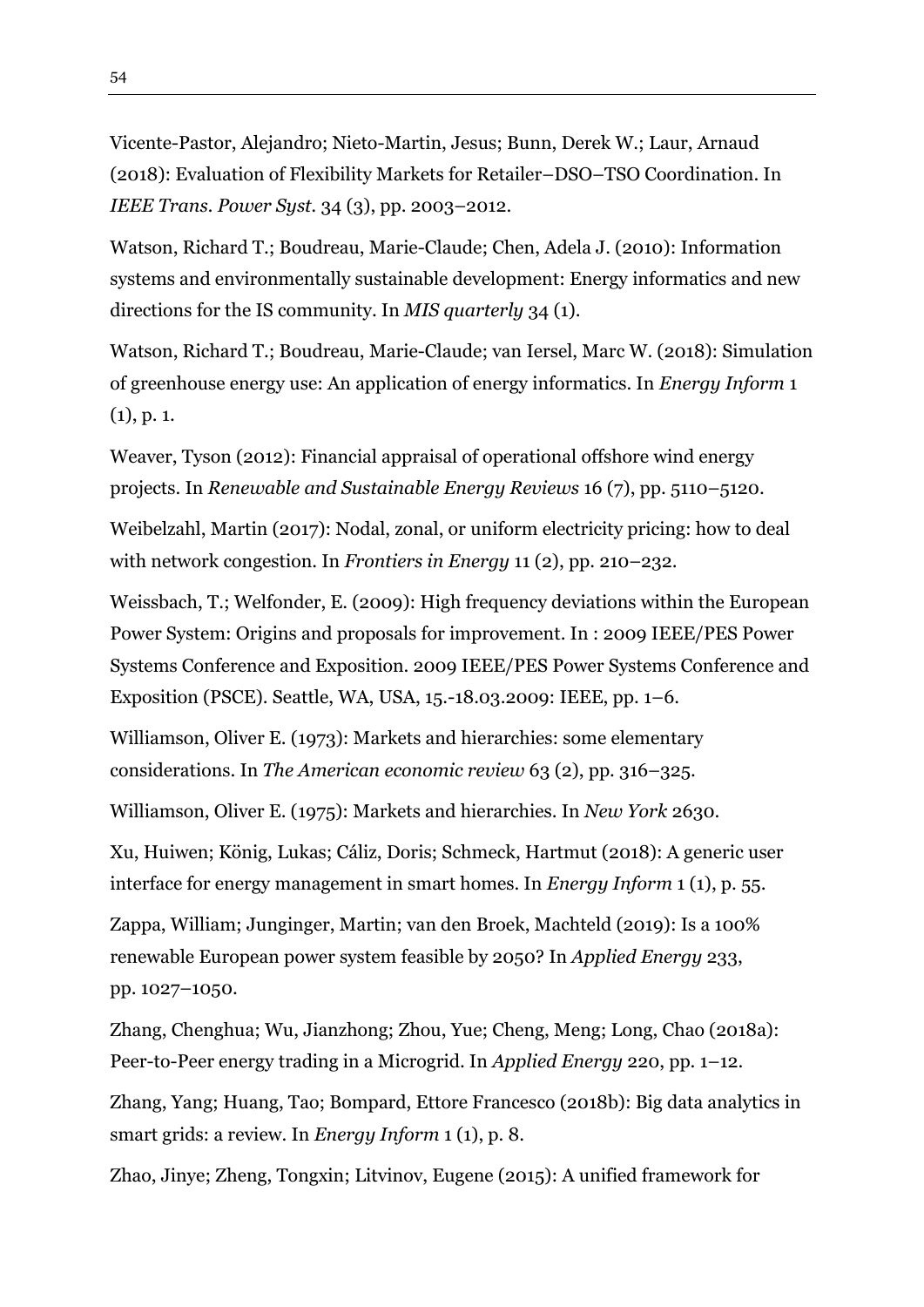defining and measuring flexibility in power system. In *IEEE Trans. Power Syst.* 31 (1), pp. 339–347.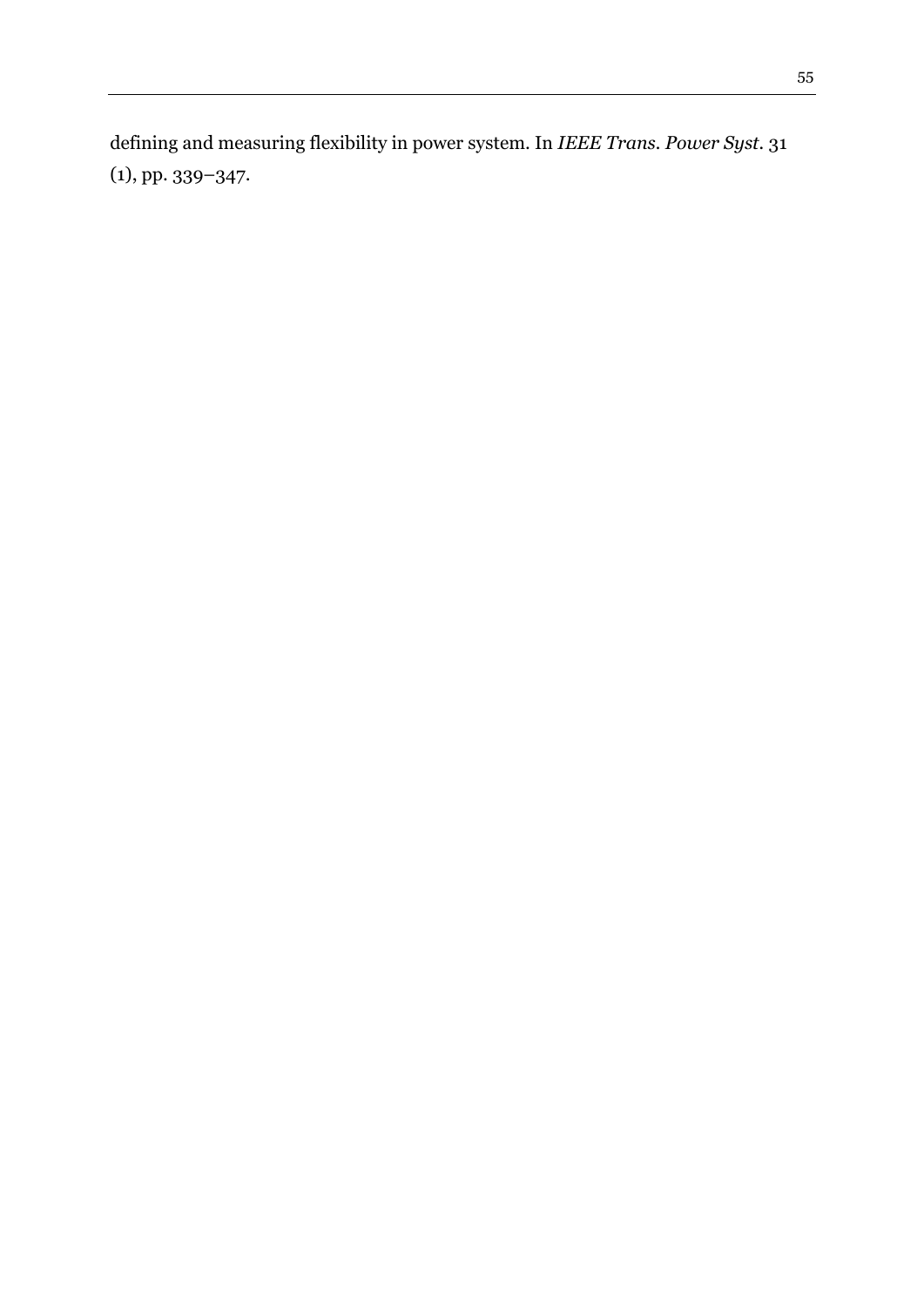# <span id="page-55-0"></span>**VIII. Appendix A: Extended abstracts of the research articles**

## <span id="page-55-1"></span>**VIII.1 Research article 1: From Energy Legislation to Investment Determination: Shaping Future Electricity Markets with Different Flexibility Options**

## **Authors:**

Eva-Maria Ländner, Alexandra Märtz, Michael Schöpf, Martin Weibelzahl

## **Published in:** *Energy Policy*

(VHB-JOURQUAL 3 Category: B; 2018 Impact Factor: 4.88)

## **Citation:**

Ländner, E. M., Märtz, A., Schöpf, M., & Weibelzahl, M. (2019). From energy legislation to investment determination: Shaping future electricity markets with different flexibility options. Energy policy, 129, 1100-1110.

## **Extended abstract:**

As the share of renewables increases, flexibility options in the power grid will have to keep up with this fundamental change in the power supply structure over the next decades. In liberalized electricity systems, this includes, securing investments to supply the necessary flexibility in future. In the context of flexibility investments in the transportation of energy throughout the grid is the crucial backbone in maintaining a stable and efficient energy system. However, as it is argued in Steinke et al. (2013) or Weibelzahl and Märtz (2018), adequate storage investments may potentially lower the need for large-scale grid extensions. Similar arguments also apply for conventional power plants built at the required network locations as well as for installed demandside management systems, both of which are usable as options for grid stabilization with possibly reduced grid investments through a better balance of intermittent electricity supply and demand.

Despite their importance for a successful energy transition, there are still severe obstacles that may keep investors from undertaking the needed investments in flexibility options. The article identifies five obstacles that prevent possible private actors in the electricity system from investing in flexibility options:

- Market design & congestion management regimes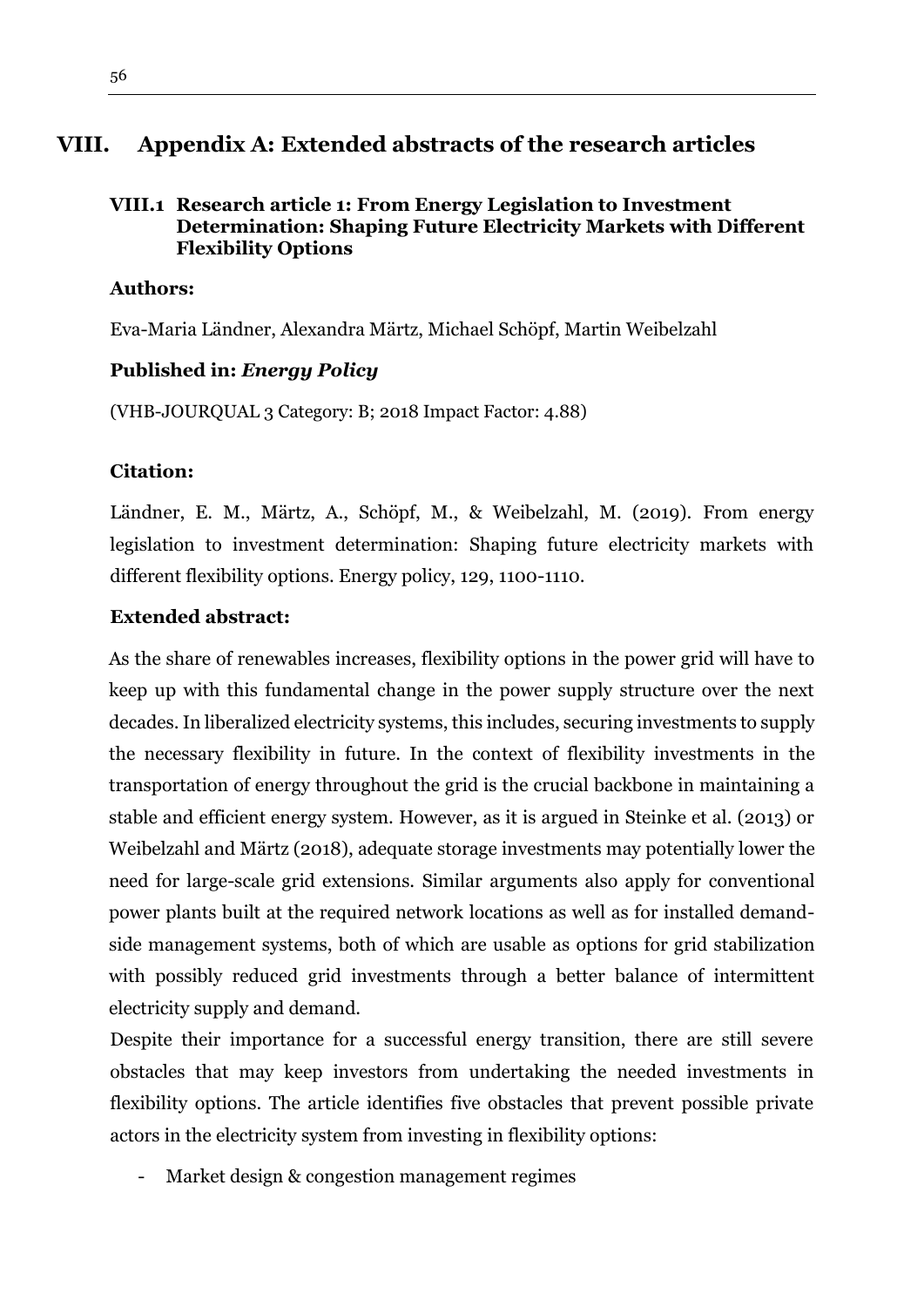- Interdependent decision making in anticipative markets
- Emergence & penetration of renewable energy production
- Market power & imperfect competition
- Unknown regulatory changes and market outcomes

These obstacles emphasize the importance of a political legislation framework that increases the incentives for investments in flexibility options. Following this conclusion, the article provides an analysis of the current regulation for incentives for flexibility on the European and the national German level.

The flexibility option of network investments and network expansion is regulated in the Ten-Year Network Development Plan (TYNDP) by the organization ENTSO-E (European Network of Transmission System Operators for Electricity), which determines the future demand of grid expansion. A sum of about 180 billion euros is estimated, to be necessary until 2030, to modernize and expand European grids. This plan is pursued by the German TSOs to develop different scenarios for the grid expansion under different long-term energy-policy perspectives.

The flexibility option back-up generating capacities is not explicitly regulated on the European level, despite a directive allowing member states to grant state subsidies for generation capacities in the case of market failure. The incentives for supply flexibility are restricted to investment support for power plants when security of supply is in danger, which has its origin in the political decision against capacity market design.

Storage facility investments are not directly incentivized under European regulation. Still, there is a directive that obligates the EU Member States to take the necessary and appropriate steps for storage expansion to ensure a stable electricity system. The regulatory framework to support investment in flexibility in Germany is inconsistent and does currently not give sufficient incentives for a large scale expansion of storage, which can also be traced back to the calculation of grid fees and levies for end consumers.

Investments in demand side management are especially promoted via the option of increased energy efficiency on the European level. The need for more flexibility and for an increase in flexibility potential investment was recognized by a proposal for regulation in 2017. On the national level, regulations on necessary energy efficiency increase and grid fees are an additional obstacle for the implementation of demand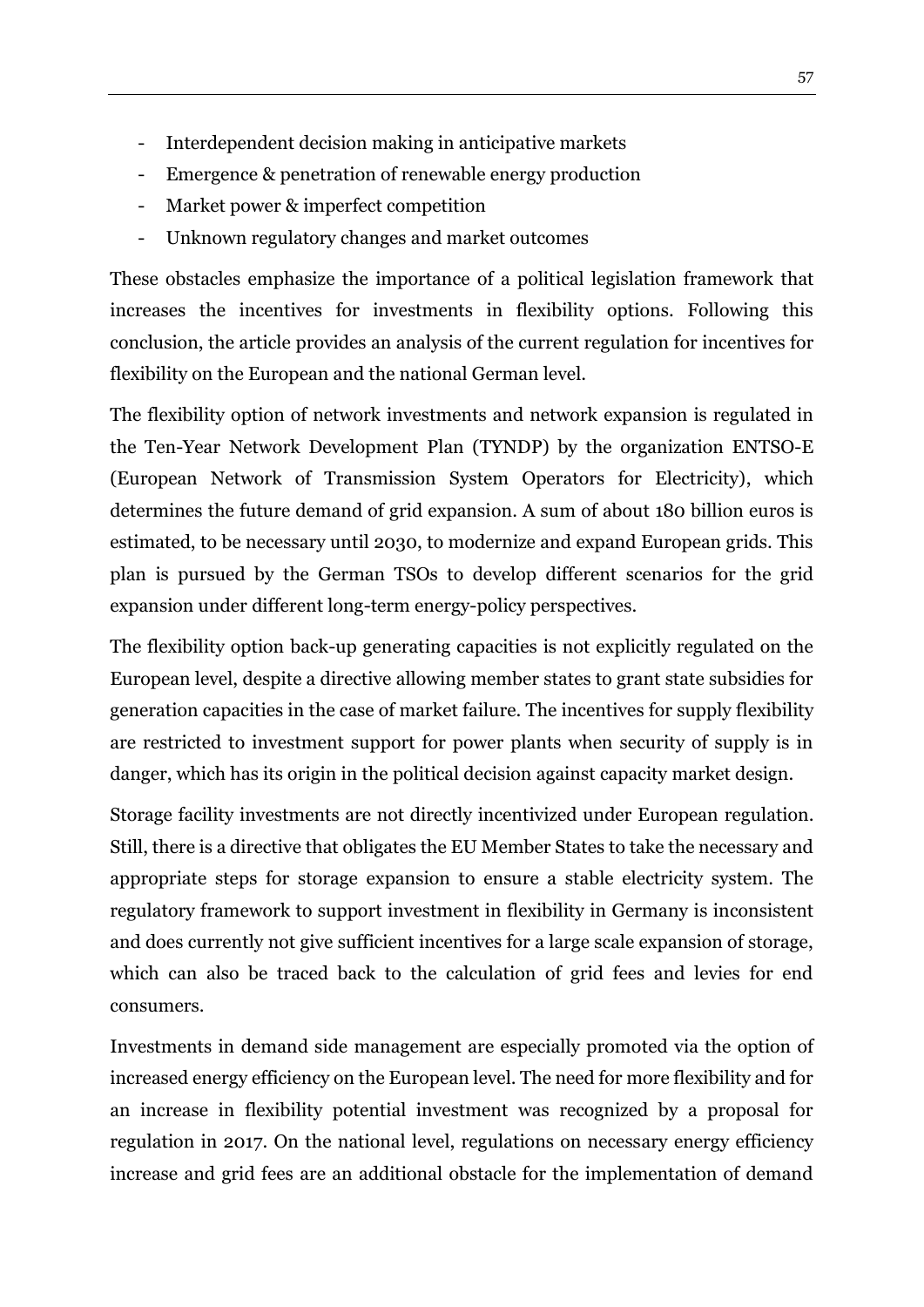flexibility measures.

The article finally summarizes the challenges of future energy law with the three domains *uncertainty regarding future energy goals*, *energy law distortion towards specific flexibility options* and *law complexity*. Ignoring these challenges might lead towards a system deadlock where regulatory interventions to grant necessary flexibility incentives only lead to an increase of complexity and uncertainty, thereby lead to market failure and in turn to decreasing market-based incentives. As a result, policy makers need to lower investment uncertainty for private investors, avoid a distortion of energy investment law towards specific flexibility options and technologies, and reduce the complexity of the current legislation.

## **References:**

Steinke, F., Wolfrum, P., Hoffmann, C. (2013): Grid vs. storage in a 100% renewable Europe. Renew. Energy 50, 826–832.

Weibelzahl, Martin, Märtz, Alexandra, (2018): Optimal storage and transmission investments in a bilevel electricity market model. Ann. Oper. Res. 1–30.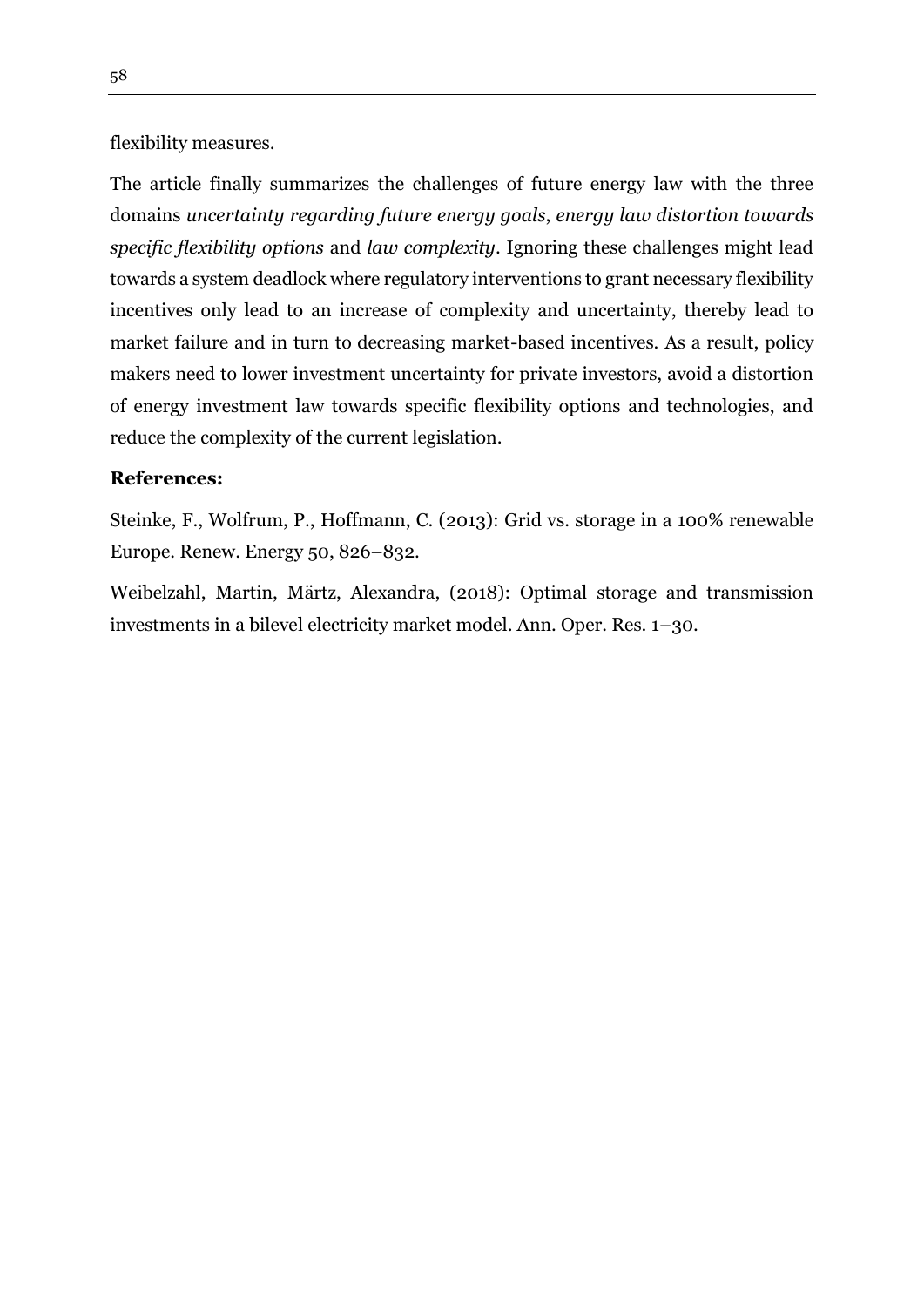## <span id="page-58-0"></span>**VIII.2 Research article 2: Risk Mitigation Capability of Flexibility Performance Contracts for Demand Response in Electricity Systems**

## **Authors:**

Florian Jäckle, Michael Schöpf, Jannick Töppel, Felix Wagon

# **Published in:** *Proceedings of the 27th European Conference on Information Systems (ECIS)*

(VHB-JOURQUAL 3 Category: B; 2018 Impact Factor: -)

#### **Citation:**

Jäckle, F.; Schoepf, M.; Töppel, J. & Wagon, F., (2019). Risk Mitigation Capability of Flexibility Performance Contracts for Demand Response in Electricity Systems. In Proceedings of the 27th European Conference on Information Systems (ECIS), Stockholm & Uppsala, Sweden, June 8-14, 2019.

## **Extended abstract:**

The transition of the energy system increases the urgency to cope with the intermittency of renewable energy sources to keep the electricity network balanced. Demand Response (DR) measures are a promising approach to align the electricity consumption, especially of industrial consumers, with current electricity supply. Although demand response (DR) benefits are widely acknowledged from a practical perspective, industrial consumers are still reluctant to participate in DR measures. Within electricity systems, flexibility aggregators support industrial consumers in utilizing their flexibility potential and in overcoming these barriers. Besides technical installation and system maintenance, flexibility aggregators provide expertise in assessing and exploiting financial benefits as well as in fulfilling necessary requirements, e.g. the prequalification process for participation in DR measures (Ikäheimo et al. 2010). As most existing markets for flexibility require certain minimum trading volumes, flexibility aggregators help providers of small flexibility capacities, by combining individual flexibilities (pooling) and reducing transaction costs for all industrial consumers (Ottesen et al. 2018). Additionally, prices on these markets are usually exposed to a certain volatility and uncertainty. Therefore, revenues from the provision of flexibility are uncertain and represent an economic risk for flexibility providers. The decision-makers of industrial consumers are usually risk-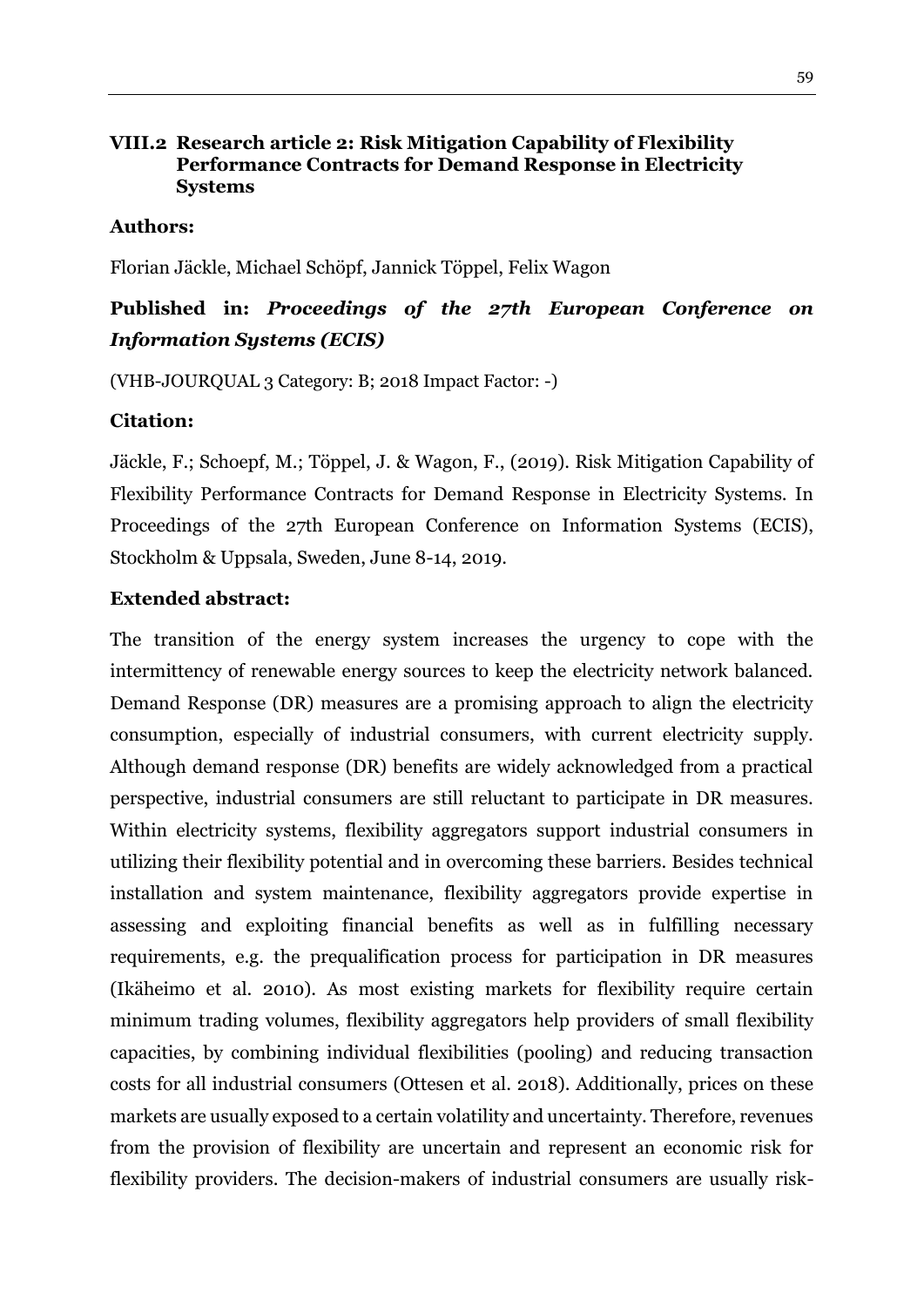averse (Gambardella and Pahle, 2018). For this reason, investments in expanding the potential for DR provision might be omitted, although being profitable in the long term. Flexibility aggregators may mitigate these risks for an industrial consumer acting as flexibility provider by assuring guaranteed revenues for DR provision. The flexibility aggregator receives a share of the DR measure revenues in return for providing services and taking financial risks. Literature usually calls the amount of reduced risks with such guarantees by the term risk mitigation capability (Töppel and Tränkler, 2019).

Nevertheless, studies on risk transfer instruments related to DR investments are still scarce. To contribute to the closure of this research gap, we examine the risk transfer capability of Flexibility Performance Contracts (FPC). An FPC issuer, therefore, grants a certain remuneration to a flexibility provider for the use of the flexibility, independent of the market results. Two FPC types are derived in the research article, a flexibility performance insurance contract (FPIC) which only activates when flexibility remuneration falls below a predefined level and a flexibility savings guarantee (FSG) which guarantees a certain level of flexibility remuneration. For the two FPC designs, the corresponding cash flow structures were derived. Evaluation is based on Value-atrisk in order to identify the FPC, which minimized the financial performance risk for a risk averse decision maker. For the evaluation, we conduct a simulation-based model for an industrial refrigeration system, which provides flexibility through the application of a ToU tariff. Forecasted electricity prices are processed within a linear programming model to derive the optimal electricity consumption strategy of the refrigeration system. Finally, we perform a simulation for the present value of annual electricity bill savings. Our results reveal that the implementation of a ToU tariff entails high risks as electricity market price developments lead to temporarily or permanently increasing electricity prices for the ToU tariff. In some cases, electricity bill savings do not materialize at all for the flexibility provider. Hence, the ToU tariff can be even unfavorable compared to a conventional constant electricity tariff.

The results of the performed simulation study finally illustrate, that FPC are-well suited instruments to reduce risks associated with flexibility provision, though the risk mitigation capability of FPCs is very sensitive to the determination of individual contract parameters. Thereby, the FSG is beneficial with respect to the applied risk measure and is even superior to the FPIC. Only for very high guaranteed electricity bill savings, the preference will be in favor of the FPIC.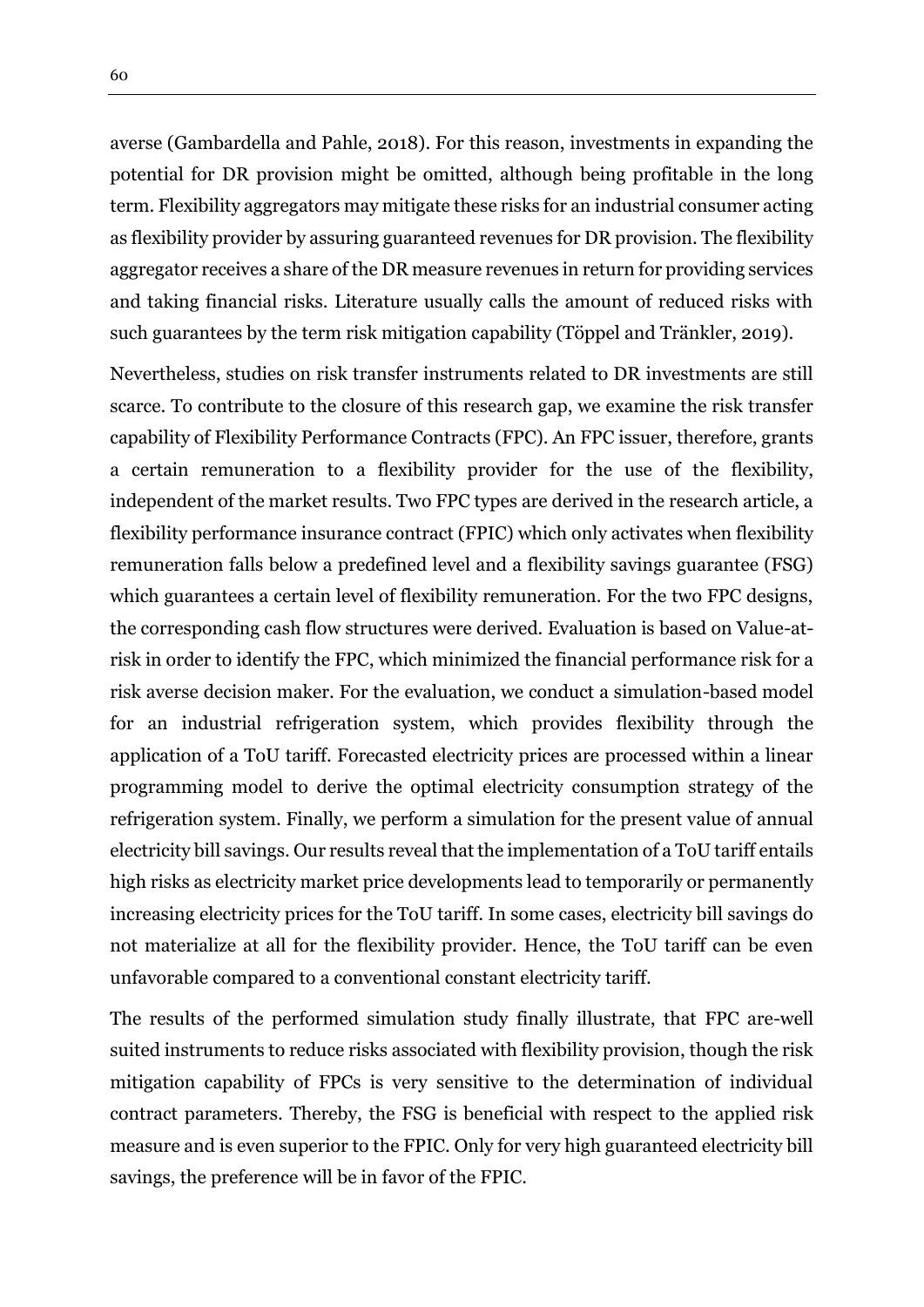As the results are very sensitive, the importance of determining contract parameters with appropriate risk mitigation increases. Although existing IS already provide the technological foundation that enables the efficient execution of DR measures, these findings underline the necessity for risk transfer instruments to foster a broad implementation of DR measures. To issue FPCs with appealing incentives for flexibility providers and meanwhile an expectable positive business case for the FPC issuer, advanced IS for data collection, processing and analyzing are necessary.

## **References:**

Gambardella, Christian; Pahle, Michael: (2018) Time-varying electricity pricing and consumer heterogeneity: Welfare and distributional effects with variable renewable supply. In Energy Economics 76, pp. 257–273.

Ikäheimo, Jussi; Corentin Evens; Kärkkäinen, Seppo (2010): DER Aggregator business: the Finnish case." Technical Research Centre of Finland (VTT): Espoo, Finland.

Ottesen, Stig Ødegaard, Asgeir Tomasgard, and Fleten, Stein-Erik (2018): "Multi market bidding strategies for demand side flexibility aggregators in electricity markets. In Energy, 149, pp. 120–134.

Töppel, Jannick; Tränkler, Timm (2019): Modelling energy efficiency insurances and energy performance contracts for a quantitative comparison of risk mitigation potential. In Energy Economics 80, pp. 842–859.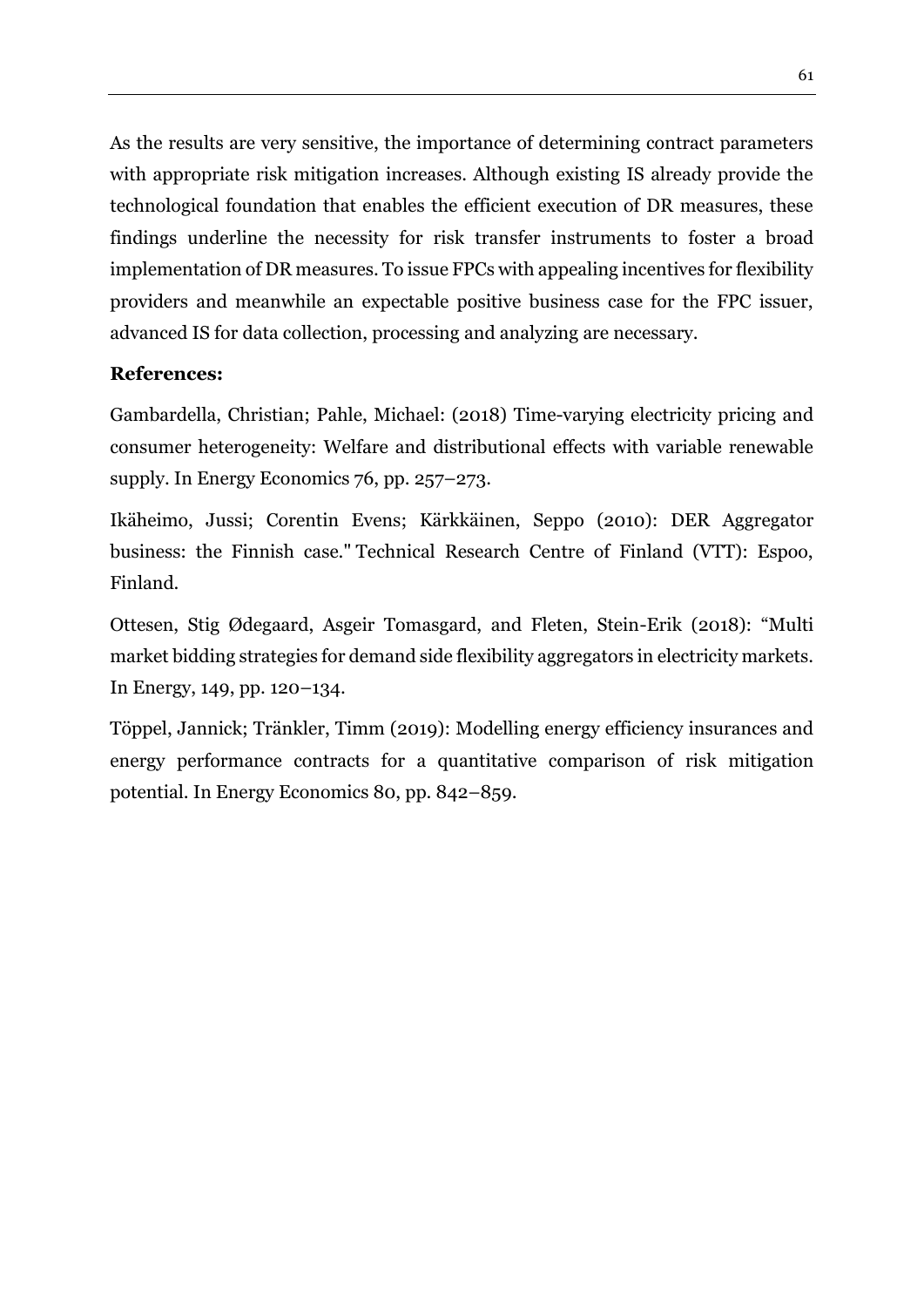## <span id="page-61-0"></span>**VIII.3 Research article 3: The search for the perfect match: Aligning power market products to the energy transition**

#### **Authors:**

Gilbert Fridgen, Anne Michaelis, Maximilian Rinck, Michael Schöpf, Martin Weibelzahl

#### **Currently under review**

#### **Citation:**

**-**

#### **Extended abstract:**

In the past decades, most countries liberalized their wholesale electricity markets (Graf and Wozabal 2013). In contrast to a traditional independent system operator that centrally managed and controlled the entire power system as kind of omniscient planner in the pre-liberalization era, information asymmetries typically imply that liberalized markets can realize an increased efficiency compared to a traditional centralized dispatch (Arentsen and Künneke 1996). To tackle this general problem of information asymmetry, markets set explicit monetary incentives in form of market prices to disclose such relevant private information on the available flexibility options using corresponding bids. Given the general existence of information asymmetries, the current development of renewables significantly increases the need for appropriate market structures to incentivize market participants to disclose their individual and asset-specific information. In particular, due to the highly fluctuating generation of renewables, flexibility gained growing importance (Kubli et al. 2018). To address the growing flexibility gap associated with the increasing share of renewables and the planned phase-out of conventional power plants like nuclear or coal, the length and gate closure time of intraday market products were already shortened in many countries over the past years. Notwithstanding these attempts on intraday markets to better balance demand and fluctuating supply, the current product design still bases on average power volumes that are contracted by the market participants. Thus, in contrast to self-designable products that are traded over-the-counter, products merchandised on the power exchange cannot be defined individually by the market participants and are instead specified by the power exchange operator itself. The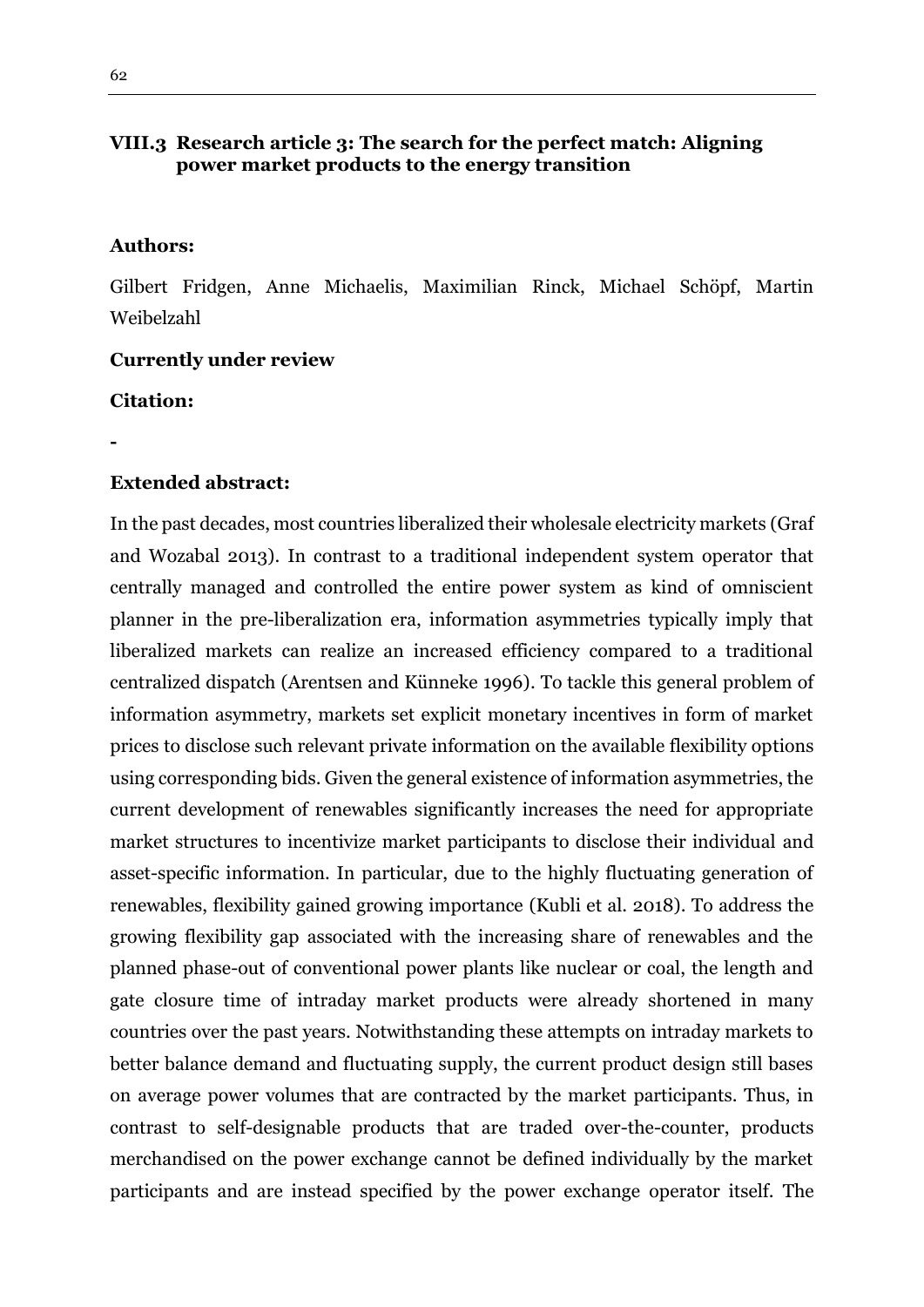trading of such standardized products typically ensured low transaction costs as well as a corresponding power-consumption measurement and billing in an easy-toimplement fashion in the past.

On a grid level, renewables are inherently characterized by specific power profiles like solar ramps whose concrete shape depends on unknown weather conditions (Goutte and Vassilopoulos 2019). These new power profiles result in rapid changes of residual load, which occur increasingly in the morning and evening hours. As power market trade is still often organized on an hourly basis, corresponding challenges for grid operation due to frequency fluctuations occur daily and typically during hour changes (Weissbach and Welfonder 2009). Especially during changes of the hour, there are large imbalances between the contracted average power and the actual power profile. The reason for such frequency deviations may lie  $-$  at least to some degree  $-\text{in}$  the described product design, which bases on average power volumes.

To ensure an economically efficient and stable future power system in times of an increased feed-in of renewable energies and an associated growing flexibility demand, adjustments to the existing power trading system will be necessary. Therefore, this paper elaborates in the first step on four different evolutionary adjustments of existing power market products at the power exchange. In particular, the focus of the described adjustments lies on various parameters that determine current power market products and corresponding trading. These parameters include (1) local pricing, (2) temporal granularity, (3) gate closure times, and (4) minimum volumes. Enabled by substantial advances in technologies for data collection and processing, in a second step we also highlight the need to change the current perspective of power trade and to bring trade much closer to the possible operating modes of power plants, including their underlying flexibility potentials.

We discuss a shift in power trade with market participants that are able to define products in form of individualized power profiles. In order to trade such individual power profiles, it will be necessary to include the actual profile of power consumption or feed-in as a new parameter in the design and pricing of power products. Such a shift in electricity trading will require a change in current matching procedures on intraday markets towards so-called cross-matching, i.e., the matching of multiple orders instead of current bilateral intraday trade and the introduction of power as a new product parameter. To be able to implement profile trading, it will be necessary to measure the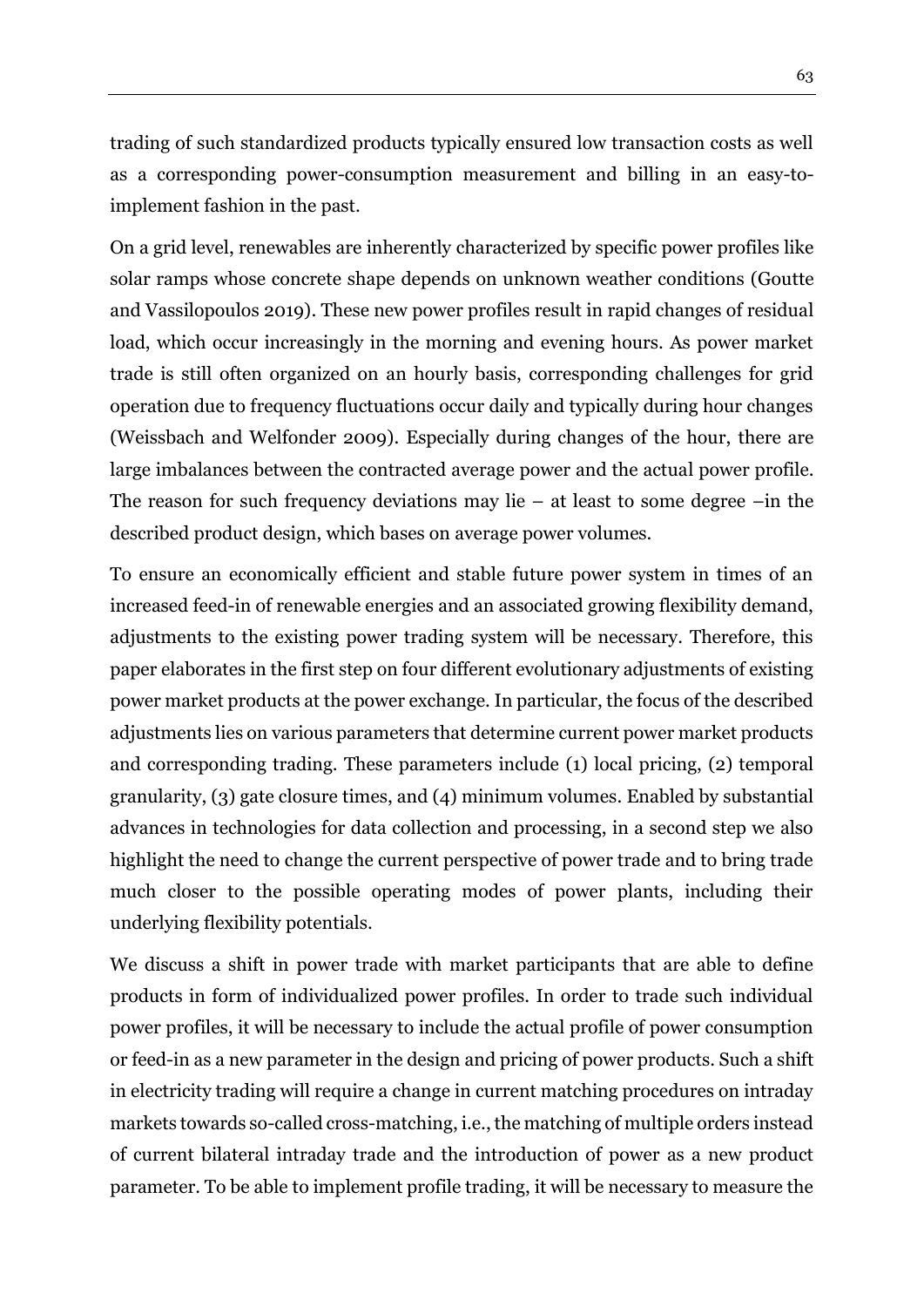actual quantity of power with a finer temporal granular resolution within the imbalance settlement period, for example by using smart meters.

The proposed new perspective on power trade opens up a number of technical, legal and economic questions that research and policy must address in the future. Overall, an important policy task will lie in the determination of the right balance between arising system transformation costs and the expected benefits of the new system by taking effects on the different stakeholders into account.

#### **References:**

Arentsen, Maarten J.; Künneke, Rolf W. (1996): Economic organization and liberalization of the electricity industry. In Energy Policy 24(6), pp. 541–552.

Goutte, Stéphane; Vassilopoulos, Philippe: The value of flexibility in power markets. Energy policy 125, pp. 347-357.

Graf, Christoph; Wozabal, David: Measuring competitiveness of the EPEX spot market for electricity (2013): In Energy Policy 62, pp. 948-958.

Kubli, Merla; Loock, Moritz; Wüstenhagen, Rolf (2018): The flexible prosumer: Measuring the willingness to co-create distributed flexibility. In Energy policy 114, pp. 540-548.

Weißbach, Tobias; Welfonder, Ernst (2009). High frequency deviations within the European power system: Origins and proposals for improvement. In IEEE/PES Power Systems Conference and Exposition. IEEE, 2009.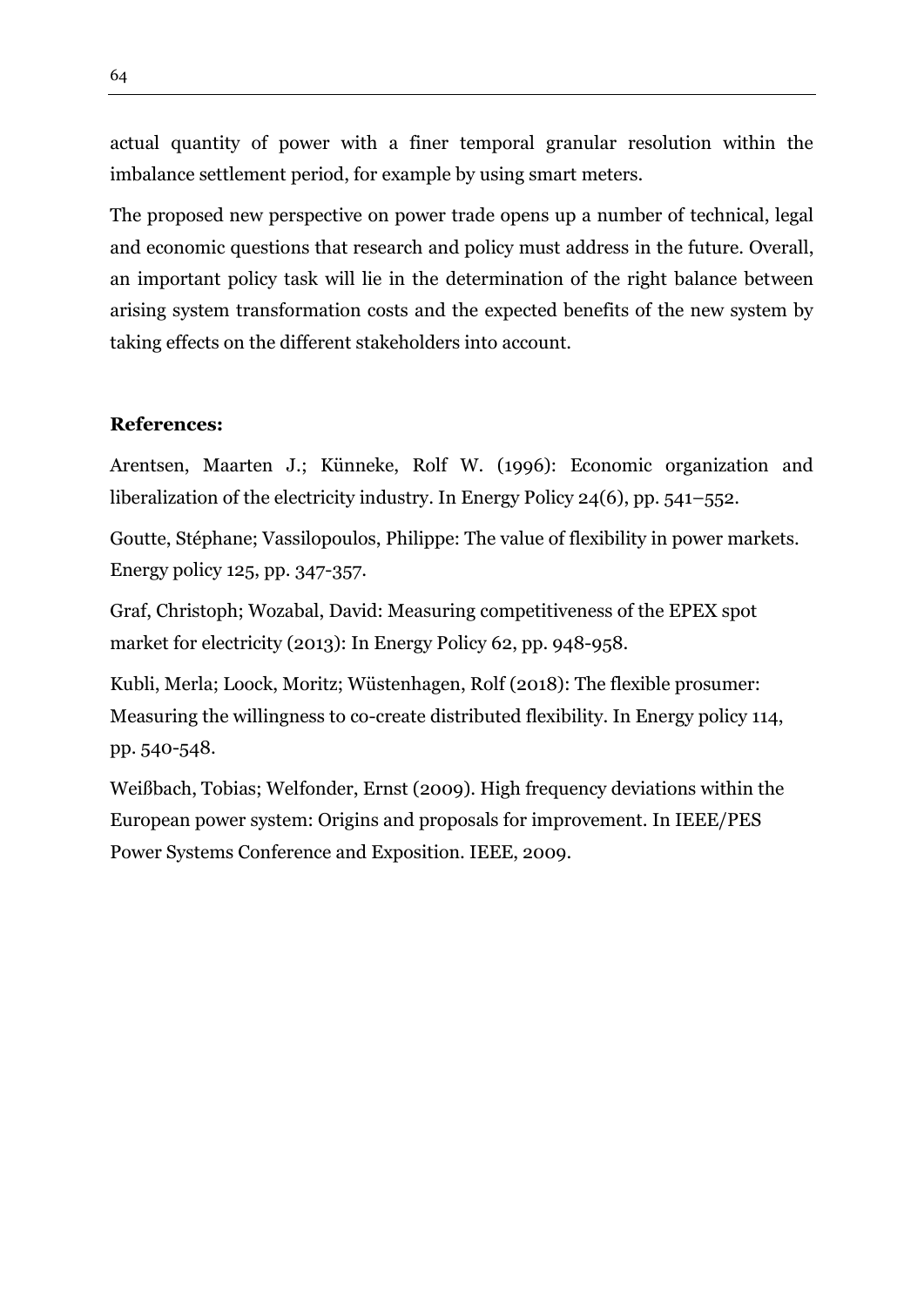## <span id="page-64-0"></span>**VIII.4 Research article 4: The Impact of Substituting Production Technologies on the Economic Demand Response Potential in Industrial Processes**

#### **Authors:**

Michael Schöpf, Martin Weibelzahl, Lisa Nowka

#### **Published in:** *Energies*

(VHB-JOURQUAL 3 Category: -; 2018 Impact Factor: 2.71)

#### **Citation:**

Schoepf, M., Weibelzahl, M., & Nowka, L. (2018). The Impact of Substituting Production Technologies on the Economic Demand Response Potential in Industrial Processes. Energies, 11(9), 2217.

#### **Extended abstract:**

The industrial sector offers extensive research opportunities for demand response, as it is the most electricity-intensive sector in many countries., still, a large share of the demand response potential in industrial processes is still unexploited (Alcázar-Ortega et al. 2015) and (Müller and Möst 2018). One important barrier to a further exploitation of the demand response potential in the industrial sector concerns the fact that the monetary rewards for a demand response provision can often not compensate for the increased production costs associated with the respective flexibility supply, which will typically involve additional risks for the industrial enterprise. Therefore, existing research distinguishes between the theoretical, technical, economic, and practical demand response potential (Gils 2014) and (Grein and Pehnt 2012). Focusing on the economic potential, the authors of (Paulus et al. 2011) and (Grein and Pehnt 2012) indeed find the highest potential in large-scale and energy-intensive industrial processes. However, the economic potential of those processes always depends on the respective production utilization of the process or technology (Müller and Möst 2018). Obviously, if a process has a utilization of 100 percent, the remuneration for demand– response provision must exceed the opportunity costs for lost production in order to allow for an economically reasonable supply of demand response from the enterprises' point of view. Accordingly, the economic potential of demand response increases with sinking capacity utilization.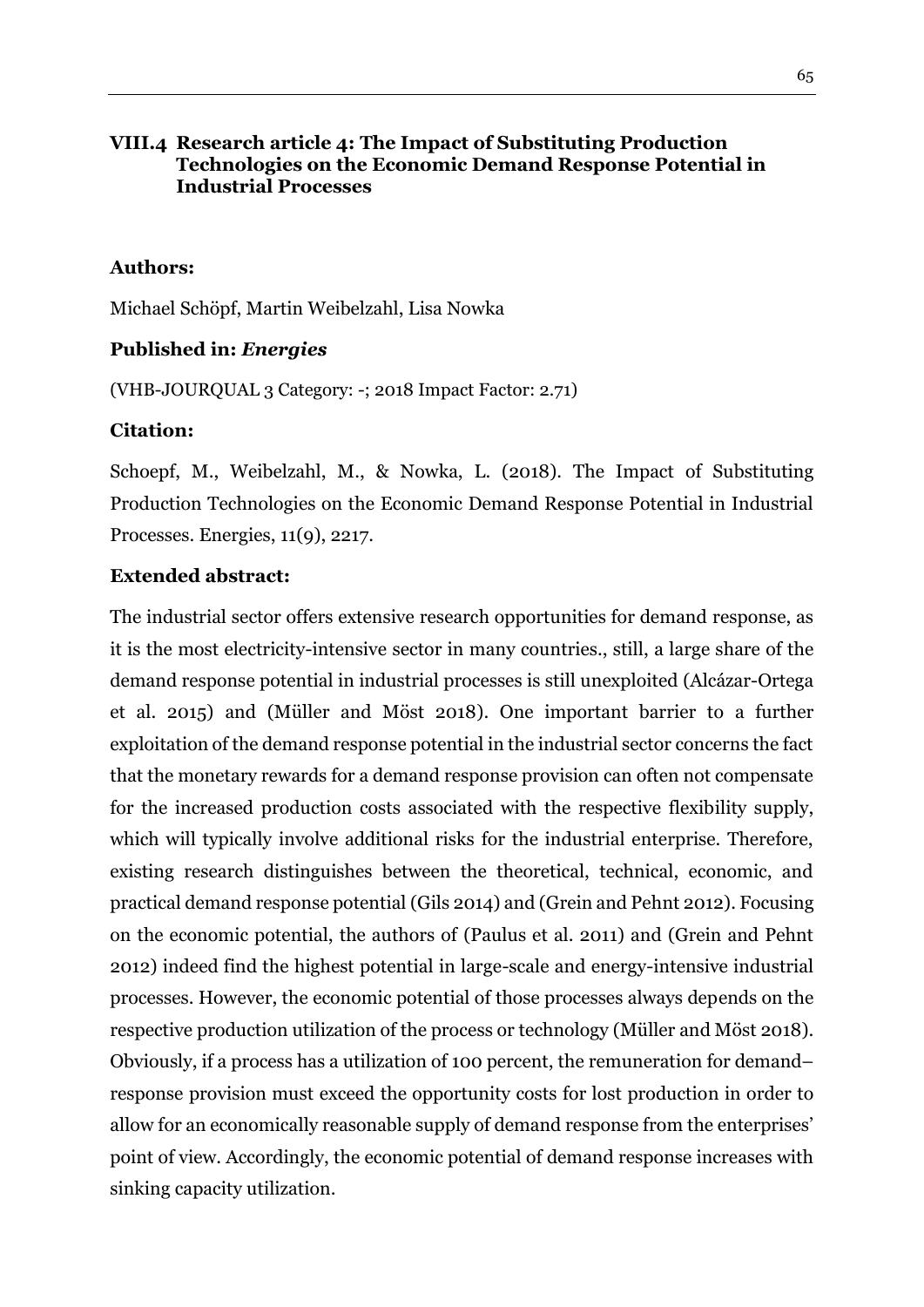Therefore, we argue that a more comprehensive analysis of high energy-intensive production processes is necessary to understand their economic demand response potential better. We consider an industrial production process with substituting technologies that differ in their required input factors. For such a production setting, we provide a generic, linear optimization model, where under certain input-price combinations a given production technology may possibly be substituted by another technology in the derived optimal production schedule. For an analysis of the effects of a substitution of production technologies in the paper industry, we collected realworld data for a production site of a large, international paper producer. We consider two production stages with a special focus on the production of pulp in the first stage, which involves the technologies TMP and DIP. The aggregated production capacity of the two technologies TMP and DIP amounts to around 112 percent of the given final demand implying that there are indeed production overcapacities in the system. While electricity is used as an input factor for both technologies, we only take the input materials wood chips for TMP and recovered paper for DIP into account. We consider 26,304 time periods that correspond to the different hours of the past three years. Electricity prices vary between time periods according to real-world data, where we use fluctuating day-ahead spot prices (historical time series of prices for the German/Austrian EPEX Spot Market from 6 January 2015 to 5 January 2018 are used). The prices for the input materials wood chips and recovered paper are assumed to be constant over the time horizon and only vary between different simulation scenarios.

The described results illustrate, that the economic demand response potential significantly depends on the absolute level of input-material prices as well as on their relative relation between each other. In fact, industrial enterprises must account for such influencing factors including all relevant input parameter constellations in their decision-making processes. This applies both on the operational (e.g., production planning based on input prices) as well on the strategic level (e.g., planning of investments in processing-capacity) in order to react to current energy-market developments. Ultimately, it is therefore necessary to adjust and extend current decision-support systems of industrial enterprises to maximize the realized, economic demand response potential on a micro-economic level. For industrial enterprises, these findings have implications in the short- as well as in the long-run. While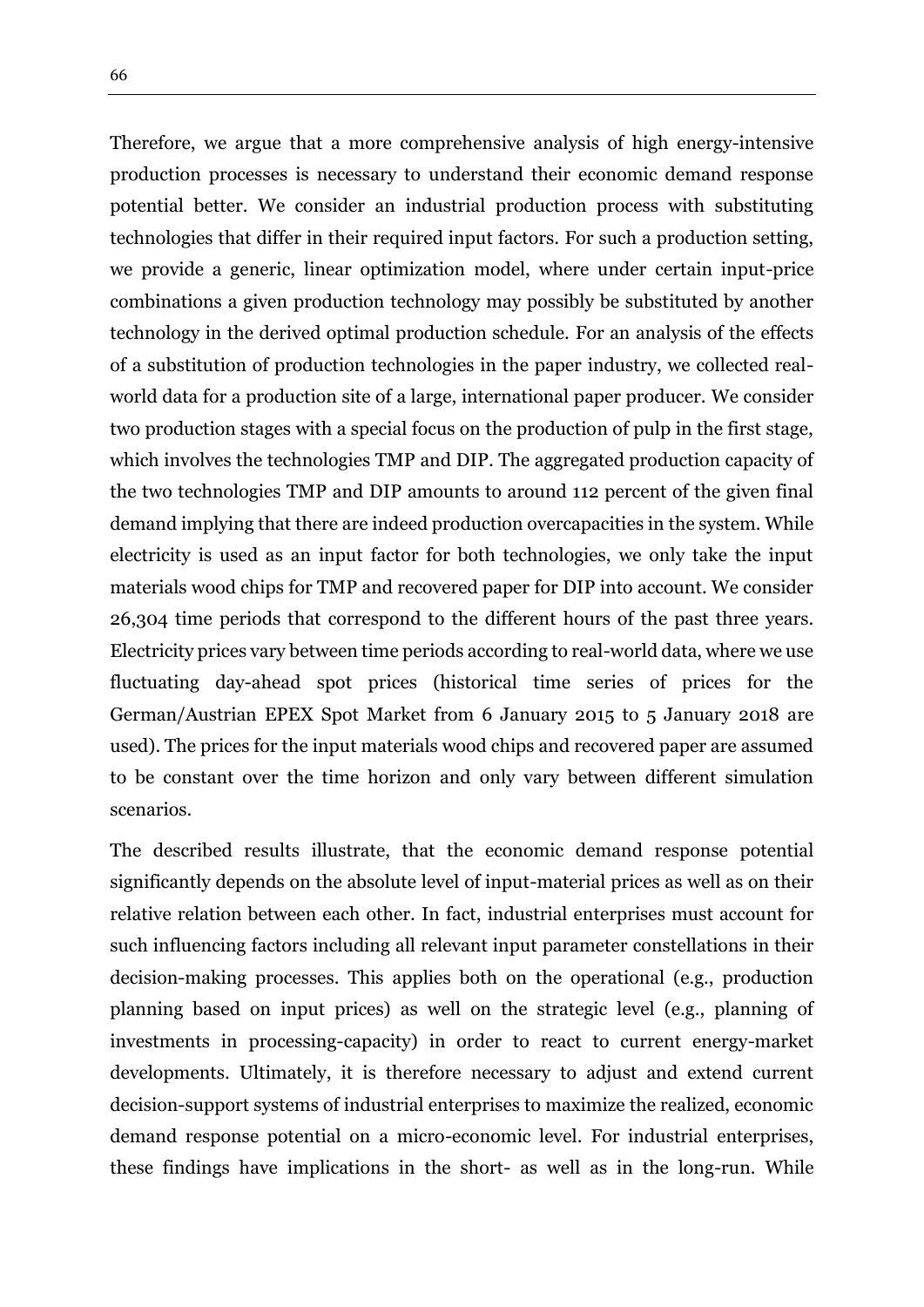operational short-run decisions of industrial enterprises regarding an efficient supply of demand flexibility may highly be driven by price fluctuations of input materials, long-run investments in flexibility options may be affected by expected price developments and fluctuations of main input factors in the future. The latter long-run consideration of the demand response potential is not only relevant for individual enterprises, but also for decisions on a macroeconomic and policy level. As the future power system with a steadily growing penetration of renewables requires additional flexibility, information on the availability of the demand response potential as well as on its main influencing factors is crucial. Research on demand response should therefore account for the relevant scenarios with respect to input factor price developments in order to make valid projections about the available demand response potential in the future.

#### **References:**

Alcázar-Ortega, Manuel; Calpe, Carmen, Theisen, Thomas; Carbonell-Carretero, José. F. (2015): Methodology for the identification, evaluation and prioritization of market handicaps which prevent the implementation of Demand Response: Application to European electricity markets. In Energy Policy 86, pp. 529–543.

Gils, Hans Christian (2014): Assessment of the theoretical demand response potential in Europe. In Energy 67, pp. 1–18.

Grein, Arne; Pehnt, Martin (2011): Load management for refrigeration systems: Potentials and barriers. In Energy Policy 39(9), pp. 5598–5608.

Müller, Theresa, and Dominik Möst (2018): Demand response potential: available when needed? Energy Policy 115 pp. 181–198.

Paulus, Moritz, and Frieder Borggrefe (2011): The potential of demand-side management in energy-intensive industries for electricity markets in Germany." Applied Energy 88(2), pp. 432–441.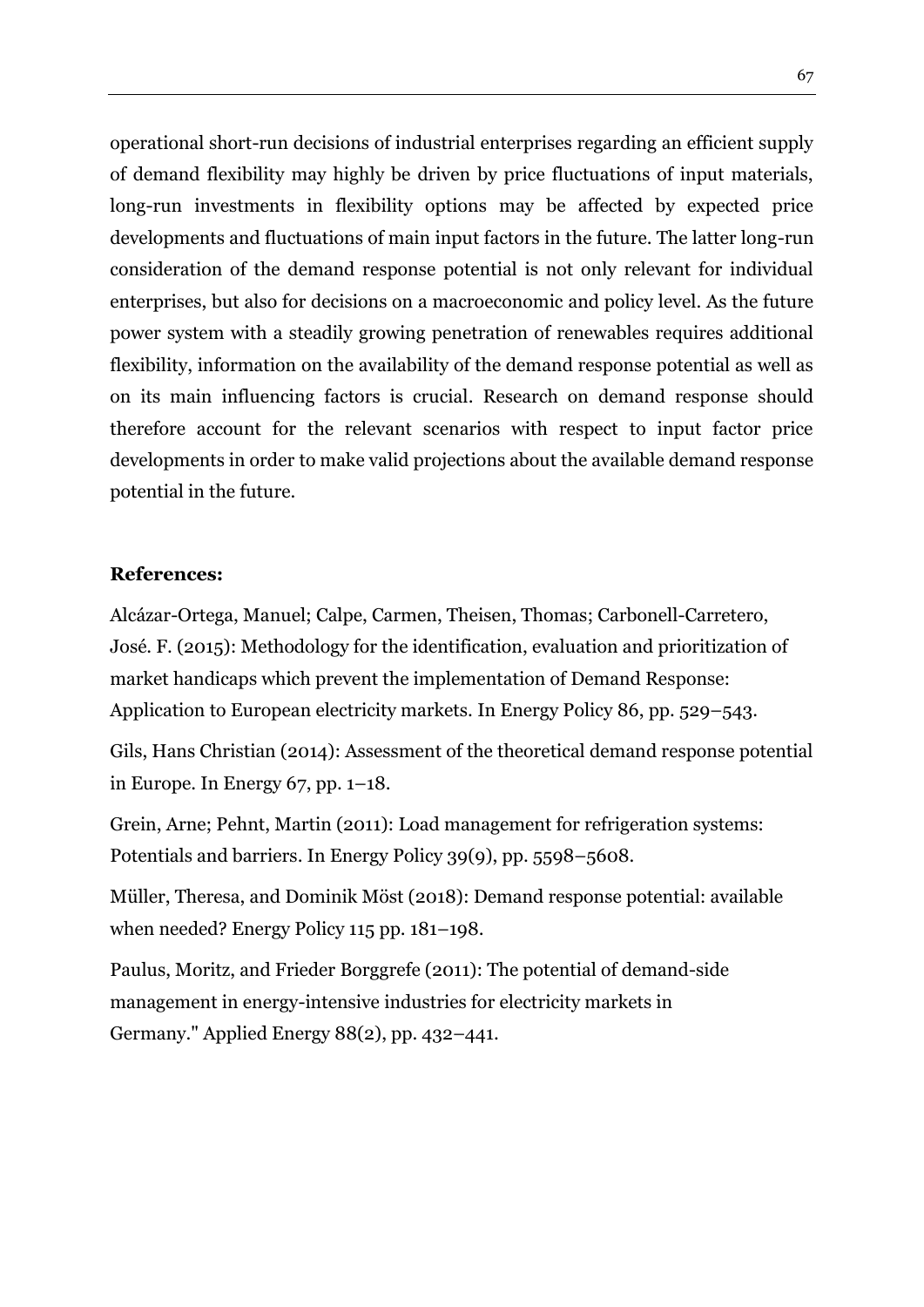## <span id="page-67-0"></span>**VIII.5 Research article 5: Don't lose sight of the big picture: A holistic view on sector coupling**

## **Authors:**

Gilbert Fridgen, Robert Keller, Marc-Fabian Körner Michael Schöpf

## **Currently under review**

## **Citation:**

**-**

## **Extended abstract:**

Sector coupling (SC) describes the concept of a purposeful connection and interaction of energy sectors to increase the flexibility of supply, demand and storing. While it currently focusses on counteracting the challenge of temporal energy balancing induced by the volatile feed-in of renewable energy sources, research considers SC as one of the most promising concepts to succeed the energy transition.

The currently prevailing understanding of SC, however, focusses on counteracting temporal RES challenges (Robinius et al. 2017), while it does not encompass the dimension of spatial energy balancing. We, therefore, reflect that the current understanding of SC – which we hereinafter refer to as *inter-sectoral energy flow* – should only be considered as a subpart of SC. In contrast, most approaches that consider spatial energy transportation (Lund and Kempton 2008; Brown et al. 2018) reflect one sector only (hereinafter referred to as *intra-sectoral energy flow*) (Lund et al. 2017; Mancarella 2014).

Moreover, since prevailing research on SC considers separate approaches consisting of inter-sectoral couplings, it does not examine the requirements and challenges induced by an efficient coordination of several sectors, grids and energy flows. Applying a holistic view – including cross-sectoral coupling for spatial energy transportation – consequently lead to the reflection of all grids that transport energy in any form. We broaden the scope of the current perception of energy carriers and energy grids by including energy that is bound by its conversion to the consumer for its respective use: The power-to-product concept provides the idea of a purposeful usage of physical products as means of energy storage (Schumm et al. 2018; Khripko et al. 2017).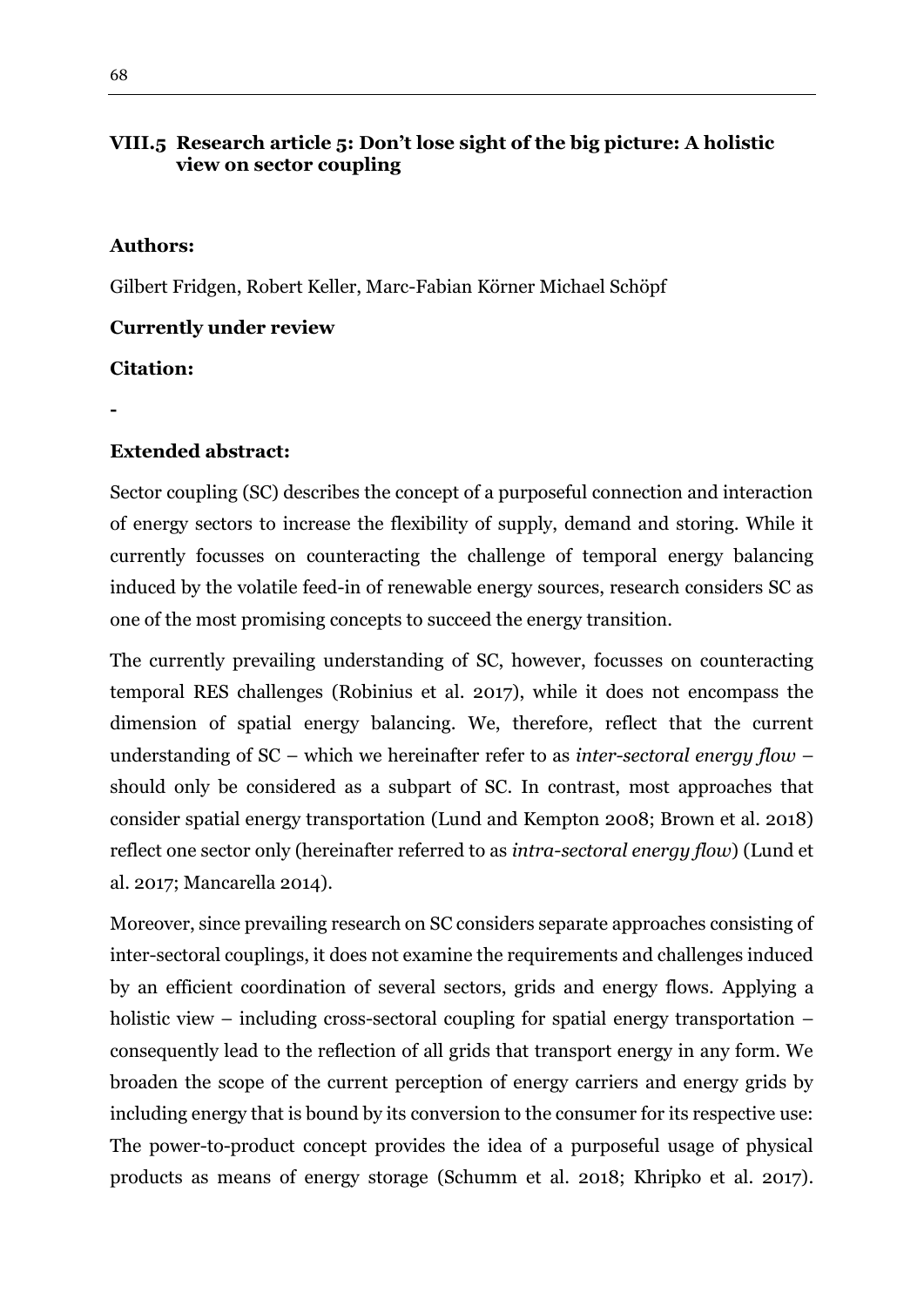Extending this idea further to non-physical products (like digital commodities), we also reflect communication grids to be part of SC for the virtual transportation of energy (Fridgen et al. 2017a). Therefore, we introduce a holistic view on sector coupling, which incorporates cross-sectoral energy flows, i.e. the coupling of several sectors, thereby merging intra- and inter-sectoral energy flows.

This view provides an opportunity to establish new methods for minimizing losses or costs of spatial energy transportation by cross-sectoral energy flows, thereby leading to an enhanced definition of SC. For modelling energy flows in a holistic view on SC, we adopt the traffic assignment problem (TAP) that research on logistics and routing optimization widely uses to calculate the most efficient allocation of (spatial) traffic flows (Sheffi 1985). By using different loss structures, we illustrate how a holistic view on SC minimizes transportation losses.

We demonstrate two scenarios to illustrate possible cross-sectoral energy flows. Scenario 1 encompasses the coupling of an electricity grid with a transportation grid. Scenario 2 encompasses the coupling of an electricity grid with a communication grid. Based on this model, we derive the implications that SC can minimize losses of a spatial energy transportation by reflecting cross-sectoral energy flows, SC should include all grids that transport energy in any form and that SC can reduce the planning of infrastructural excess capacities.

Still, to allow these potential to be realized, policy makers need to shape incentivizing market mechanisms and – where necessary – according to the desired goals of the energy system. A further challenge arises from the fact, that national borders do not stop energy flows. As there are different goals in the energy systems and different degrees of competition allowed, it is currently not feasible to build a consistent framework of incentives on a transnational level. Facing increasing efforts on climate change mitigation, also an increasing harmonization of energy policy and an international view on cross-sectoral energy flows is necessary.